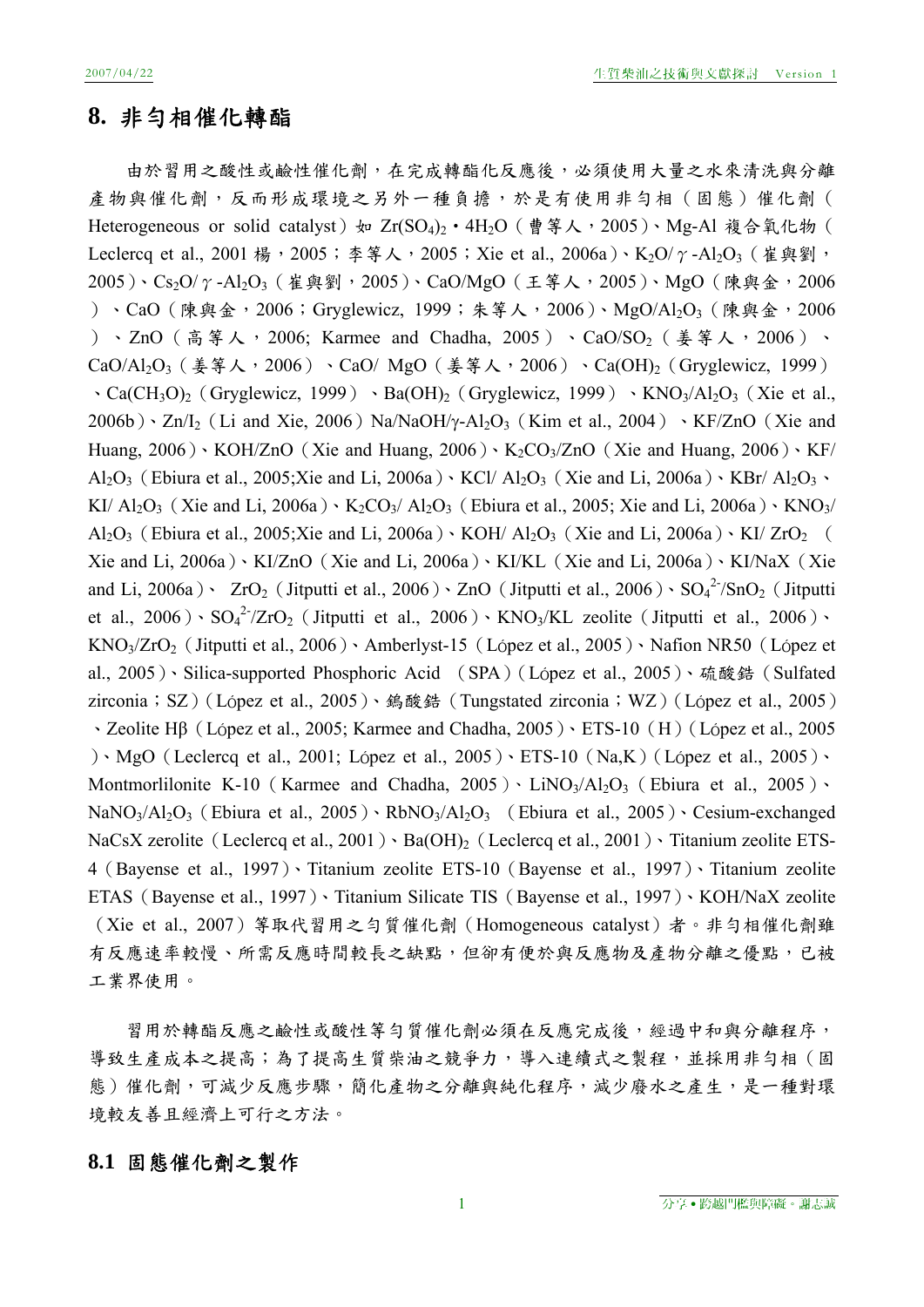固態催化劑之製作可分成:不溶性金屬鹽之形成、洗滌、乾燥、成型、煅燒與活化等步 驟;其中,不溶性金屬鹽之形成方法包括沉澱法( Precipitation )、 共 沉 澱 法 (Coprecipitation)、含浸法 (Impregnation)、膠化法 (Gelling) 等。以水滑石 (Hydrotalcite)或類水滑石(Hydrotalcite-like)為例,水滑石或類水滑石化合物是一種具有 層狀結構之雙氫氧化合物 (Layered Double Hydroxides, LDH), 係由帶正電之 Mg<sup>2+</sup>與 Al<sup>3+</sup> 氫氧化物與層間帶負電之陰離子所構成,又稱為陰離子黏土(Anionic clays),因具有較大之 比表面積、層間陰離子可交換性與孔徑之可調變性等特殊之層狀結構及物理化學特性,在吸 附、聚合與催化領域中佔有重要之地位。典型之水滑石係由鎂鋁離子所組成,其化學式為 Mg<sub>6</sub>Al<sub>2</sub>(OH)<sub>16</sub>CO<sub>3</sub> · 4H<sub>2</sub>O, 構造非常像水鎂石 (Brucite, Mg(OH)2), 其單元層是由八面體共 用稜所組成,由於同一層板上之 Mg<sup>2+</sup>與 Al<sup>3+</sup>可被其他同價之離子所置換形成水滑石類化合 物,故水滑石之分子通式可寫成:[ $M^{\text{II}}{}_{1-x}M^{\text{III}}{}_{x}(OH)_{2}](A^n)_{x/n}$ ・zH $_2O$ ,其中, $M^{\text{II}}$ 代表  $Mg^{2+}$ 、  $\text{Ni}^{2+}\cdot\text{Zn}^{2+}$ 等二價之金屬陽離子, $\text{M}^{\text{III}}$  代表  $\text{Al}^{3+}\cdot\text{Cr}^{3+}\cdot\text{Fe}^{3+}\cdot\text{Ca}^{3+}$ 等三價之金屬陽離子, $\text{A}^{\text{n-}}$ 代表可以在鹼性溶液穩定存在之陰離子,如 $NO_3^2 \cdot NO_3 \cdot C_6H_4(COO)_2$ 等有機陰離子;意 即利用不同之二價金屬陽離子  $M^{\text{II}}$ 、三價金屬陽離子  $M^{\text{II}}$ 與不同填隙之陰離子  $A^{\text{n}}$ , 即可形成 不同種類之水滑石。如圖 8-1-1 所示。



Layered crystal structure of hydrotalcite-like compounds

圖 8-1-1 類水滑石之層狀晶體結構(ICT, 2007) Fig.8-1-1 Layered crystal structure of hydrotalcite-like compounds (ICT, 2007)

最常見之水滑石製作方法為共沉澱法(Coprecipitation),其製程如下(Shen et al., 1994):

- 1.將 Mg(NO<sub>3</sub>)<sub>2</sub>·6H<sub>2</sub>O 與 Al(NO<sub>3</sub>)<sub>3</sub>·9H<sub>2</sub>O 混合,以得到預定之 Mg/Al 莫耳比,然後將混合 物溶解於去離子水(Deionized water)中,得到混合之硝酸鹽水溶液,溶液中之總陽 離子濃度為 1M。(A 溶液)
- 2. 將氫氧化銨 (Ammonium hydroxide, NH4OH)或氫氧化納 (NaOH) (Xie et al., 2006b) 與碳酸銨(Ammonium carbonate, (NH4)<sub>2</sub>CO<sub>3</sub>)或碳酸納(Na<sub>2</sub>CO<sub>3</sub>) (Xie et al., 2006b)溶解於去離子水,其間之劑量關係為 NH4OH=2.2Mg<sup>2+</sup>+3.2Al<sup>3+</sup>,  $(NH_4)$ <sub>2</sub>CO<sub>3</sub>=0.5Al<sup>3+</sup>。(B 溶液)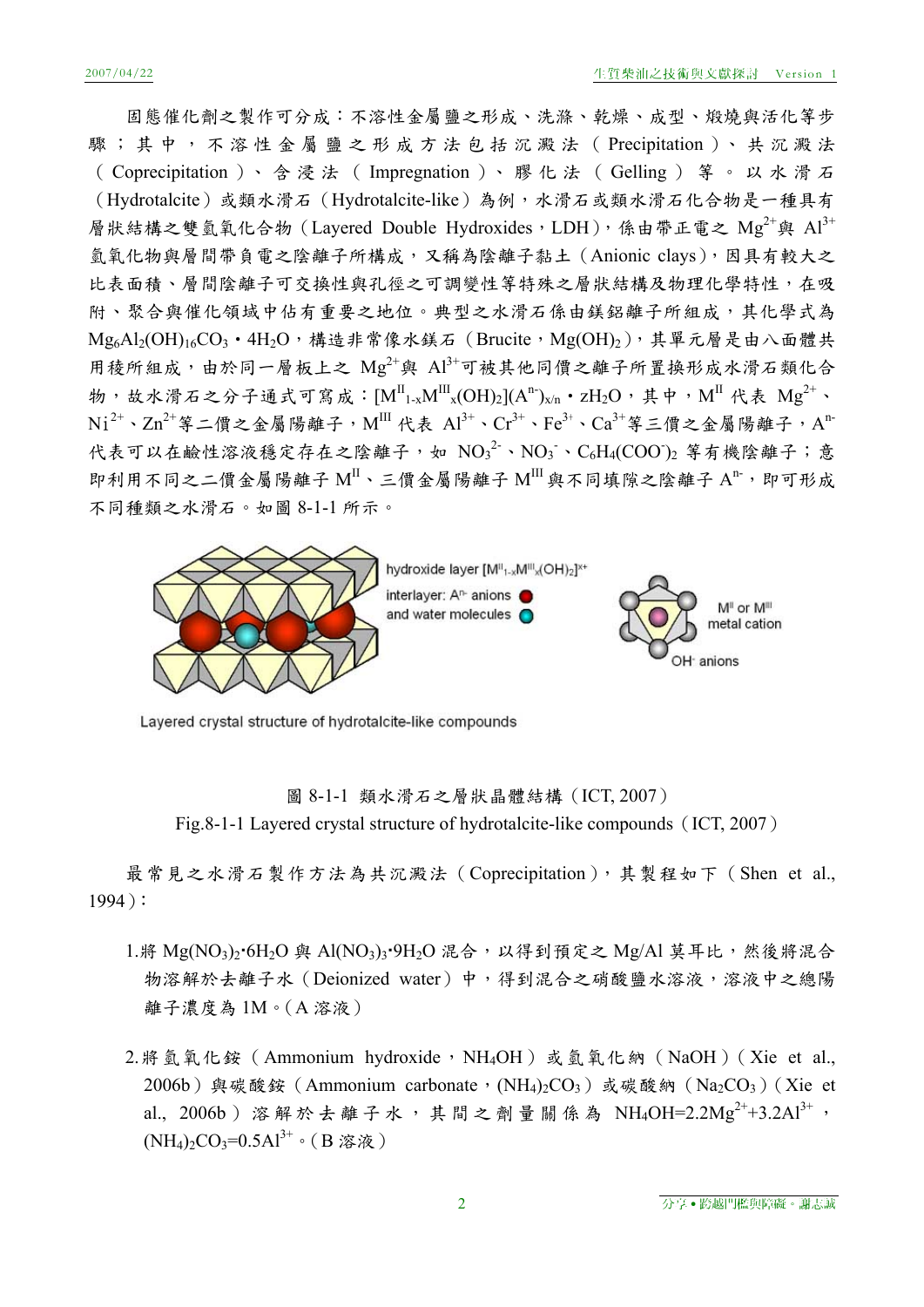- 3.將 A 溶液 (230 mL)與 B 溶液 (350 mL)於溫度 313K 下,於一定時間內 (30 分 鐘),滴入去離子水 (250 mL) 中,期間可採交互滴入之方式,以維持 pH 值介於 8.9~9.3,或直接將兩種溶液加入一定量之去離子水中,再以鹼溶液滴定至預定之 pH 值範圍。
- 4.將兩種溶液加入後所形成之白色沉澱物(水滑石),於溫度 313K 下,持續攪拌 30 分 鐘。
- 5.將沉澱物過濾,再於室溫下,以去離子水清洗,然後於溫度 393K 下,經過隔夜乾 燥。
- 6.乾燥後之沉澱物於氧氣中,依一定之升溫速率(2K/min)加熱至特定之溫度 (773K),並於特定之溫度(773K)與時間(6 小時)下煅燒(Calcine)。

如欲在水滑石中掺雜其他三價( $M^{\text{III}}$ )或二價( $M^{\text{II}}$ )陽離子之金屬(如 Fe<sup>3+</sup>、Zn<sup>2+</sup>、  $\mathrm{Ni^{2+}})$ ,則依既定之  $\mathrm{Mg/M^{III}}$  ( 或  $\mathrm{M^{II}})$  /Al 莫耳比配置出 A 溶液,再與 B 溶液併流或交替滴入 去離子水,循水滑石之製程,製得摻雜陽離子之水滑石,並依摻雜陽離子之不同註記為 HT  $(Mg-Al-Fe) \cdot HT(Mg-Al-Zn) \cdot HT(Mg-Al-Ni)$ 

## **8.2** 固態催化劑之特徵分析

## **8.2.1** 表面積測定、孔徑體積與孔徑分布

固態催化劑之表面積、孔徑體積與大小分佈之量測係以氣體吸附技術為基礎,於液態氮 氣溫度 77K 下,測量氮氣 (Nitrogen)、氩 (Argon)或 氪 (Krypton) 等可被吸附之非腐蝕性 性氣體,在固體表面之吸附與脫附等溫線 (Adsorption and desorption isotherm),據以分析計 算表面積等特性。常見作為被吸附物(Adsorbates)之氣體中,以氮氣最佳。

所謂「吸附等溫線(Adsorption isotherm)」係指在恆溫下,於相對壓力 p/po時,測量每 克重之樣品對被吸附物之吸附量,並以相對壓力 p/po為橫軸,吸附量 cm<sup>3</sup>/g 為縱軸所繪製之 曲線,如圖 8-2-1 所示。其中,po為使用之被吸附物之飽和蒸氣壓力,p 是被吸附物之平衡 壓力 (Equilibrium adsorbate pressures), p/p<sub>0</sub> 介於 0 至 1, p/p<sub>0</sub>=1 表示樣品上所有表面與孔洞 皆已被液態之被吸附物所填充。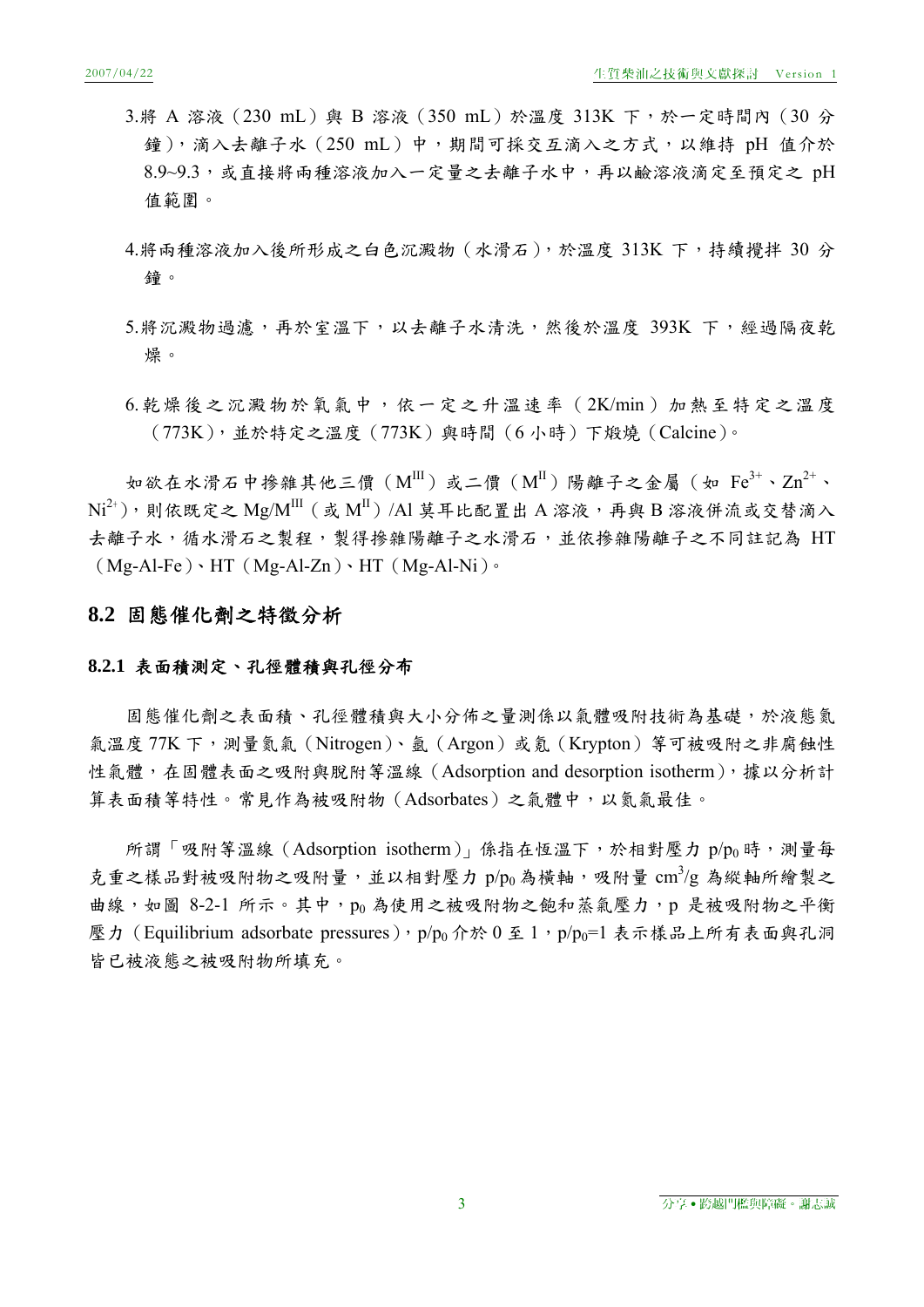

圖 8-2-1 吸附與脫附等溫線 Fig. 8-2-1 Adsorption and desorption isotherm

所謂「脫附等溫線(Desorption isotherm)」係指於測量吸附等溫線之同一溫度下,於樣 品表面與孔洞皆已被液態之被吸附物填充後,採取逆向操作,逐步降低相對壓力,以將被吸 附物釋放出來,並於相對壓力  $p/p_0$ 下,測量每克重量之樣品所釋放出來之脫附量 cm<sup>3</sup>/g,即 可參照吸附等溫線繪製出脫附等溫線。當脫附等溫線未循吸附等溫線之軌跡時,即出現遲滯 迴路(Hysteresis loop)。遲滯迴路之出現,表示樣品之結構相當複雜。

氣體吸附與脫附試驗前,先秤玻璃腔體重量,再將定量之樣品置入玻璃腔體內,利用直 空抽氣系統將腔體內之壓力降低至 4×10<sup>-3</sup> Torr 以下,然後加熱至 573K,持續 24 小時脫氣 (Degas),除去樣品內所含之水氣與雜質。脫氣後,再將裝有樣品之玻璃腔體秤重,扣除玻 璃腔體重量後,即可得到乾淨之樣品重量。

將裝有乾淨樣品之玻璃腔體置入表面積與孔徑分析系統(Surface Area & Pore Size Analyzer)(圖 8-2-2),於液態氮(被吸附物)溫度 77K 下,將高純度氮氣通入玻璃腔體 中,並每隔固定時間紀錄被吸附物之吸附量與相對壓力 p/po。導入之氮氣被樣品表面吸附, 並形成完全覆蓋樣品表面之單層(Monolayer)覆蓋層(圖 8-2-32),然後再持續加入氮 氣,使樣品之孔洞開始出現毛細管凝結現象 (Capillary condensation) (圖 8-2-33),最後, 當被氮氯之平衡壓力接近液態氮之飽和蒸氣壓力時 (p/po=1), 所有表面與孔洞即被液態氮 所覆蓋與填充(圖 8-2-34)。

依據測量所得之相對壓力、吸附與脫附資料,即可據以計算樣品之表面積、孔洞體積與 孔徑分布。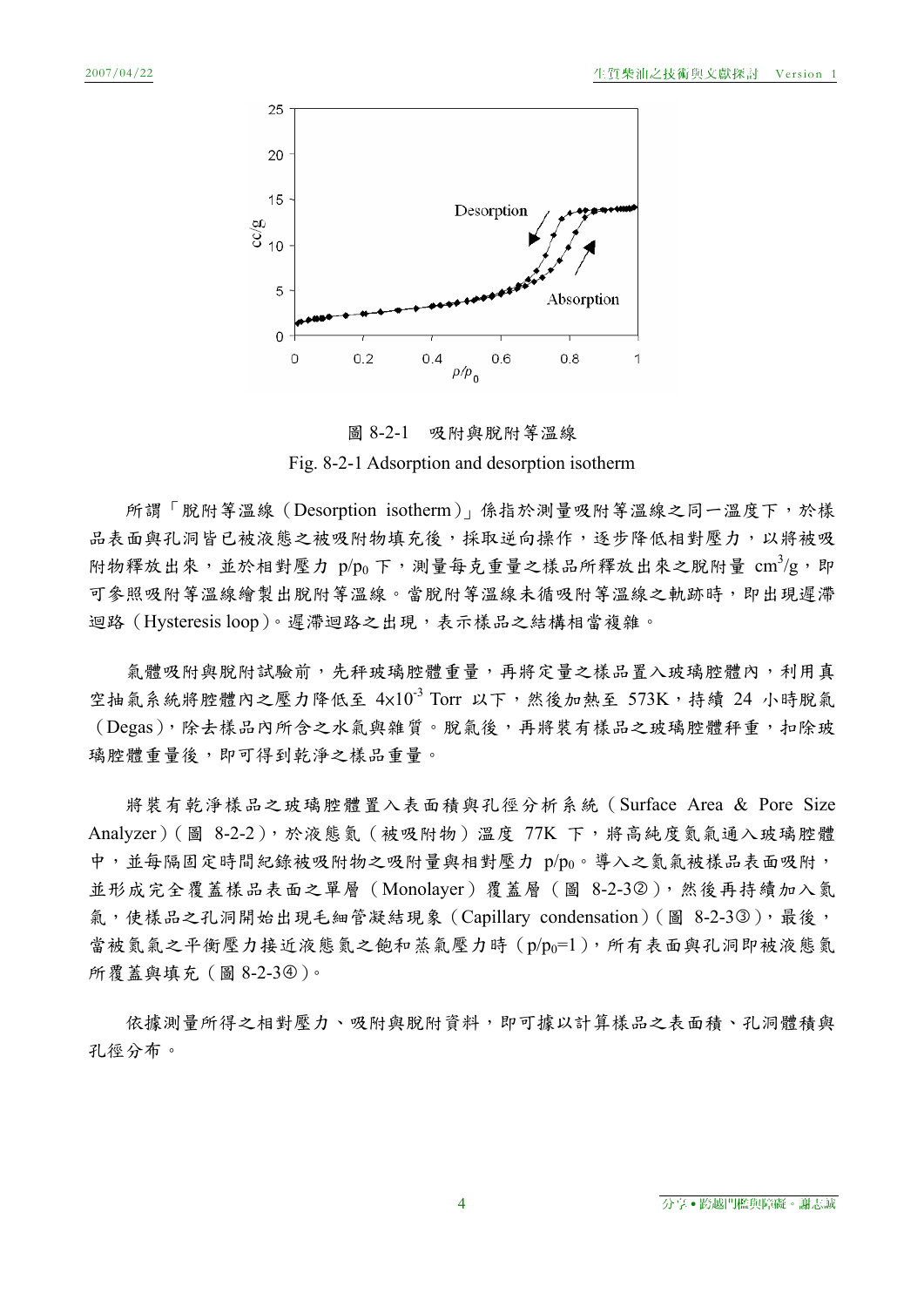



- 圖 8-2-2 (a) 表面積與孔徑分析系統 (NOVA 1000e, Quantachrome Instruments, USA) (Quantachrome Instruments, 2006a)(b)比表面積-微孔洞測定儀(美國麥克儀器公司 Micromeritics ASAP 202) (PsS Particle & Surface Sciences Pty. Limited, 2007)
	- Fig. 8-2-2 (a) High-Speed Surface Area & Pore Size Analyzer System (NOVA 1000e, Quantachrome Instruments, USA) (Quantachrome Instruments, 2006a)
- (b) BET Specific Surface Area/Micro Pore (Micromeritics ASAP 2020)(PsS Particle & Surface Sciences Pty. Limited, 2007)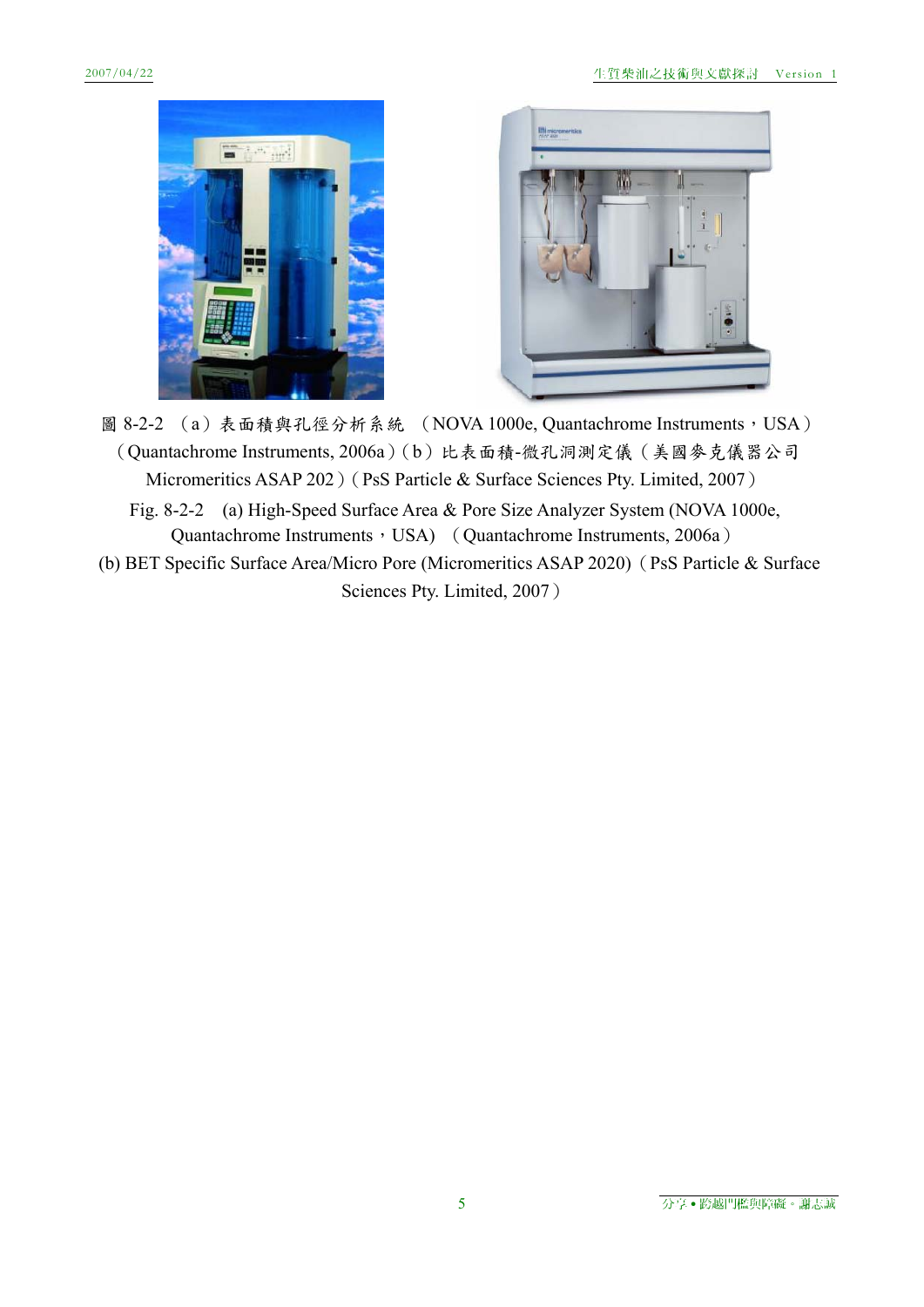

圖 8-2-3 氣體吸附過程(Quantachrome Instruments, 2006b) Fig. 8-2-3 Gas sorption process (Quantachrome Instruments, 2006b)

# **8.2.1.1** 表面積測定

表面積之分析主要以 BET 原理(Brunauer, Emmett and Teller Theory)為依據。BET 原 理係由 Stephen Brunauer、Paul Hugh Emmett 與 Edward Teller 等三人於 1938 年發表 (Brunauer et al., 1938),為分析固體表面吸附氣體分子非常重要之工具。Brunauer 等人 (1938)將 Langmuir 單層分子吸附理論延伸至多層吸附。

 $\hat{\varphi}$   $\theta_0$ 、 $\theta_1$ 、 $\theta_2$ 、……、 $\theta_n$ 、…代表固體表面上被  $0$ 、 $1$ 、 $2$ 、……、n、…層氣體分子所 覆蓋之表面區比例。當平衡時,未被覆蓋之裸露表面部分 θo上之吸附速率等於覆蓋有第一  $\not$ 層分子之表面部分 $\theta_1$ 上之脫附速率。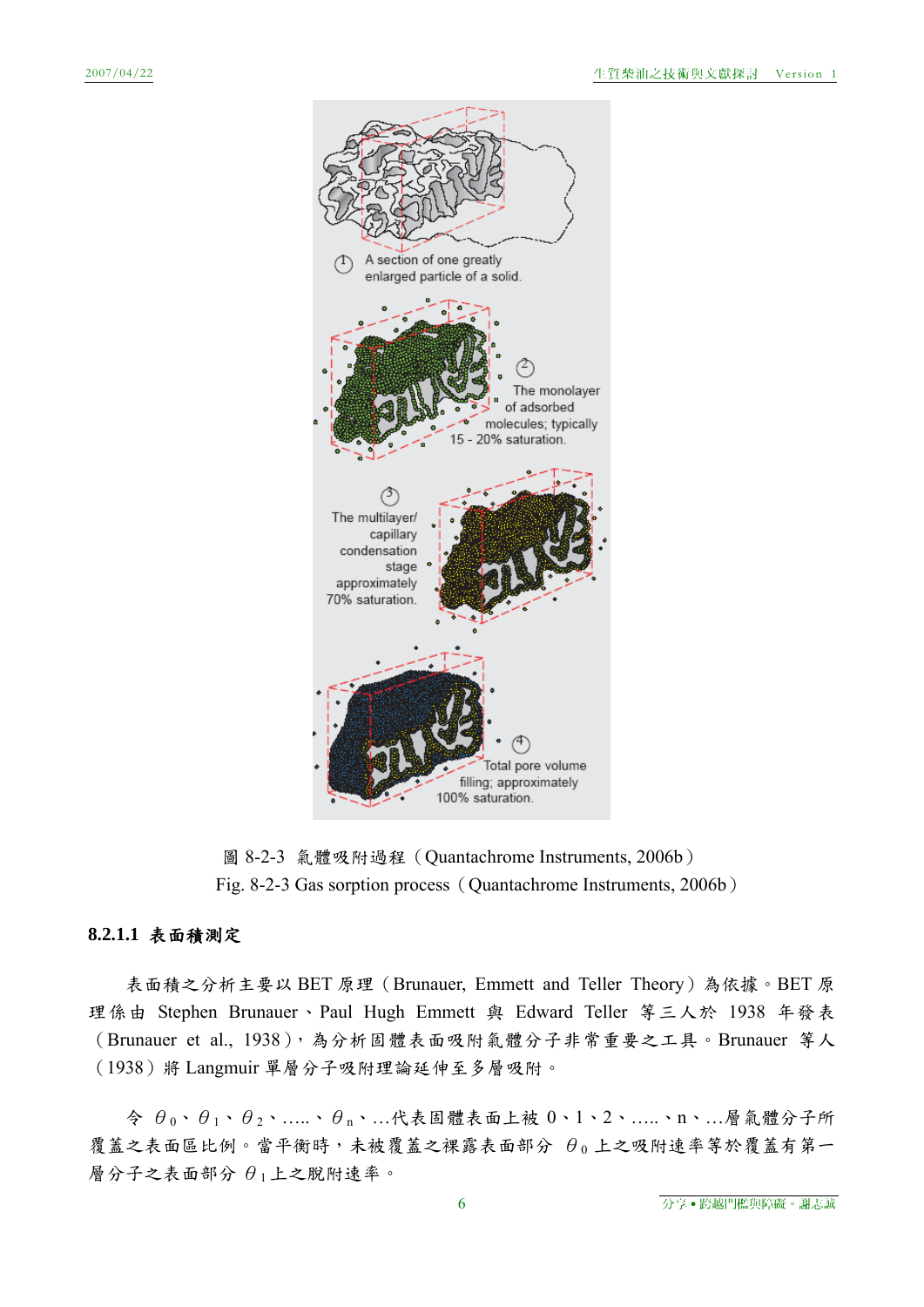$$
N_{m} \theta_{1} v_{1} e^{-E/RT} = k p \theta_{0} A_{1} \qquad k = \frac{\overline{N}}{\sqrt{2 \pi \overline{M} RT}}
$$
 (A1)

其中,Nm為表面完整覆蓋單層分子時,每單位面積吸附之分子數。

ν<sup>1</sup> 為被吸附之氣體分子垂直於樣品表面之振動頻率。

p 被吸附氣體之平衡壓力。

E1 為第一吸附層之吸附熱。

R 為氣體常數。

T 為絕對溫度。

A1為凝結係數,代表氣體分子撞擊樣品表面後吸附在表面之機率。

 $\overline{N}$ 為亞佛加厥數(Avogadro's number),  $\alpha = 3.06 \times 10^{23}$ ; molecule/mol。

M 為被吸附氣體之分子重量。

同理,對於部分覆蓋第 2、3、…、n 層之表面而言。

 $N_m \theta_2 v_2 e^{-E_2/RT} = k p \theta_1 A_2$  (A2-1)

 $N_m \theta_3 v_3 e^{-E_3/RT} = k p \theta_2 A_3$  (A2-2)

 $N_m \theta_n v_n e^{-E_n/RT} = k p \theta_{n-1} A_n$  (A2-3)

BET 原理進一步假設,覆蓋2層以上之吸附層內之 E、 v、A 為常數,即:

$$
\mathbf{E}_\mathbf{2} = \mathbf{E}_\mathbf{3} = .... = \mathbf{E}_\mathbf{n} = \mathbf{E}_\mathbf{L}
$$

 $v_2 = v_3 = ... = v_n = v$ 

 $A_2 = A_3 = ... = A_n = A$ 

因此,

:

: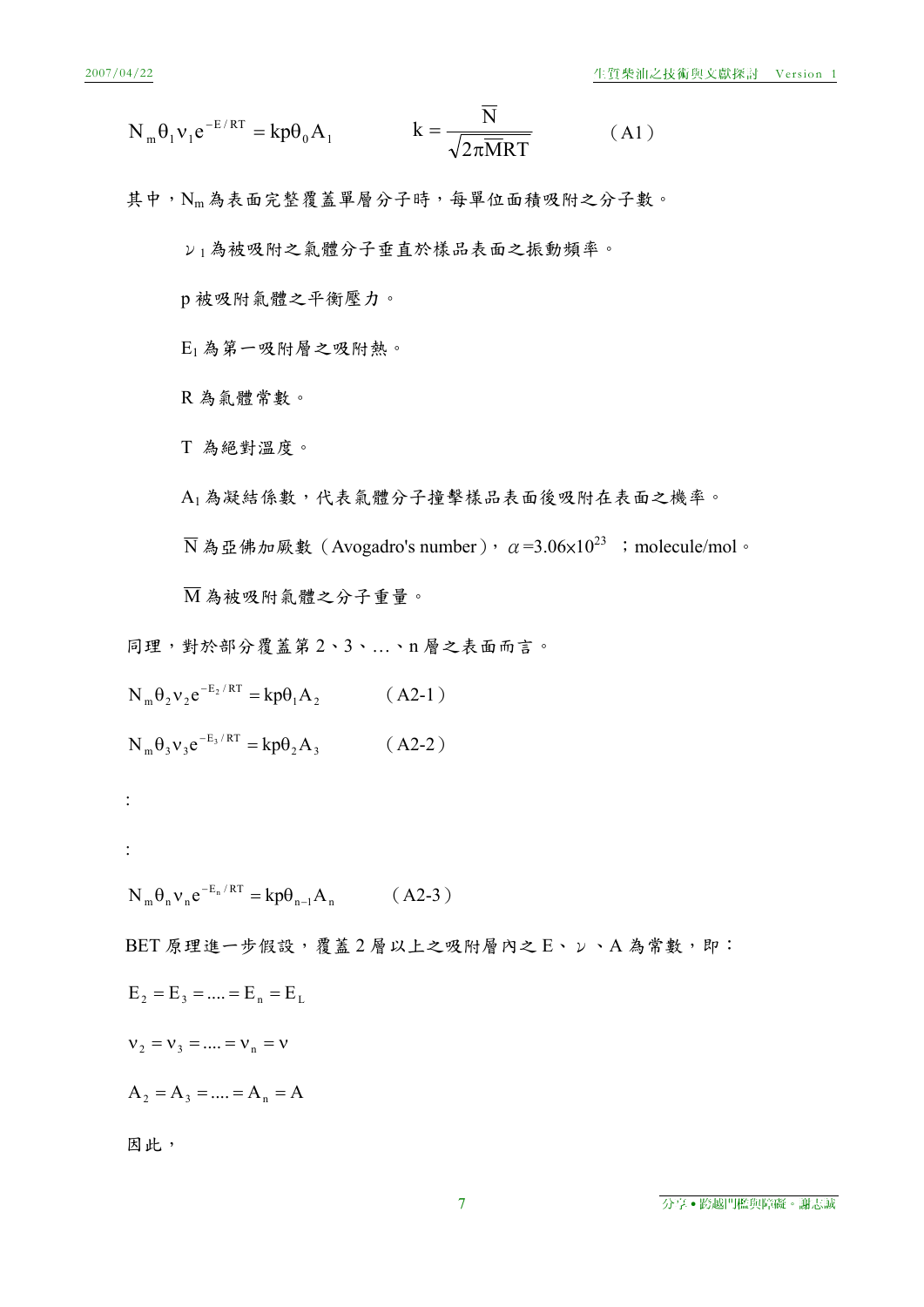$$
N_m \theta_1 v_1 e^{-E/RT} = k p \theta_0 A_1 \qquad (A3-1)
$$

$$
N_m \theta_2 v e^{-E_L/RT} = k p \theta_1 A \qquad (A3-2)
$$

$$
N_m \theta_3 v e^{-E_L/RT} = k p \theta_2 A \qquad (A3-3)
$$

$$
\vdots
$$

$$
\mathcal{A}^{\mathcal{A}}_{\mathcal{A}}(t)
$$

$$
N_m \theta_n v e^{-E_L/RT} = k p \theta_{n-1} A \qquad (A3-4)
$$

由以上關係,可得知:

$$
\frac{\theta_1}{\theta_0} = \frac{k p A_1}{N_m v_1 e^{-E_1/RT}} = \alpha \quad (A4-1)
$$

$$
\frac{\theta_2}{\theta_1} = \frac{kpA}{N_m v e^{-E_L/RT}} = \beta \tag{A4-2}
$$

$$
\frac{\theta_3}{\theta_2} = \frac{k p A}{N_m v e^{-E_L/RT}} = \beta \tag{A4-3}
$$

$$
\{1, \ldots, n\}
$$

$$
\frac{1}{2}
$$

$$
\frac{\theta_{n}}{\theta_{n-1}} = \frac{kpA}{N_{m}ve^{-E_{L}/RT}} = \beta \qquad (A4-4)
$$

$$
\mathbb{R} \mathbb{P}
$$

$$
\theta_1 = \alpha \theta_0 \tag{A5-1}
$$

$$
\theta_2 = \beta \theta_1 = \alpha \beta \theta_0 \qquad (A5-2)
$$

$$
\theta_3 = \beta \theta_2 = \alpha \beta^2 \theta_0 \qquad (A5-3)
$$

$$
\overset{\bullet}{\cdot}
$$

:

 $\theta_n = \beta \theta_{n-1} = \alpha \beta^{n-1} \theta_0$  (A5-4)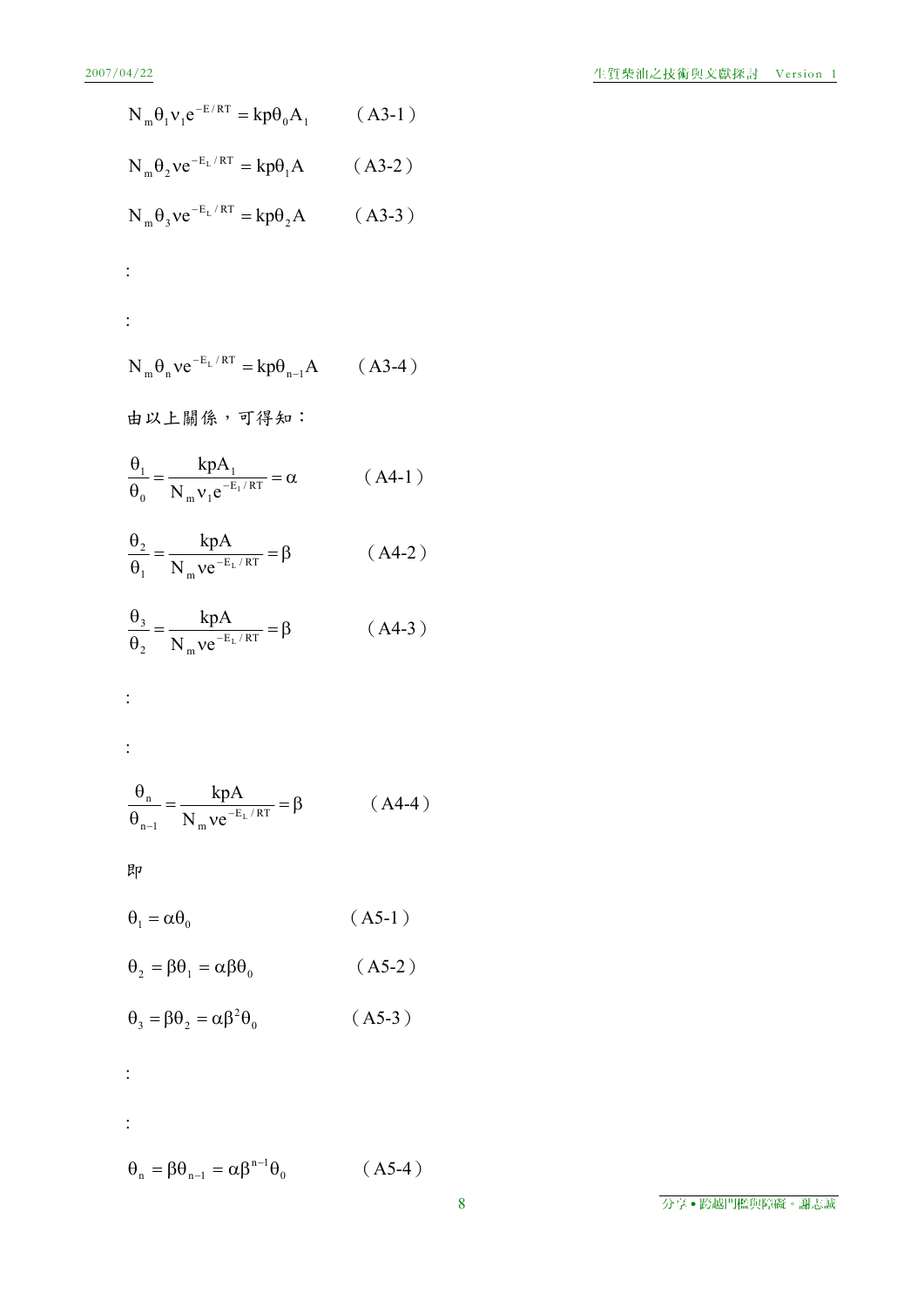$$
A^2 \nabla \psi + B^2 \nabla \psi + B^2 \nabla \psi + C^2 \nabla \psi + C^2 \nabla \psi + C^2 \nabla \psi + C^2 \nabla \psi + C^2 \nabla \psi + C^2 \nabla \psi + C^2 \nabla \psi + C^2 \nabla \psi + C^2 \nabla \psi + C^2 \nabla \psi + C^2 \nabla \psi + C^2 \nabla \psi + C^2 \nabla \psi + C^2 \nabla \psi + C^2 \nabla \psi + C^2 \nabla \psi + C^2 \nabla \psi + C^2 \nabla \psi + C^2 \nabla \psi + C^2 \nabla \psi + C^2 \nabla \psi + C^2 \nabla \psi + C^2 \nabla \psi + C^2 \nabla \psi + C^2 \nabla \psi + C^2 \nabla \psi + C^2 \nabla \psi + C^2 \nabla \psi + C^2 \nabla \psi + C^2 \nabla \psi + C^2 \nabla \psi + C^2 \nabla \psi + C^2 \nabla \psi + C^2 \nabla \psi + C^2 \nabla \psi + C^2 \nabla \psi + C^2 \nabla \psi + C^2 \nabla \psi + C^2 \nabla \psi + C^2 \nabla \psi + C^2 \nabla \psi + C^2 \nabla \psi + C^2 \nabla \psi + C^2 \nabla \psi + C^2 \nabla \psi + C^2 \nabla \psi + C^2 \nabla \psi + C^2 \nabla \psi + C^2 \nabla \psi + C^2 \nabla \psi + C^2 \nabla \psi + C^2 \nabla \psi + C^2 \nabla \psi + C^2 \nabla \psi + C^2 \nabla \psi + C^2 \nabla \psi + C^2 \nabla \psi + C^2 \nabla \psi + C^2 \nabla \psi + C^2 \nabla \psi + C^2 \nabla \psi + C^2 \nabla \psi + C^2 \nabla \psi + C^2 \nabla \psi + C^2 \nabla \psi + C^2 \nabla \psi + C^2 \nabla \psi + C^2 \nabla \psi + C^2 \nabla \psi + C^2 \nabla \psi + C^2 \nabla \psi + C^2 \nabla \psi + C^2 \nabla
$$

由式  $(A12)$  可知,當  $β=1$  時, N/Nm 趨近無窮大, 此一現象相當於被吸附之氣體在樣 品之表面發生凝結,或相當 p=po。

當 p=p0 時,式(A4-2)可以重新改寫成:

$$
1 = \frac{\mathbf{k} \mathbf{p}_0 \mathbf{A}}{N_{\mathrm{m}} \mathbf{v} \mathbf{e}^{-E_L / RT}} \tag{A13}
$$

將式(A13)除以(A4-2),可得知:

9 分享․跨越門檻與障礙。謝志誠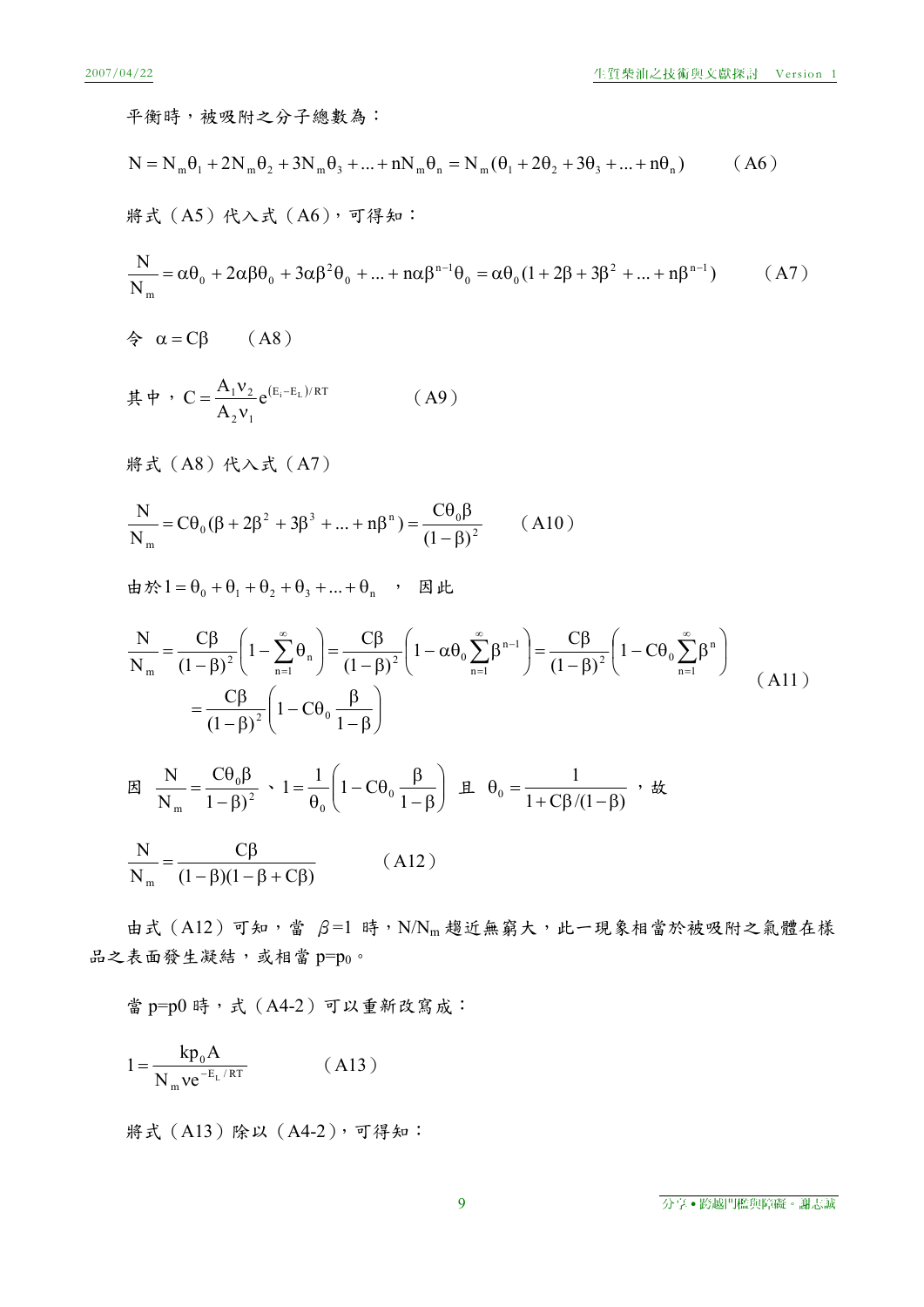$$
\beta = \frac{p}{p_0} \tag{A14}
$$

將式 (A14)代入式 (A12), 可得知:

$$
\frac{N}{N_m} = \frac{C(p/p_0)}{(1 - p/p_0)[1 - p/p_0 + C(p/p_0)]}
$$
(A15)

改寫式 (A15), 即為 BET 方程式:

$$
\frac{p}{W(p_0 - p)} = \frac{1}{W_m C} + \frac{(C - 1)}{W_m C} \left(\frac{p}{p_0}\right) \quad (A16)
$$

其中,W 為吸附之分子重量。

Wm為表面完整覆蓋單層分子時,吸附之分子重量。

利用  $\frac{\text{p}}{\text{W}(\text{p}_\text{0}-\text{p})}$  對  $\frac{\text{p}}{\text{p}_\text{0}}$  作圖,產生一直線,該直線之斜率 s =  $\frac{(\text{C}-1)}{\text{W}_{\text{m}}\text{C}}$ m  $=\frac{(C-1)}{N}$ , 與 y 軸之截距  $W$ <sub>m</sub> $C$  $i = \frac{1}{\cdots}$ m  $=\frac{1}{\sqrt{2}}$ , 由所得之斜率與截距即可據以求得:

$$
W_m = \frac{1}{s+i}
$$
  $C = \frac{s}{i} + 1$  (A17)

因此,樣品之總表面積 St:

$$
S_t = \frac{W_m \overline{N}\widetilde{A}}{\overline{M}} \qquad (A18)
$$

其中, A 被吸附之氣體分子截面積。

將式(A18)除以樣品之重量即為比表面積(Specigfic surface area)。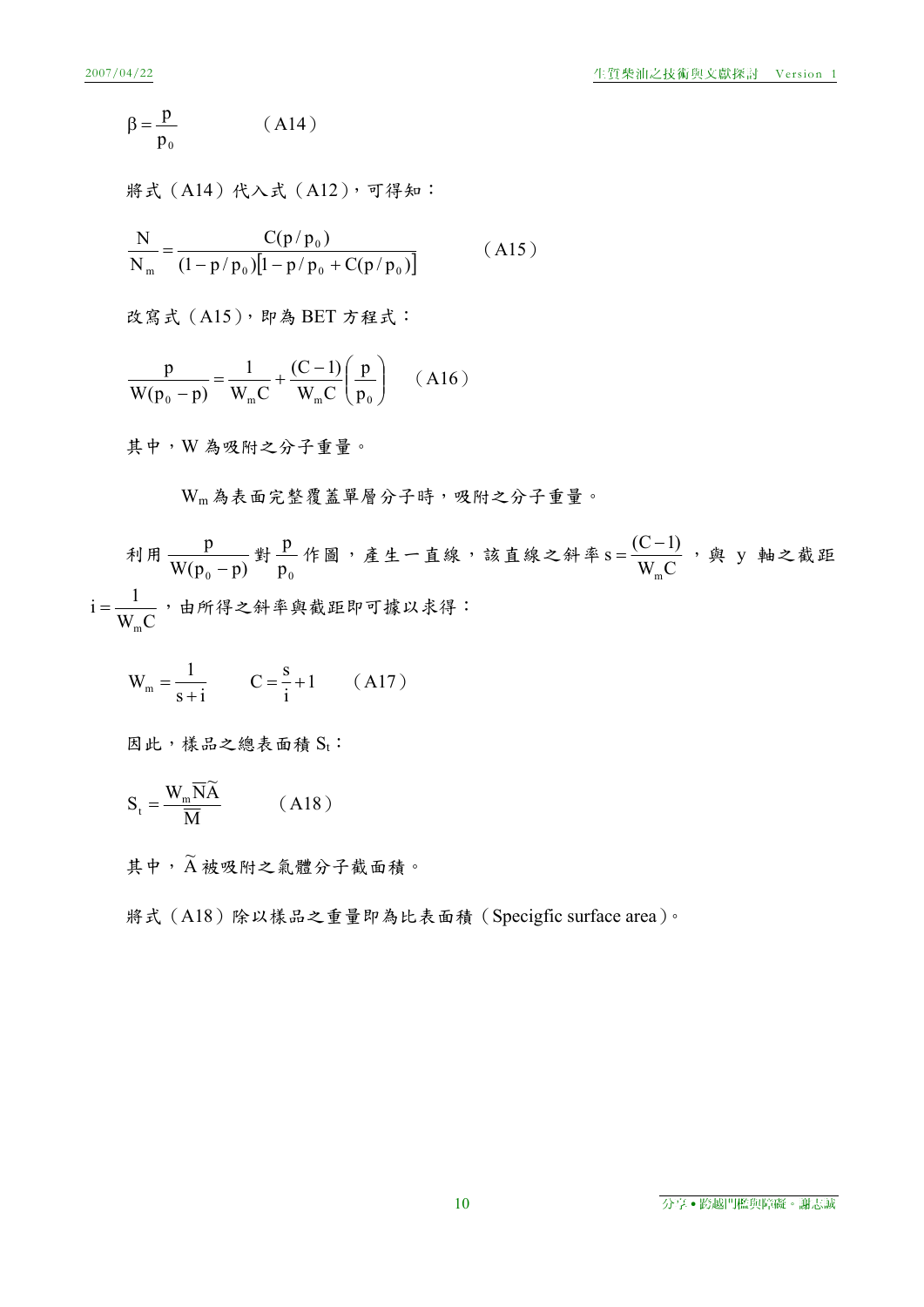# **8.2.1.2** 孔徑體積與孔徑分布

Wheeler 從 BET 多層吸附理論與毛細管凝結現象等觀點,將特定壓力下之被吸附物之 V 與孔徑分布(Pore size distribution)函數 L(r)之關係寫成(Shull, 1948; Barrett et al., 1951; Gregg and Sing, 1982):

$$
V_{\ell} - V = \pi \int_{R'}^{\infty} (r - t)^2 L(r) dr
$$
 (B1)

其中,  $V_a$ 為  $p/p_0=1$ 時, 液態被吸附物之體積。

V 為壓力 p 時,已被吸附物之體積。

t 為利用 BET 多層吸附理論所推估之吸附層厚度。

R'為導入修正型 Kelvin equation 所計算之調整後 Kelvin 半徑。如式(B2)

$$
R' = t - \frac{2\gamma \tilde{V}}{RT \cdot ln(p/p_0)}
$$
 (B2)

其中, γ 液態被吸附物之表面張力, γ=8.85erg/cm<sup>2</sup> (液態氮)。

 $\widetilde{V}$  為液態被吸附物之莫耳體積(Molar volume), $\widetilde{V} =$ 34.6cm<sup>3</sup> (液態 氮)。

Wheeler 認為在同一相對壓力  $p/p_0 \, \mathsf{F} \cdot \mathsf{I} \cdot \mathsf{R} \cdot \mathsf{R}$  ,  $\mathsf{d} \in \mathsf{R}$  and  $\mathsf{d} \in \mathsf{C}$  urvature effect) 導致吸附層厚度比平面者來得多;Shull 推翻 Wheeler 之主張並建議在沒有更好之理論可以 解決曲面效應之問題前,可以直接利用被吸附物之體積除以樣品表面積來推估吸附層之厚 度。

由於式(B1)之孔徑分布函數 L(r)難以直接由V 。– V反向推導取得,故 Wheeler 與 Shull 建議先假設定孔徑分布函數 L(r)之模型,再與實驗資料比對,找出可接受之孔徑分 布函數。

Wheeler 認為孔徑分布可以 Maxwellian distribution 來表達:

$$
L(r) = Are^{-r/r_0}
$$
 (B3)  
其中,A 與 r<sub>0</sub>為常數。  
將式 (B3) 代入式 (B1),可得:

 $V_{\ell} - V = Ar_0^4 M(R', r_0)$  (B4)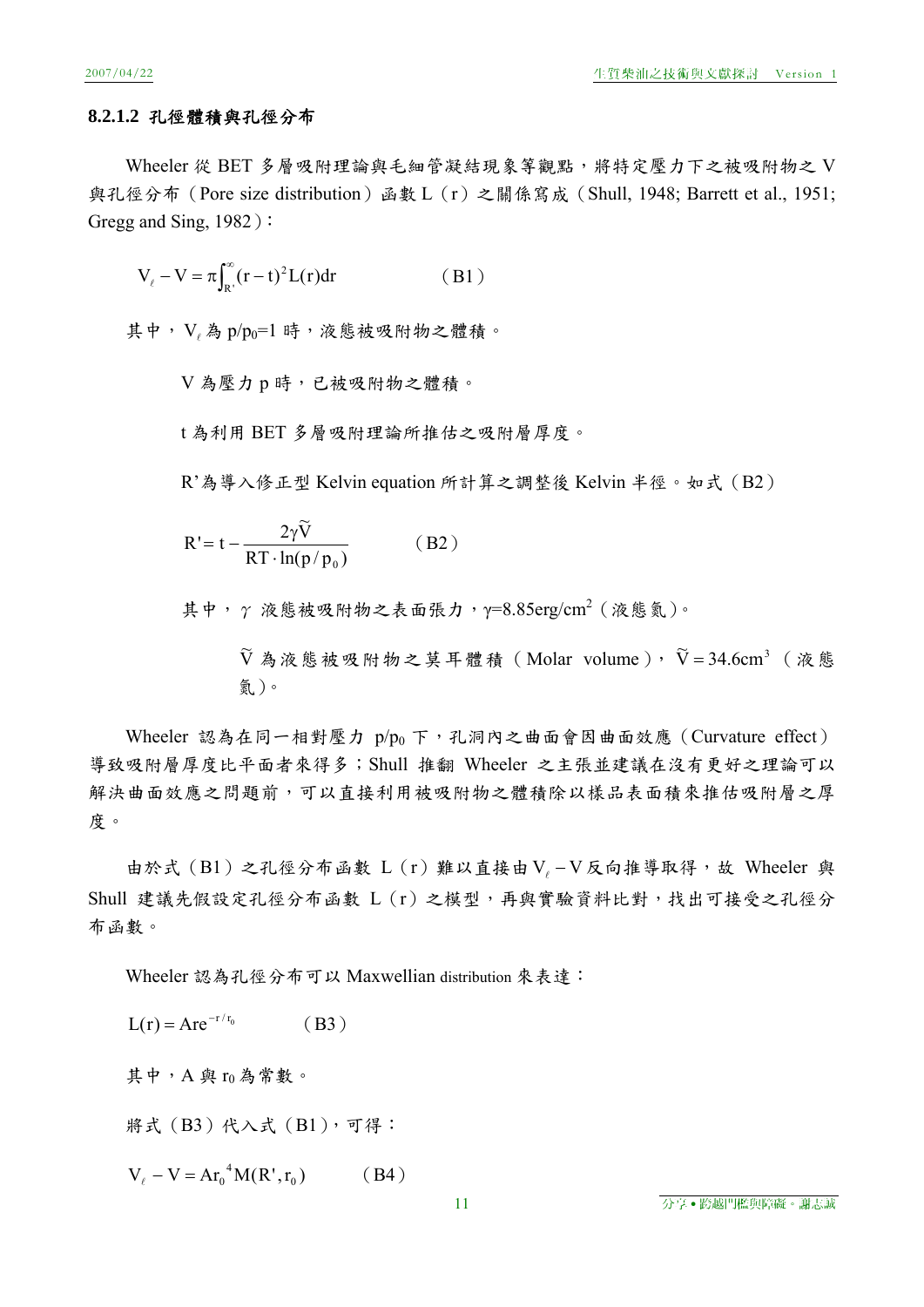$$
\nexists \vec{r} \cdot M(R', r_0) = \frac{\pi}{r_0^3} e^{-R'/r_0} \left[ R'(R'-t)^2 + 6r_0^2 + 2r_0^2 (3R'-2t) + r_0 (3R'-t)(R'-t) \right] \quad (B5)
$$

或以 Gauuian 函數表達: <sup>2</sup> <sup>0</sup> <sup>0</sup> / <sup>r</sup> (r <sup>r</sup> ) L(r) Ae (B6) 其中,A、β 與 r0 為常數。 將式(B6)代入式(B1),可得: V V 2A(r / )G (R',r ) <sup>0</sup> 3 <sup>0</sup> (B7) 其中, 2 2 0 0 0 (R' 2t r ) 2 0 0 r 2 1 <sup>e</sup> <sup>1</sup> H( ) (r t) <sup>r</sup> 4r G (R',r ) <sup>0</sup> <sup>2</sup> (B8) (R' r ) r 0 0 <sup>0</sup> <sup>y</sup> <sup>e</sup> dy <sup>2</sup> H( ) <sup>2</sup>

或以結合 Maxwellian 與 Gauuian 函數表達:

$$
L(r) = A_0 r e^{-r/r_0} + A_1 e^{-[\beta/r_1(r-r_1)]^2}
$$
 (B9)

將式(B9)代入式(B1),可得:

$$
V_{\ell} - V = A_0 r_0^4 M(R', r_0) + 2A_1 (r_1^3 / \beta_1) G_{\beta_1}(R', r_1)
$$
 (B10)

前述假設之孔徑大小分布函數中之 r0 與 β 分別為孔徑平均值與孔徑分布寬度。經代入不 同之 R'、ro與 β, 即可獲得以 Maxwellian 與 Gauuian 函數表達之標準倒置等溫線 (Standard inverted isotherms)。

然後將實驗取得之吸附與脫附等溫線(V  $-V$  vs  $P/P_0$ )轉成倒置等溫線(V  $-V$  vs R'),再與標準倒置等溫線進行比對,找出與實驗數據符合之標準倒置等溫線,即可獲知孔 徑分布函數 L(r)與孔洞體積分布(Pore volume distribution)函數 V(r):

$$
V(r) = \pi r^2 L(r)
$$
 (B11)

Barrett 等人 (1951)認為將孔徑分布假設成 Gaussian 或 Maxsellian 函數型式不適用於大 多數之吸附材料,也認為 Oulton (1948)將吸附層厚度假設為一常數,僅能適用於孔徑不超 過 26.5Å 之精緻孔隙材料, 對於較粗造之孔隙材料並不適用; Barrett 等人 (1951) 便以孔洞 內壁之吸附現象與 Oulton(1948)所稱之內毛細管(inner capillary volume)中之毛細管凝結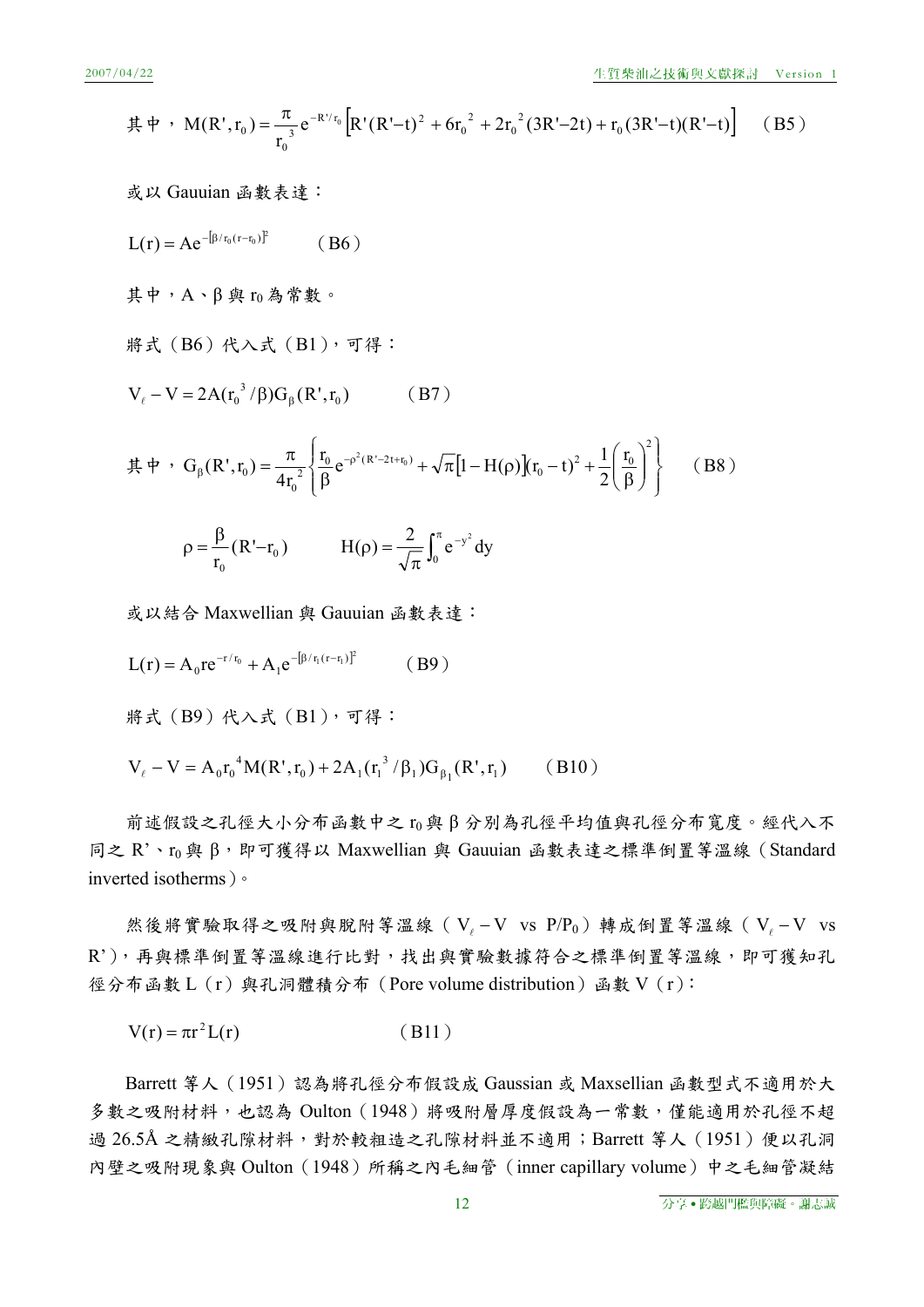現象所建立之氣相與凝結相平衡作為基礎,探討液態氣氣溫度下之氣氣脫附等溫線與孔洞體 積及孔徑分布之關係。

Barrett 等人 (1951) 以圖 8-2-4 所示之三個不同孔徑之孔洞, 說明這三個孔洞內被吸附 物在最前三個相對壓力  $(p/p_0)$   $_1$  >  $(p/p_0)$   $_2$  >  $(p/p_0)$   $_3$  變化過程中之脫附情形。



圖 8-2-4 不同孔徑在前三個相對壓力變化過程中之脫附情形(Barrett et al., 1951) Fig. 8-2-4 Schematic representation of assumed desorption mechanism showing three different pores and demonstrating the thinning of the physically adsorbed layer over the first three pressure decrements. (Barrett et al., 1951)

這些孔洞在相對壓力 (p/po) 」近於 1 時,大體皆已完成填充。以其中最大之孔洞為例, 其半徑為 rp1,當孔洞壁面吸附層厚度達 t1 時,將出現毛細管凝結現象之部位稱為 Inner capillary, 其半徑為 rk1, 此部分之液態被吸附物在相對壓力下降時優先被蒸發掉, 至於孔洞 體積  $V_{p1}$  與 inner capillary 體積  $V_{k1}$  之關係,則可以表示成:

$$
V_{\rm pl} = V_{\rm kl} \frac{r^2_{\rm pl}}{r^2_{\rm kl}} \qquad (C1)
$$

其中, rk 與相對壓力 P/Po之關係,可由 Kelvin equation 來建立:

$$
\log(p/p_0) = \frac{-2\gamma \tilde{V}}{RT \times 2.303 \times r_k} = -\frac{4.15}{r_k}
$$
 (C2)

而吸附層厚度 t 與相對壓力 p/po之關係,則依 Shull (1948) 之建議。

至於 $r_n$ 與相對壓力 $p/p_0$ 之關係,則將前兩項關係相加 $r_n$ = $r_k$ +t 即可建立。

若將相對壓力由 p/po=1 調降至 (p/po) 」, 則有原被吸附物被釋放出來, 而測得之氣態脫 附物體積△V1,gas 來自第一個孔洞之 Inner capillary 內凝結之液態被吸附物與吸附層之減少量  $\triangle$ t<sub>1</sub>,因此釋出之液態脫附物體積 $\triangle$ V<sub>1,liquid</sub>與第一孔洞體積 V<sub>p1</sub> 之關係可以寫成: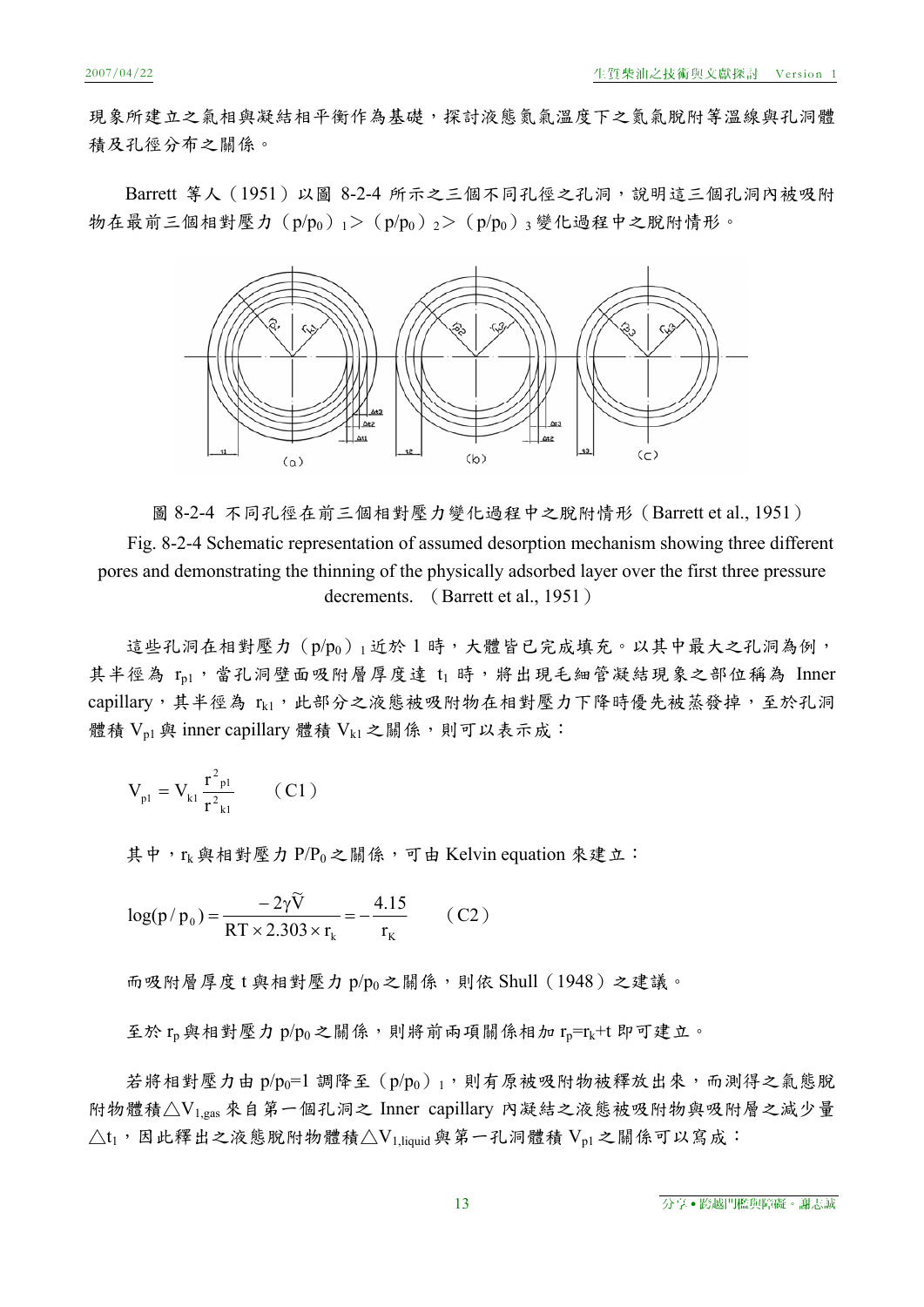$$
V_{\text{pl}} = R_1 \Delta V_{1,\text{liquid}} \qquad (C3)
$$

其中,R<sub>1</sub> = r<sup>2</sup><sub>p1</sub> /(r<sub>k1</sub> +  $\Delta t_1$ )<sup>2</sup>

$$
\triangle V_{1,gas} \triangleq \text{相對座力} (p/p_0) {}_1 \text{下稱出之被r) \text{物體積。}\n\triangle V_{1,gas} = \text{就所等溫線上}
$$
\n
$$
P/P_0 = 1 \quad \text{時 之被limits \text{ 矃 1}\n\text{) # } \text{2} \text{ 1}\n\text{) #} \text{ 1}\n\text{) #} \text{ 1}\n\text{) #} \text{ 1}\n\text{) #} \text{ 1}\n\text{) #} \text{ 1}\n\text{) #} \text{ 1}\n\text{) #} \text{ 1}\n\text{) #} \text{ 1}\n\text{) #} \text{ 1}\n\text{) #} \text{ 1}\n\text{) #} \text{ 1}\n\text{) #} \text{ 1}\n\text{) #} \text{ 1}\n\text{) #} \text{ 1}\n\text{) #} \text{ 1}\n\text{) #} \text{ 1}\n\text{) #} \text{ 1}\n\text{) #} \text{ 1}\n\text{) #} \text{ 1}\n\text{) #} \text{ 1}\n\text{) #} \text{ 1}\n\text{) #} \text{ 1}\n\text{) #} \text{ 1}\n\text{) #} \text{ 1}\n\text{) #} \text{ 1}\n\text{) #} \text{ 1}\n\text{) #} \text{ 1}\n\text{) #} \text{ 1}\n\text{) #} \text{ 1}\n\text{) #} \text{ 1}\n\text{) #} \text{ 1}\n\text{) #} \text{ 1}\n\text{) #} \text{ 1}\n\text{) #} \text{ 1}\n\text{) #} \text{ 1}\n\text{) #} \text{ 1}\n\text{) #} \text{ 1}\n\text{) #} \text{ 1}\n\text{) #} \text{ 1}\n\text{) #} \text{ 1}\n\text{) #} \text{ 1}\n\text{) #} \text{ 1}\n\text{) #} \text{ 1}\n\text{) #} \text{ 1}\n\text{) #} \text{ 1}\n\text{) #} \text{ 1}\n\text{) #} \text{ 1}\n\text{) #} \text{ 1}\n\text{) #} \text{ 1}\
$$

進一步將相對壓力調降至 $(p/p_0)_2$ ,則被釋放出來而測得之氣態脫附物體積 $\triangle V_{2,gas}$ ,除 了包括第二個孔洞之 Inner capillary 內凝結之液態被吸附物與吸附層減少量△t2 外,還包括第 一個孔洞吸附層減少而釋放出來之體積  $V_{\Delta t2}$ ,此時,液態之脫附物體積 $\triangle V_2$ liquid 與第二個孔 洞體積 Vp2 之關係可以寫成:

$$
V_{p2} = R_{2}(\Delta V_{2, liquid} - V_{At_{2}}) \t(C4)
$$
\n
$$
\n\ddot{\mathbf{H}} + \n\ddot{\mathbf{H}} + \n\begin{pmatrix}\nR_{2} = r^{2}P_{p2}/(r_{k2} + \Delta t_{2}) & (C5) \\
V_{At_{2}} = \pi L_{1}(r_{k1} + \Delta t_{1} + \Delta t_{2})^{2} - \pi L_{1}(r_{k1} + \Delta t_{1})^{2} & (C6)\n\end{pmatrix}
$$
\n
$$
L_{1} \dot{\mathbf{H}} - \mathbf{H} \mathbf{H} \mathbf{H} \mathbf{H} \mathbf{H} \mathbf{H} \mathbf{H} \mathbf{H} \mathbf{H} \mathbf{H}
$$
\n
$$
\Delta V_{2, gas} \mathbf{H} \mathbf{H} \mathbf{H} \mathbf{H} \mathbf{H} \mathbf{H} \mathbf{H} \mathbf{H} \mathbf{H} \mathbf{H} \mathbf{H} \mathbf{H} \mathbf{H} \mathbf{H} \mathbf{H} \mathbf{H} \mathbf{H} \mathbf{H} \mathbf{H} \mathbf{H} \mathbf{H} \mathbf{H} \mathbf{H} \mathbf{H} \mathbf{H} \mathbf{H} \mathbf{H} \mathbf{H} \mathbf{H} \mathbf{H} \mathbf{H} \mathbf{H} \mathbf{H} \mathbf{H} \mathbf{H} \mathbf{H} \mathbf{H} \mathbf{H} \mathbf{H} \mathbf{H} \mathbf{H} \mathbf{H} \mathbf{H} \mathbf{H} \mathbf{H} \mathbf{H} \mathbf{H} \mathbf{H} \mathbf{H} \mathbf{H} \mathbf{H} \mathbf{H} \mathbf{H} \mathbf{H} \mathbf{H} \mathbf{H} \mathbf{H} \mathbf{H} \mathbf{H} \mathbf{H} \mathbf{H} \mathbf{H} \mathbf{H} \mathbf{H} \mathbf{H} \mathbf{H} \mathbf{H} \mathbf{H} \mathbf{H} \mathbf{H} \mathbf{H} \mathbf{H} \mathbf{H} \mathbf{H} \mathbf{H} \mathbf{H} \mathbf{H} \mathbf{H} \mathbf{H} \mathbf{H} \
$$

第一個孔洞吸附層減少而釋放出來之體積 V△t2 也可以寫成:

$$
V_{\Delta t2} = \Delta t_2 A_{c1} \qquad (C7)
$$

其中,Ac1是第一個孔洞中被吸附物脫附時之平均面積。

將式(C7)延伸來表達逐步脫附過程中,某一步驟之釋出量:

$$
V_{\Delta t n} = \Delta t_n \sum_{j=1}^{n-1} A_{c_j} \qquad (C8)
$$

將式(C4)通式化,並代入式(C8),可得:

$$
V_{pn} = R_n \Delta V_n - R_n \Delta t_n \sum_{j=1}^{n-1} A_{c_j} \times 10^{-4} \text{ cm}^3 \qquad (C9)
$$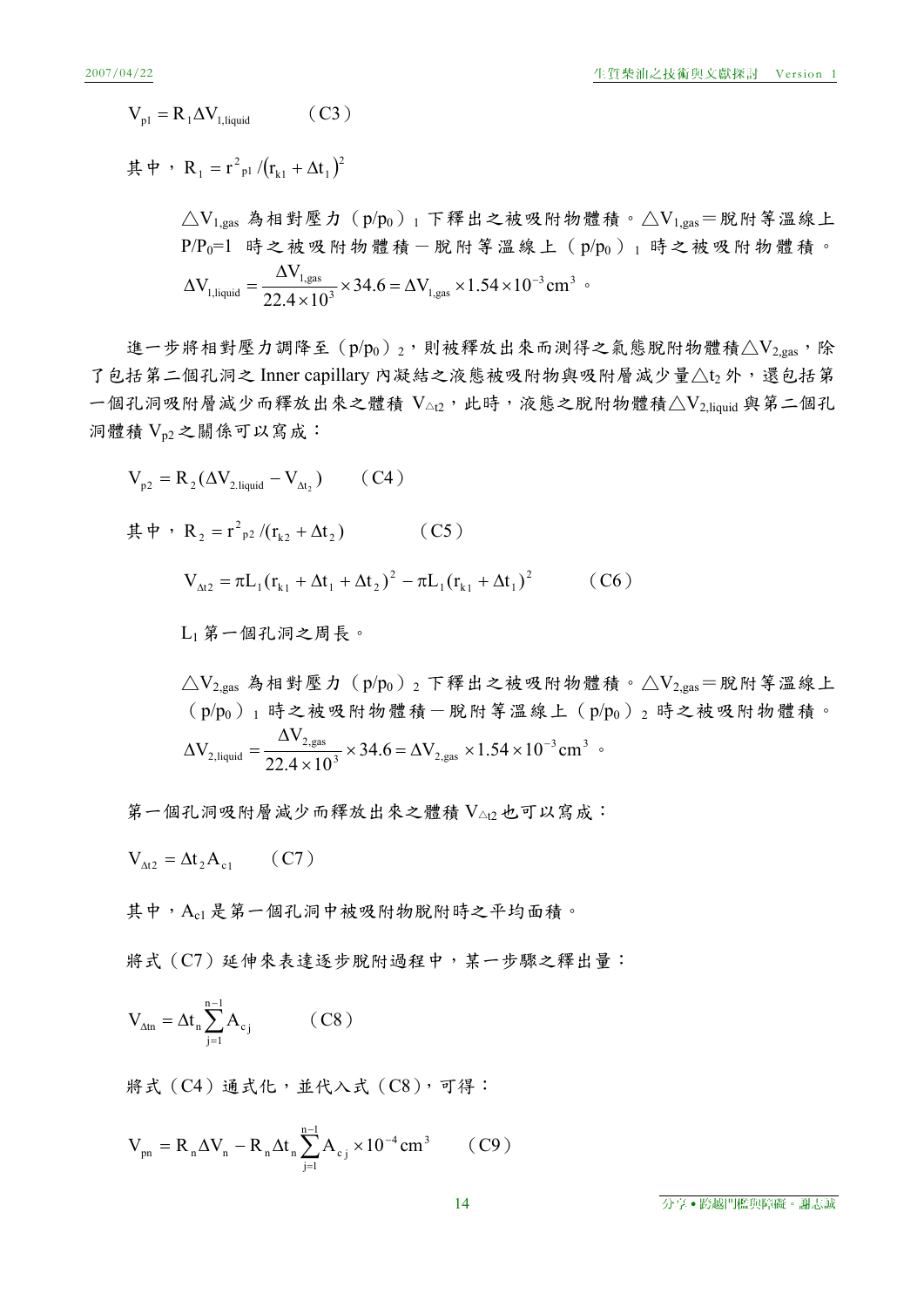由於 Ac 是相對壓力 p/po 之函數, Ac 之值隨著 p/po 之遞減而改變, 因此導入另外一變數  $A_p$ 來取代 $A_c$ ,並以圖 8-2-5 來說明  $A_c$ 與  $A_p$ 之關係。其中,  $\bar{r}_p$ 表示兩個連續遞減之相對壓力 變化下,孔洞半徑之平均值 $\bar{r}_p = (r_p + r_{p-1})/2$ , $r_{n-1}$ 與  $r_n$ 為第 n 次脫附前後之吸附層半徑, $\bar{r}_C$ 為  $r_{n-1}$ 與  $r_n$ 之平均值 $\bar{r}_c = (r_n + r_{n-1})/2$ ,  $t_{\bar{r}}$ 為相對壓力  $p/p_0$ 時吸附層之厚度。



圖 8-2-5 A<sub>c</sub> 與 A<sub>p</sub> 關係圖 (Barrett et al., 1951) Fig. 8-2-5 Relationship between  $A_c$  and  $A_p$  (Barrett et al., 1951)

$$
A_p = \frac{2V_p}{\bar{r}_p} \qquad (C10)
$$

其中,Ap 為孔洞面積,為一常數。

$$
V_p
$$
為托河體積。

因此,式(C9)可以改寫成

$$
V_{pn} = R_n \Delta V_{n, liquid} - R_n \Delta t_n \sum_{j=1}^{n-1} c_j A_{p_j} \times 10^{-4} \text{ cm}^3 \qquad (C11)
$$

$$
\stackrel{\cdot}{\mathbf{\mathcal{F}}} \stackrel{\cdot}{\mathbf{\mathcal{F}}} \cdot \mathbf{c} = \frac{\overline{\mathbf{r}}_{\rm c}}{\overline{\mathbf{r}}_{\rm p}} = \frac{\overline{\mathbf{r}}_{\rm p} - \mathbf{t}_{\rm \bar{r}}}{\overline{\mathbf{r}}_{\rm p}} \qquad (C12)
$$

Barrett 等人 (1951)進一步對於式 (C11)中之 C 值加以探討,發現不同 C 值對於孔徑 分布之正確性影響不大,建議以孔洞體積最大時之孔徑為基礎,選定 C 值,並將式 (Cl1) 改寫成式 (C13), 作為分析孔洞體積與孔徑分布之依據。

$$
V_{pn} = R_n \Delta V_{n, liquid} - R_n c \Delta t_n \sum_{j=1}^{n-1} A_{p_j} \times 10^{-4} \text{ cm}^3 \qquad (C13)
$$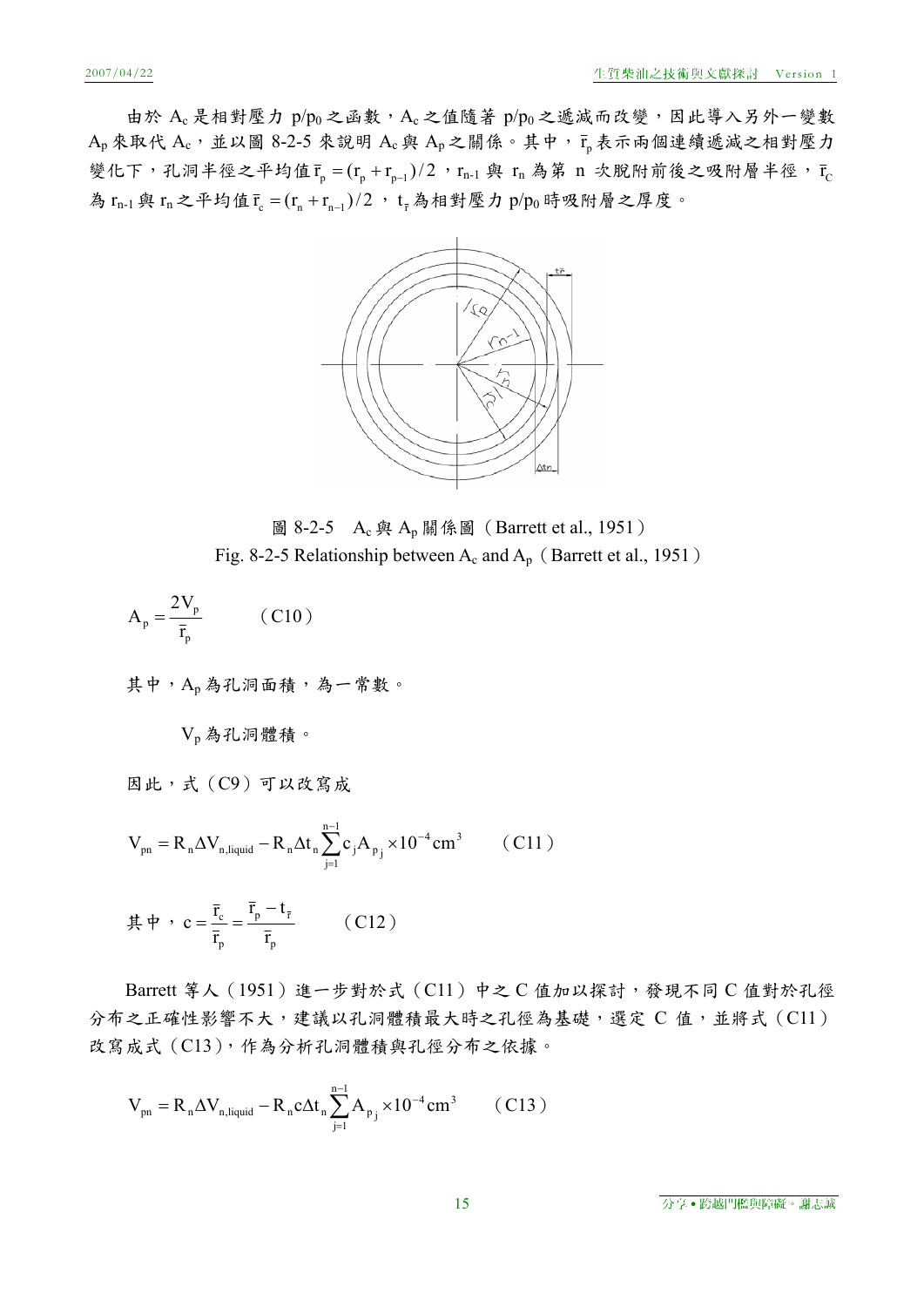等溫線上取得對應之

$$
\Delta V_{n, liquid} = \frac{V_n - V_{n-1}}{22.4 \times 10^3} \times 34.6 = \Delta V_{n, gas} \times 1.54 \times 10^{-3} \text{ cm}^3
$$
\n
$$
R_n = \frac{\bar{r}^2_{pn}}{(\bar{r}_{kn} + \Delta t_n)^2} \qquad \bar{r}_{pn} = \frac{r_{pn} + r_{pn-1}}{2} \qquad \bar{r}_{kn} = \frac{r_{kn} + r_{kn-1}}{2}
$$
\n
$$
r_{kn} = r_{pn} - t_n \qquad \Delta t_n = t_{n-1} - t_n \qquad A_{pj} = \frac{2V_j}{\bar{r}_{pj}} \times 10^4 \text{ cm}^2
$$
\n
$$
\n\ddot{\text{H}} + V_{n-1} \n\ddot{\text{H}} = V_n \n\dot{\text{H}} + V_{n-1} \n\ddot{\text{H}} = V_n \n\dot{\text{H}} = V_n \qquad \text{for } \bar{r}_{pj} \qquad \text{for } \bar{r}_{pj} \qquad \text{for } \bar{r}_{pj} \qquad \text{for } \bar{r}_{pj} \qquad \text{for } \bar{r}_{pj} \qquad \text{for } \bar{r}_{pj} \qquad \text{for } \bar{r}_{pj} \qquad \text{for } \bar{r}_{pj} \qquad \text{for } \bar{r}_{pj} \qquad \text{for } \bar{r}_{pj} \qquad \text{for } \bar{r}_{pj} \qquad \text{for } \bar{r}_{pj} \qquad \text{for } \bar{r}_{pj} \qquad \text{for } \bar{r}_{pj} \qquad \text{for } \bar{r}_{pj} \qquad \text{for } \bar{r}_{pj} \qquad \text{for } \bar{r}_{pj} \qquad \text{for } \bar{r}_{pj} \qquad \text{for } \bar{r}_{pj} \qquad \text{for } \bar{r}_{pj} \qquad \text{for } \bar{r}_{pj} \qquad \text{for } \bar{r}_{pj} \qquad \text{for } \bar{r}_{pj} \qquad \text{for } \bar{r}_{pj} \qquad \text{for } \bar{r}_{pj} \qquad \text{for } \bar{r}_{pj} \qquad \text{for } \bar{r}_{pj} \qquad \text{for } \bar{r}_{pj} \qquad \text{for } \bar{r}_{pj} \q
$$

 $r_{pn-1}$  與  $r_{pn}$  分別為相對壓力 (p/p<sub>0</sub>)<sub>n-1</sub> 與 (p/p<sub>0</sub>)<sub>n</sub> 下之孔徑值,若 (p/p<sub>0</sub>)<sub>n-1</sub> >  $(p/p_0)$ <sub>n</sub>,  $r_{pn-1}>r_{pn}$ 

 $t_{n-1}$ 與 $t_n$ 分別為相對壓力 $(p/p_0)_{n-1}$ 與 $(p/p_0)_{n}$ 下之吸附層厚度,若 $(p/p_0)_{n-1}$  >  $(p/p_0)$  n, 則 t<sub>n-1</sub>>t<sub>n</sub>。

由於 BJH 方法 (Barrett, Joyner and Halenda method) 中,對於 c 值之選擇與正確性並沒 有明確交代,故 Pierce (1953)、Lowell 與 Shields (1990) 對實際孔徑 rp 之定義提出修正。 由於孔洞在吸附過程中,孔洞內壁先進行吸附,直到剩餘孔洞空間減少到某一程度,才會發 生毛細管凝結現象 (Capillary condensation), 因此實際之孔徑可以定義:

$$
\mathbf{r}_{\mathbf{p}} = \mathbf{r}_{\mathbf{k}} + \mathbf{t} \tag{D1}
$$

其中, rk 為相對壓力 p/po 下,發生毛細管凝結現象時,孔洞核心部位之半徑,稱為 Kelvin radius 或 Critical radius。若被吸附物為氮氯,則

$$
r_{k} = \frac{-2\gamma \tilde{V}}{RT \times ln(P/P_{0})} = \frac{-2(8.85)(34.6)}{(8.314 \times 10^{7})(77)2.303 log(P/P_{0})} = -\frac{4.15}{log(P/P_{0})} \dot{A}
$$
 (D2)

t 為毛細管凝結現象發生時,孔洞壁面已吸附之吸附層厚度。

假設在同一相對壓力下,孔洞壁面之吸附層厚度與平面吸附層厚度相同,則孔洞壁面已 吸附之吸附層厚度可以寫成:

$$
t = \frac{W_a}{W_m} \tau \qquad (D3)
$$

其中, Wa為相對壓力 p/po下吸附物之重量。

Wm為 BET 原理中表面完整覆蓋單層分子時,吸附之分子重量。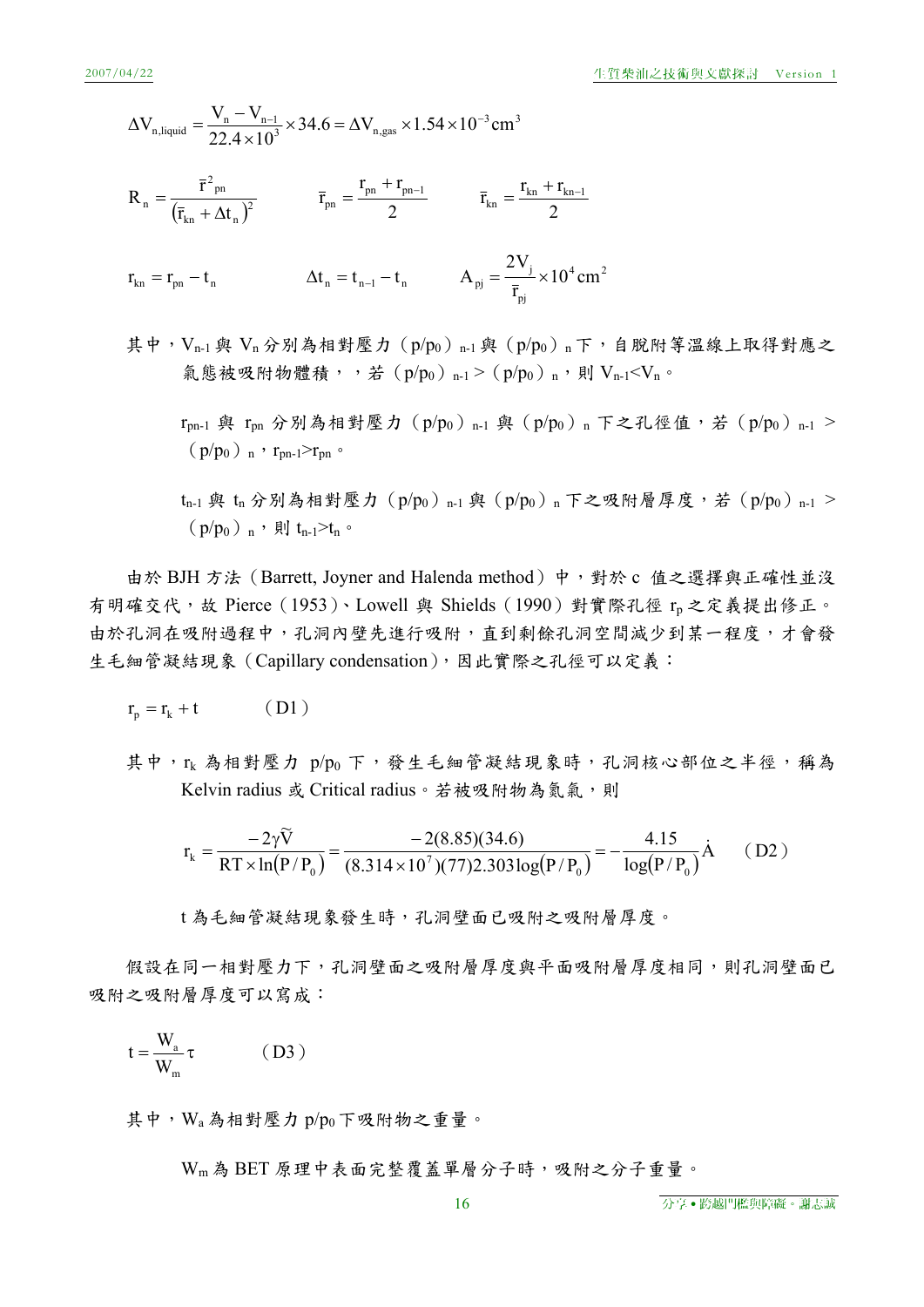$\tau$  為單層吸附層之厚度,為1莫耳液態被吸附物之體積 $\widetilde{V}$ 與1莫耳液態被吸附 物之表面積 $\widetilde{S}$ 。若被吸附物為氮氣,則τ= $\frac{V}{\widetilde{S}} = \frac{1.62 \times 6.02 \times 10^{23} A^3}{2.544 \times 10^{24} A^3} = 3.54 A$  $34.6 \times 10^{24}$  A  $1.62 \times 6.02 \times 10^{23}$  A  $\overline{\widetilde{S}}$  $\widetilde{\nabla}$ 24  $\lambda$  2  $\tau = \frac{\widetilde{V}}{\widetilde{S}} = \frac{1.62 \times 6.02 \times 10^{23} \text{ Å}^3}{34.6 \times 10^{24} \text{ Å}^2} = 3.54 \text{ Å}$ 

Lowell and Shields(1990)採用 Halsey 之定義:

$$
t = 3.54 \left( \frac{-5}{2.303 \log P/P_0} \right)^{1/3} \text{Å} \qquad (D4)
$$

在相對壓力 $(p/p_0)$  n 下, 釋出之液態被吸附物體積 $\Delta V_{n \text{ liquid}}$ , 則包括孔洞核心部位之體 積與吸附在孔洞壁面之被吸附物體積:

$$
\Delta V_{n, liquid} = \frac{V_n - V_{n-1}}{22.4 \times 10^3} \times 34.6 = \Delta V_{n, gas} \times 1.54 \times 10^{-3} \text{ cm}^3
$$
  
=  $\pi \bar{r}_{kn}^2 \ell + \left[ \Delta t_n \sum_{j=1}^{n-1} A_{p_j} \right] \times 10^{-4} \text{ cm}^3$  (D5)

$$
\overline{r}_{kn}=\frac{r_{kn}+r_{kn-1}}{2}\qquad \Delta t_n=t_{n-1}-t_n
$$

其中,  $V_{n-1}$ 與  $V_n$ 分別為相對壓力 (p/po)  $n-1$ 與 (p/po)  $n \in \mathcal{F}$ , 自脫附等溫線上取得對應之 氣態被吸附物體積,若(p/po)n-1 >(p/po)n,則 Vn-1 < Vn。

 $r_{kn-1}$ 與  $r_{kn}$ 分別為相對壓力(p/p<sub>0</sub>)<sub>n-1</sub> 與(p/p<sub>0</sub>)<sub>n</sub> 下之 Kelvin radius,若(p/p<sub>0</sub>)<sub>n-1</sub> > (p/p<sub>0</sub>) n, 則 r<sub>kn-1</sub><rkn。

 $t_{n-1}$ 與 $t_n$ 分別為相對壓力 $(p/p_0)_{n-1}$ 與 $(p/p_0)_{n}$ 下之吸附層厚度,若 $(p/p_0)_{n-1}$  >  $(p/p_0)$ <sub>n</sub>,則t<sub>n-1</sub>>t<sub>n</sub>。

為孔洞之深度。

孔洞體積 VB為:

$$
V_{pn} = \pi \bar{r}^{2}{}_{pn} \ell = \left(\frac{\bar{r}_{pn}}{\bar{r}_{kn}}\right)^{2} \left[\Delta V_{n, liquid} - \left(\Delta t_{n} \sum_{j=1}^{n-1} A_{pj}\right) 10^{-4}\right] cm^{3} \tag{D6}
$$

$$
\overline{r}_{\textrm{pn}}=\frac{r_{\textrm{pn}}+r_{\textrm{pn}-1}}{2}
$$

其中, rpn-1 與 rpn 分別為相對壓力 (p/po) n-1 與 (p/po) n 下之孔徑, 若 (p/po) n-1 >  $(p/p_0)$  n, 則  $r_{pn-1}$  <  $r_{pn}$  。

17 またり 17 および 19 分享 ● 跨越門檻與障礙。謝志誠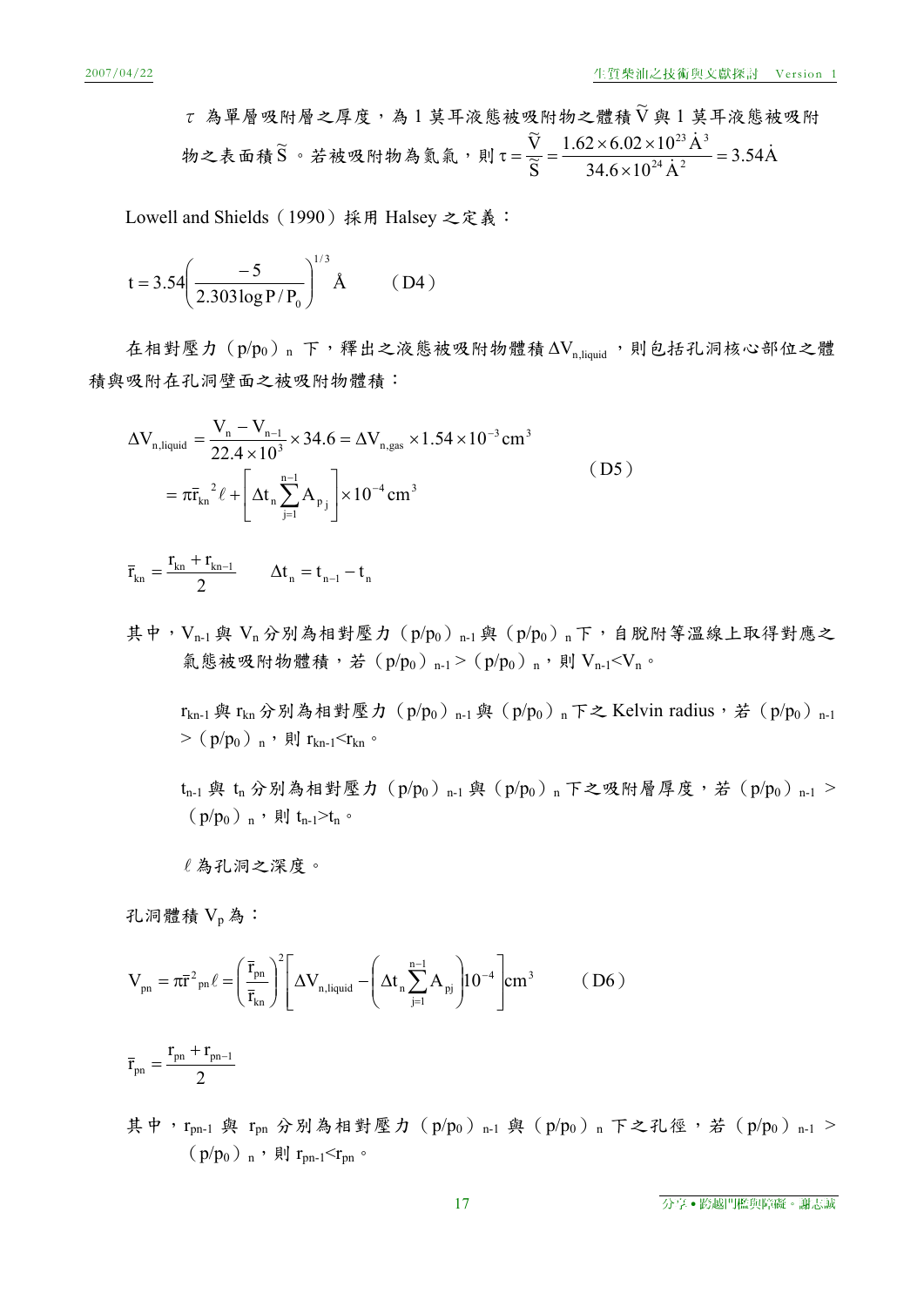孔洞體積 A<sub>n</sub>為:

$$
A_{pj} = \frac{2V_{pj}}{\bar{r}_{pj}} \times 10^4 \text{ cm}^2 \qquad (D7)
$$

#### **8.2.2** 表面酸鹼特性(**Surface Acid/Base Properties**)

完整之固體表面酸鹼描述,應包括酸鹼性質、強度與部位(Sites)數量。常用於檢視固 體表面酸鹼特性之技術包括:

- 1.以氨 (Ammonia,NH<sub>3</sub>) 與二氧化碳 (Carbon dioxide,CO<sub>2</sub>) 作為測試分子 (Probe molecules)或稱為被吸附氣體(Adsorbate),利用微熱卡吸附技術(Microcalorimetric adsorption),以測試分子覆蓋量(Coverage)與測試分子吸附於固體表面時所釋出微 熱量(Differential heat)之關係來探討表面酸鹼部位之強度與數量。(Auroux and Gervasini, 1990; Shen et al., 1994; Tu et al., 1997; Bordawekar et al., 1998; Shen et al., 1998)
- $2. \,$  W NH<sub>3</sub> 與 CO<sub>2</sub> 作為測試分子,利用熱程控脫附技術 (Temperature programmed desorption),以熱導偵測器 (Thermal conductivity detector,TCD) 偵測升溫過程中待 測物與參考基準線(Reference line)之傳導性差異,並以質譜儀(Mass spectrometer )偵測脫附之 NH3與  $CO<sub>2</sub>$ , 再由脫附圖譜 (TPD spectrum) 來探討表面酸鹼部位之強 度與分布。(Fishel and Davis, 1994; Campelo et al., 1995; Fung and Wang, 1998; Räty and Pakkanen, 2001; Zãvoianu et al., 2001; Dias et al., 2002)
- 3.以 NH<sub>3</sub> 與 CO<sub>2</sub> 作為測試分子,利用紅外線光譜 (Infrared spectroscopy) 探討固體表面 酸鹼部位(Acid/Base sites)之性質。

#### **8.2.2.1** 微熱卡吸附(**Microcalorimetric adsorption**)

量測物體表面之吸附熱可提供該物體作為催化劑或吸附劑時,表面化學鍵於催化或吸附 過程之強弱訊息,且透過測試分子或被吸附氣體,可以探討測試分子與物體表面間之結合力 ,有助於量化物體表面之酸鹼特性。

微熱卡吸附技術具有成本低、準確度高、涵蓋溫度範圍廣等優點。該技術係以物體表面 與測試分子間之結合力強度來衡量表面酸鹼部位之強度,並以測試分子覆蓋量(Coverage, 單位: μmol/m<sup>2</sup>)與測試分子吸附於物體表面時所釋出之微熱量 (Differential heat, 單位: kJ/ $\mu$ mol)定義表面酸鹼部位之強度與數量。

以微熱卡吸附技術中常用之 Tian-Calvent 熱流式微熱卡儀(Heat-flow microcalorimeter) 為例,量測前,待測之樣品於真空與溫度 573K 下乾燥 1 小時,然後於溫度 673K (或 723K) 下煅燒4小時,最後再於溫度 673K(或 723K)下排空(Evacuation)2 小時。亦有研究者,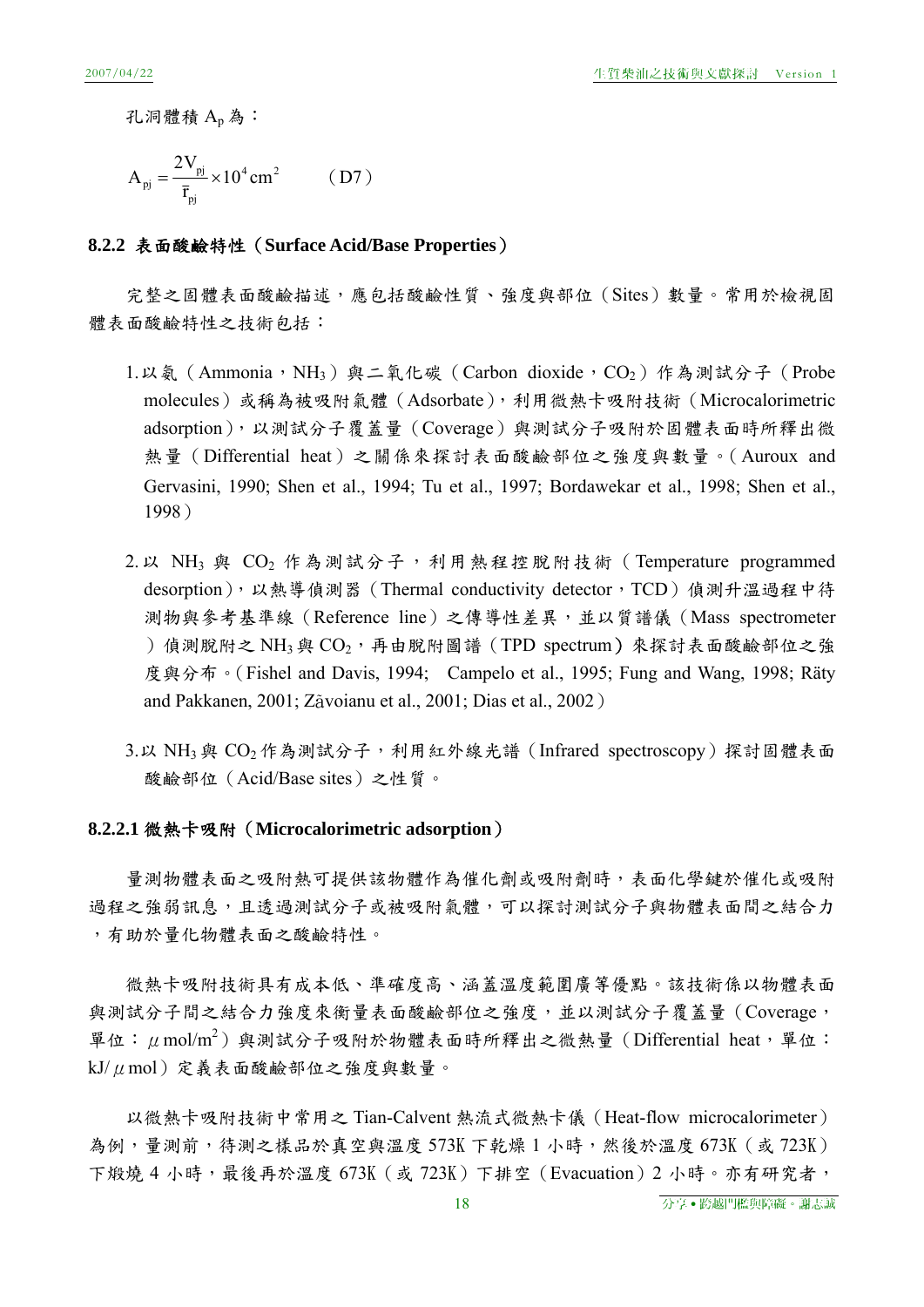如 Tu 等人 (1997),於排空前先將樣品置於微熱量計內,於氫氣 (H2)中、溫度 673K (或 723K)下還原 4 小時,然後排空 2 小時。

測量時,逐步加入定量之被吸附氣體(單位:  $\mu$ mol/m<sup>2</sup>),並量測被吸附氣體接觸物體 表面時所釋放出來之微熱量,直到吸附測試分子之物體表面達到飽和(Saturated),即表示 測試分子覆蓋物體表面之程度達到飽和。

#### **8.2.2.2** 熱程控脫附(**Temperature programmed desorption**)

溫程控脫附技術係使用 NH3、CO2、Acetic acid 或其他氣體作為測試分子,利用攜帶氣 體帶至低溫之物體表面並完全吸附在物體表面後,再以溫度控制器程式控制升溫,使物體表 面之溫度上升至足夠使吸附在物體表面之測試分子脫附,並由攜帶氣體帶離,並以熱導偵測 器 (Thermal conductivity detector, TCD)、火燄離子感測器 (Flame Ionization Detector; FID )或質譜儀(Mass spectrometer)偵測脫附之測試分子與反應物,再由脫附圖譜(TPD spectrum)來探討表面酸鹼部位之強度與分布。

## **8.2.2.3** 紅外線光譜(**Infrared spectroscopy**)

### **8.2.2.4 Hammett** 指示劑滴定(**Hammett indicator titration**)

#### **8.2.3 X-**射線繞射分析(**X-ray diffraction analysis, XRD**)

- **8.2.4** 熱重分析( **Thermogravimetric analysi**s ; **TG** )與微熱重分析( **Derivative thermogravimetric analysi**s;**DTG**)
- **8.2.5 X** 射線光電子能譜分析(**X-Ray Photoelectron spectroscopy** ;**XPS spectra**)

#### **8.2.6** 掃描式電子顯微分析(**Scanning Electron Micrograph**,**SEM**)

**8.2.7** 元素分析(**Elemental analysis**)

# **8.3** 文獻探討

## **8.3.1** 固態催化劑之製作與特徵分析

Campelo 等人(1995)以 Pyridine 作為測試分子,利用溫程控脫附技術(Temperature programmed desorption; TPD) 探討比較 AlPO<sub>4</sub>:Al<sub>2</sub>O<sub>3</sub> 為 95:5、90:10、85:15,煅燒溫度為 773、923、1073、1723K 之催化劑 AlPO4-Al2O3 之酸強度。該研究先於流量為 12 ml/min 之 He 與升溫速率為 10 K/min 下,將待測物由 323°加熱至 723K,並於 723K 下維持 10 分鐘, 然後將溫度下降至 323、373、423、473 或 523K,於流量為 12 ml/min 之 He 下,進行 1 小 時之 Pyridine 吸附,並於吸附飽和後,降溫至 323K, 接著以 10K/min 之升溫速率,由 323K 加熱至 723K,進行脫附程序,並於 723K 處維持 10 分鐘以完成脫附,過程中並以火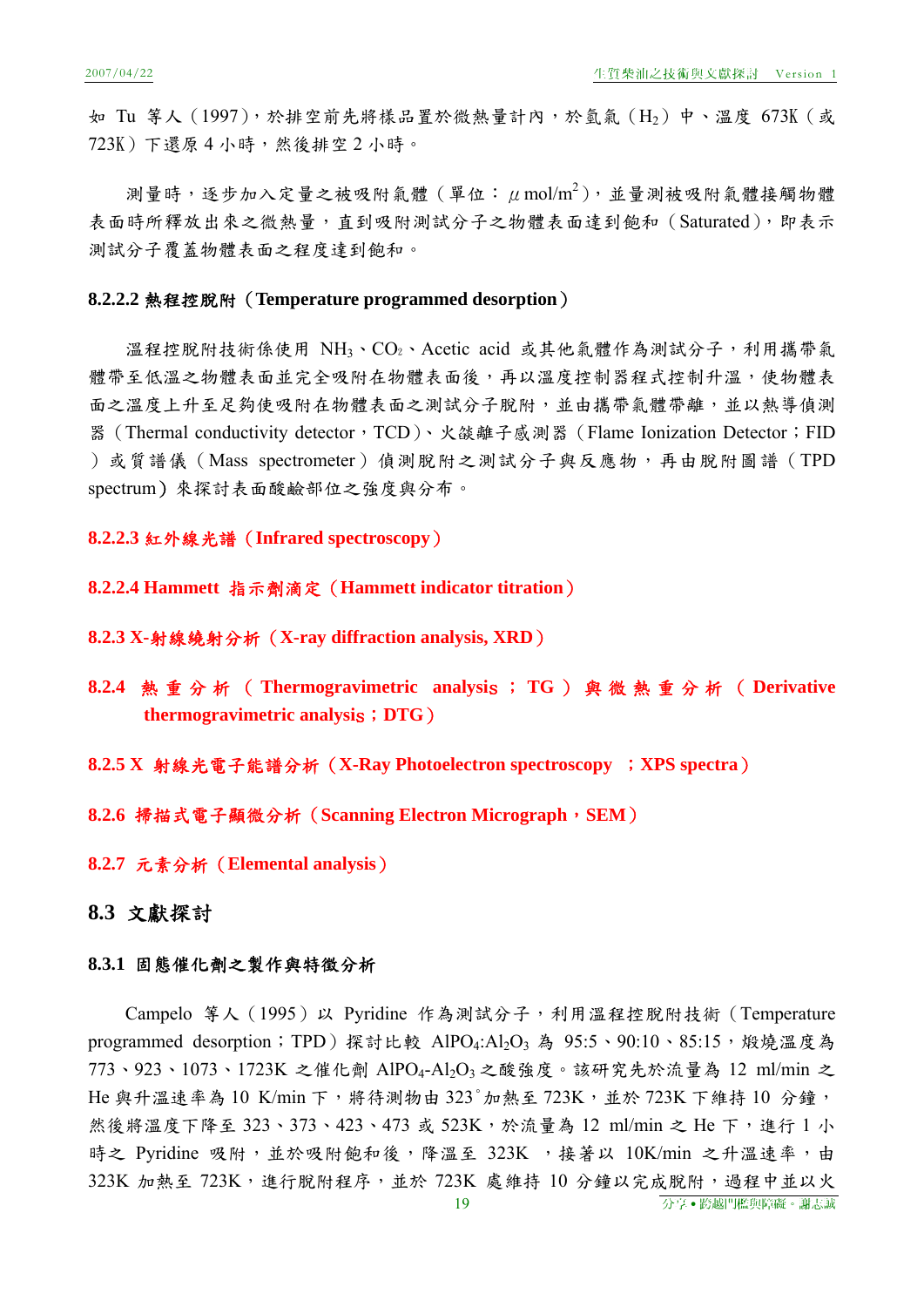焰離子化偵測器 (Flame ionization detector;FID)測量之。由不同吸附溫度下,APAl-A-5-773 (AlPO<sub>4</sub>:Al<sub>2</sub>O<sub>3</sub> 為 95:5、煅燒溫度為 773K) 之 Pyridin-TPD profiles 與 APAl-A(5~15 wt% Al2O3)催化劑之 Pyridin-TPD profiles、個別 Peak 之面積、比重與最大溫度值 Tm之統計表, 可知待測物之 Pyridin-TPD profiles 包含三個互疊 (Overlapped) 之 Peak,可歸屬於弱 (  $T_{m}$ ~460K)、中( $T_{m}$ ~530K)與強( $T_{m}$ ~590K)酸部位,三者呈現 Homogeneous distribution; Pyridune-adsorbing sites 之數量隨 Al2O3 劑量之增加而增加,但對於煅燒溫度在 773~1073K 範圍者之酸強度分布 (Strength distribution)影響不大,惟煅燒溫度為 1273K 者,酸部位之 數量與強度皆隨 Al2O3 劑量之增加而增加;整體而言,隨著吸附溫度之增加,酸部位數量呈 現下降。

Tu等人(1997)利用Tian-Calvent熱流式微熱卡儀量測NH3與CO2吸附於不同混合比例之 Mg-Fe催化劑(Magnesium-Iron Catalyst)表面之微熱量與覆蓋量,探討比較MgO、 6Mg/Fe、3Mg/Fe、1Mg/Fe與Fe2O3等固態催化劑在673K下煅燒後之酸鹼特性。由以NH3作為 測試分子之微熱量與NH3覆蓋量關係來看,從初始釋出之微熱與NH3覆蓋量可知酸部位與酸 性為最多且最強者為Fe2O3,最少且最弱者為MgO,前者之初始釋出微熱量為115 kJ/mol,飽 和覆蓋量約為3.5  $\mu$  mol/m<sup>2</sup>,後者為55 kJ/mol,飽和覆蓋極微少,其他不同混合比例之Mg/Fe 氧化物之酸強度與NH3飽和覆蓋量介於Fe2O3與MgO之間,其中,3Mg/Fe與6Mg/Fe呈現相同 之酸特性,初始釋出微熱量為100 kJ/mol,飽和覆蓋約為1.2 μmol/m<sup>2</sup>,而1Mg/Fe之酸強度 與飽和覆蓋量皆略高於3Mg/Fe與6Mg/Fe者,其原因經X-射線繞射分析 (X-ray diffraction analysis;XRD)發現:1Mg/Fe中出現尖晶石 (Spinel,MgFe<sub>2</sub>O<sub>4</sub>)。由以CO<sub>2</sub>作為測試分子之 微熱量與CO<sub>2</sub>覆蓋量關係來看,MgO為鹼性最強者,其初始釋出微熱量為160 kJ/mol,飽和 覆蓋量約為0.8 μmol/m<sup>2</sup>。1Mg/Fe、3Mg/Fe與6Mg/Fe三種Mg/Fe混合氧化物之鹼性呈現相同 趨勢,其釋出之熱量從初始之130 kJ/mol,下降至50 kJ/mol,飽和覆蓋量為0.5  $\,\mu\,{\rm mol/m}^2$ 。  $\mathrm{Fe_{2}O_{3}}$ 之初始釋出熱量最低,但飽和覆蓋量為1.2  $\,\mu$ mol/m $^{2}$ ,超過 $\mathrm{MgO}$ 。為了更清楚了解酸 鹼部位之能量分布,可進一步利用多項式(Polynomials)來嵌合(Fitting)微熱量與覆蓋量 曲線,再以嵌合所得之多項式,於既定之覆蓋量範圍下,判斷可以釋出特定量微熱量之測試 分子量。由五種氧化物之酸部位強度分配統計圖來看,Fe2O3之酸部位強度分布於60~120 kJ/mol,最集中者之強度約為110 kJ/mol; MgO之酸部位最少, NH3吸附之微熱量低於60 kJ/mol;1Mg/Fe、3Mg/Fe與6Mg/Fe三種Mg/Fe混合氧化物之酸部位最集中者之強度約為  $90$ kJ/mol。由五種氧化物之鹼部位強度分配統計圖來看,Fe2O3之鹼部位強度分布於 50~120kJ/mol, 最集中者之強度約為105 kJ/mol; MgO是唯一鹼部位強度超過150 kJ/mol者, 最集中者之強度約為120 kJ/mol;1Mg/Fe、3Mg/Fe與6Mg/Fe三種Mg/Fe混合氧化物之鹼部位 強度分布情形相似,分布範圍為140~50 kJ/mol。

Bordaweka  $\frac{4}{3}$  A (1998)  $\frac{1}{2}$  γ-Alumina (γAl<sub>2</sub>O<sub>3</sub>) Titania (TiO<sub>2</sub>) Fumed silica (SiO<sub>2</sub>) 與 Microporous carbon (C)作為載體,利用微濕含浸法 (Incipient wetness impregnation)將 醋酸銣(Rubidium,Rb)與醋酸鍶(Strontium,Sr)水溶液(Aqueous Solution)附到( Loaded onto) 載體上,製作出 Rb/γAl2O3、Sr/γAl2O3、Rb/ TiO2、Sr/ TiO2、Rb/C、Sr/C、Rb/  $\text{SiO}_2 \cdot \text{Sr/ SiO}_2$  等固態催化劑, 再以依據 Parrillo 與 Gorte (1992) 自行組裝之微熱卡儀, 量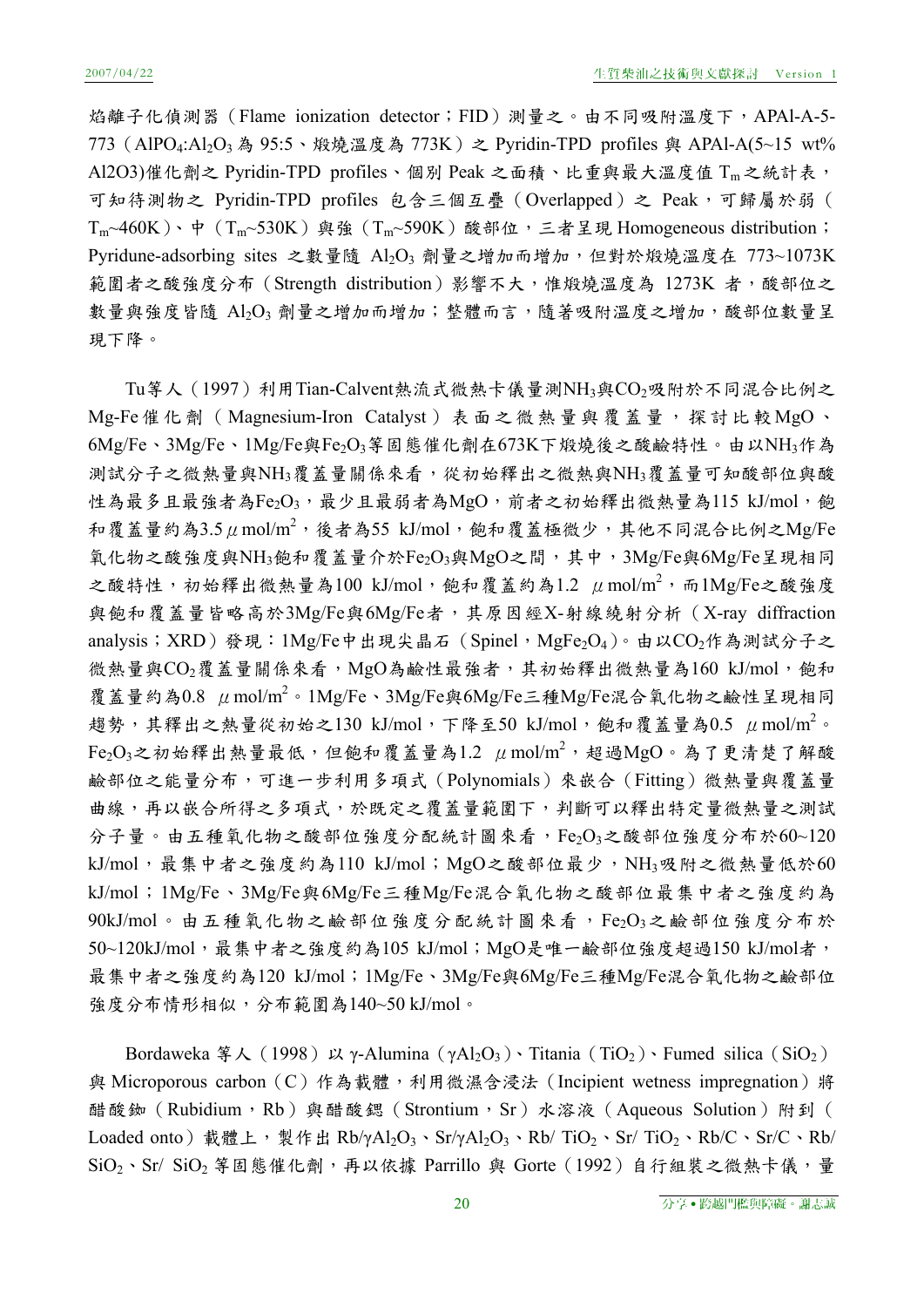測 NH3 與 CO2 吸附於不同催化劑表面之微熱量與覆蓋量,探討比較酸鹼特性。由 NH3 吸附 於 Al<sub>2</sub>O<sub>3</sub>、Rb/Al<sub>2</sub>O<sub>3</sub>、Sr/Al<sub>2</sub>O<sub>3</sub>之微熱量與覆蓋量關係來看,Rb/Al<sub>2</sub>O<sub>3</sub>之釋出微熱量比 Al<sub>2</sub>O<sub>3</sub> 低,顯示在  $Al_2O_3$ 上載入  $Rb$ ,可降低  $Al_2O_3$ 之酸性; Sr/ $Al_2O_3$ 之釋出微熱量在低覆蓋量下比 Al<sub>2</sub>O<sub>3</sub> 低,但高覆蓋量時則相反。由以 CO<sub>2</sub> 吸附於 Al<sub>2</sub>O<sub>3</sub>、Rb/Al<sub>2</sub>O<sub>3</sub>、Sr/Al<sub>2</sub>O<sub>3</sub> 之微熱量與覆 蓋量關係來看, Al2O3 雖擁有最強之鹼部位,其初始釋出微熱量為 155 kJ/mol, 但微熱量卻 隨覆蓋量之增加而急速降低,顯示其鹼部位最少;Rb/Al2O3、Sr/Al2O3 之初始釋出微熱量比  $\mathrm{Al}_2\mathrm{O}_3$ 低,但鹼部位卻比較多,其中以  $\mathrm{Rb/Al}_2\mathrm{O}_3$ 最多;若從釋出之微熱量來看,在  $\mathrm{Rb/Al}_2\mathrm{O}_3$ 上之鹼部位強度比 Sr/Al<sub>2</sub>O<sub>3</sub>者高,從 Rb/Al<sub>2</sub>O<sub>3</sub>之微熱量與覆蓋量之關係,在 100kJ/mol 處出 現一平台,顯示鹼部位分布最集中者之強度約為 100 kJ/mol。

Fung 與 Wang (1998) 以 Ammonia (氨, NH<sub>3</sub>) 與 Acetic acid (醋酸) 作為測試分子 ,利用溫程控脫附技術 (Temperature programmed desorption; TPD)量測 TiO2-ZrO2 與摻雜 不同劑量之 K<sub>2</sub>O 或 B<sub>2</sub>O<sub>3</sub> 之 K<sub>2</sub>O/ TiO<sub>2</sub>-ZrO<sub>2</sub> 或 B<sub>2</sub>O<sub>3</sub>/ TiO<sub>2</sub>-ZrO<sub>2</sub> 等待測物之表面酸鹼性 ( Surface acidity/basicity)。在待測物之製備方面,係利用共沉澱法(Coprecipitation method) 製作莫耳比例為 1:1 之 TiO<sub>2</sub>-ZrO<sub>2</sub>, 再利用 KOH 或 H<sub>3</sub>BO<sub>3</sub>, 以初濕法 (Incipient wetness method)製作 K<sub>2</sub>O 或 B<sub>2</sub>O<sub>3</sub> 含量為 0.5~2.0 wt.%之 K<sub>2</sub>O/ TiO<sub>2</sub>-ZrO<sub>2</sub> 或 B<sub>2</sub>O<sub>3</sub>/ TiO<sub>2</sub>-ZrO<sub>2</sub> 等待測 物。在 TPD 程序方面,先將製備之待測物於 823K 下預處理 2 小時,然後降溫至吸附溫度 ( 使用 NH3者為 303K,使用 Acetic acid 者為 393K),在於吸附溫度下,採用 Pulse injection 方式注入 NH3 或 Acetic acid, 等到吸附飽和後, 以 He (氦氣)沖洗待測物 2 小時, 移除物 理吸附於待測物之 NH3 或 Acetic acid,然後以 10K/min 之升溫速率進行脫附程序,並以 TCD 量測脫附之測試分子。由 TiO<sub>2</sub>-ZrO<sub>2</sub> 之 Acetic acid TPD profile 來看, 其 Deconvoluted curve 得知,位於低溫範圍之第一個 Peak 以 465K 為峰值,屬於弱分子之吸附所導致,第二 個 Peak 以 628K 為峰值,與吸附在鹼部位之 Acetic acid 有關,可用來呈現待測物之鹼性。 由 TiO<sub>2</sub>-ZrO<sub>2</sub>之 ammonia TPD profile 來看,其 Deconvoluted curve 得知,位於低溫範圍之第 一個 Peak 以 388K 為峰值,屬於弱分子之吸附所導致,第二個 Peak 以 507K 為峰值,與吸 附在酸部位之 Ammonia 有關,可用來呈現待測物之酸性。由不同劑量之  $B_2O_3 \geq B_2O_3/\text{TiO}_2$ -ZrO<sub>2</sub> 之 acetic acid 與 ammonia TPD profile、不同劑量之 B<sub>2</sub>O<sub>3</sub> 之 B<sub>2</sub>O<sub>3</sub>/ TiO<sub>2</sub>-ZrO<sub>2</sub> 之 acetic acid 與 ammonia 脫附量關係、不同劑量之 K<sub>2</sub>O 之 K<sub>2</sub>O/ TiO<sub>2</sub>-ZrO<sub>2</sub> 之 acetic acid 與 ammonia TPD profile,以及不同劑量之 K<sub>2</sub>O 之 K<sub>2</sub>O/ TiO<sub>2</sub>-ZrO<sub>2</sub> 之 acetic acid 與 ammonia 脫附量統計 表來看,摻雜  $0.5$ ~2.0 wt.%之  $B_2O_3$ 明顯降低鹼部位,但不影響酸部位;摻雜  $0.5$ ~2.0 wt.%之  $K_2O$  降低酸量,但不改變鹼部位;摻雜  $B_2O_3$ 並不影響鹼強度,但摻雜  $K_2O$  則降低 Acetic acid 脫附溫度,但不明顯 Acetic acid 之脫附量。

Shen 等人 (1998) 以共沉澱法製作 Mg/Al 莫耳比 3:1 之水滑石 (Hydrotalcite), 並於乾 燥後,在 673、873、1073K 等不同溫度下煅燒 6 小時,取得二元氧化物 MgAlO。並以共澱 法將氫氧化銨 (Ammonium hydroxide,NH<sub>4</sub>OH) 加入 Mg(NO<sub>3</sub>)<sub>2</sub> 溶液中, 經清洗乾燥後取得  $Mg(OH)_2$ ,然後於 673K 下煅燒 6 小時,取得 MgO,再以 Tian-Calvent 熱流式微熱卡儀,量 測 NH<sub>3</sub> 與 CO<sub>2</sub> 吸附於不同煅燒溫度下製備之 MgAlO、MgO 與市售之 Al<sub>2</sub>O<sub>3</sub> 等樣品表面之微 熱量與覆蓋量,探討比較酸鹼特性。以 NH3 吸附於不同煅燒溫度下製備之 MgAlO 與市售之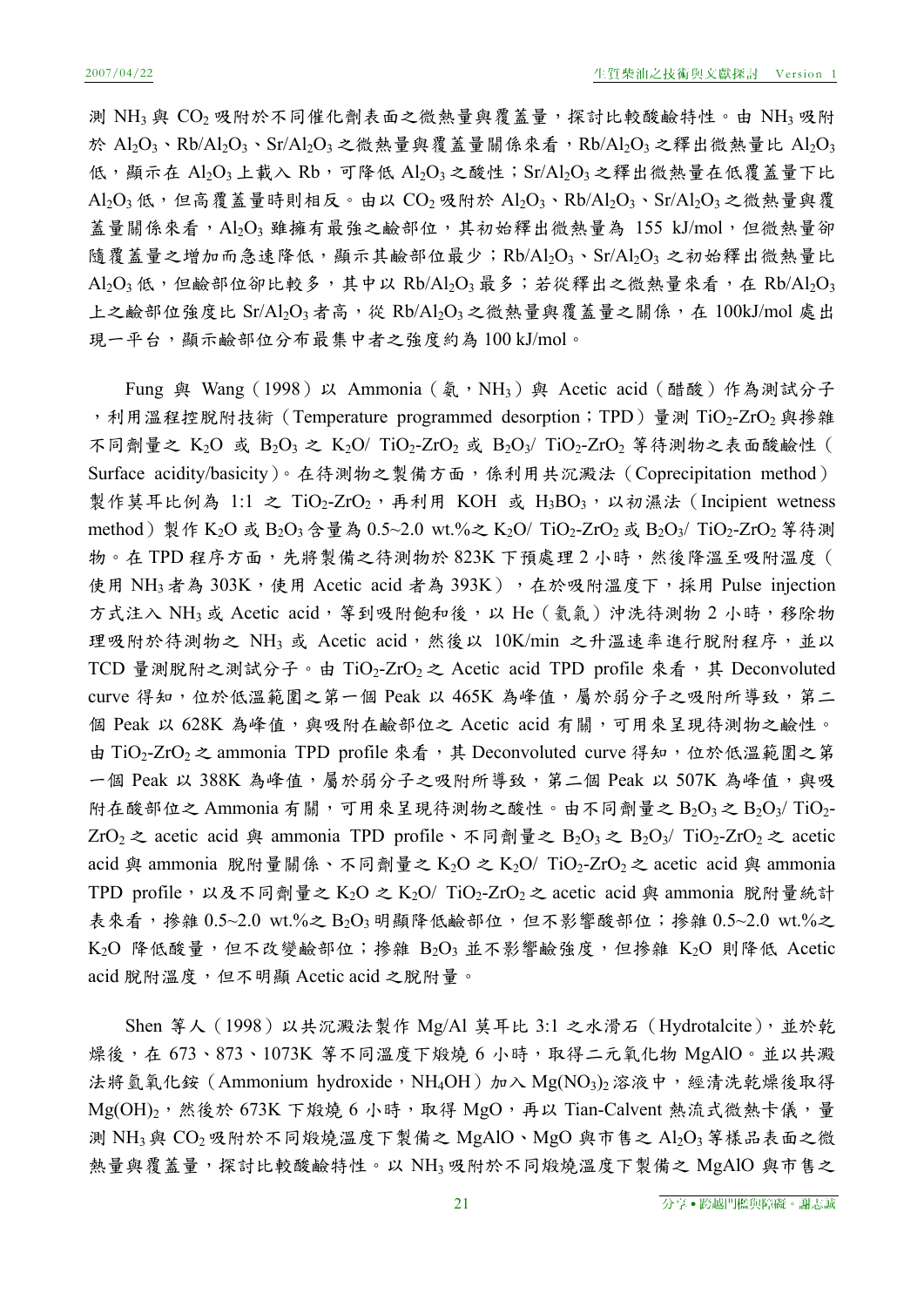Al2O3 之微熱量與覆蓋量關係加以比較,得知 MgAlO 中以煅燒溫度 673K 者具有較高之酸 性。以 CO2 吸附於不同煅燒溫度下製備之 MgAlO 與 MgO 之微熱量與覆蓋量關係加以比 較,得知 MgAlO 中以煅燒溫度 873K 者,其鹼強度和覆蓋量皆比其他兩者高。由 NH3 與  $CO<sub>2</sub>$  吸附於樣品上之互動強度分布統計圖,得知 MgAlO 中煅燒溫度 673K 者,酸性部位分 布範圍為 100~110 kJ/mol,其覆蓋量約為 0.3 μmol/m<sup>2</sup>;MgAlO 中煅燒溫度 873K 者,鹼性 部位強度超過 120 kJ/mol,且在微熱量 60~120 kJ/mol 範圍內之鹼部位數量比煅燒溫度為 673、1073K 者高。

Räty 與 Pakkanen (2001) 以 Re<sub>2</sub>(CO)<sub>10</sub> 作為 Metallic precursor、氧化鋁(Aluminium oxde) Al<sub>2</sub>O<sub>3</sub> 作為載體,利用化學氣相沉積法 (Chemical vapor deposition; CVD) 製作 Re 含 量不同之固態催化劑 Re/γ-Al2O3,然後以 Ammonia (NH3)作為測試分子,利用溫程控脫附 技術 (Temperature programmed desorption;TPD)量測不同 Rhenium 含量之固態催化劑之酸 特性。該研究先將載體於真空與 500℃下加熱 10 小時,去除物理吸附 (Physisorbed)於載體 孔隙內之水分,然後移往氮氣手套工具箱(Nitrogen glove box),並在連接到氮氣手套工具 箱之流床式反應器(Fluidized-bed reactor)內採用化學氣相沉積法(Räty and Pakkanen, 2000 ),於化學吸附(Chemisorption)溫度(90、115 或 120℃)下將 Rhenium precursor  $Re<sub>2</sub>(CO)<sub>10</sub>$  移入反應器,並以氮氣將 Rhenium precursor  $Re<sub>2</sub>(CO)<sub>10</sub>$  帶往載體 Al2O<sub>3</sub> 進行 4~17 小時之沉積(Suvanto and Pakkanen, 1998)。氨之溫程控脫附(NH3-TPD)則於 Micromeritics AutoChem 2910 analyser 進行,並分別以熱導偵測器 (Thermal conductivity detector, TCD) 與 Quadrupole mass spectrometer (質譜儀)偵測升溫過程中待測物與參考基準線 (Reference line)之傳導性差異與分析脫附之氣體。NH3-TPD 實驗前,待測物於流量為 30 ml/min 之氦 氣下以 10℃/min 之升溫速率加熱到 550℃,然後於 550℃下維持 1 小時,再於室溫下冷卻至 100℃,以 10%之氨氣,於流量為 30 ml/min 之氦氣下進行 1 小時之氨氣吸附,然後於 100℃ 下利用氦氣沖洗待測物,以移除物理吸附於待測物表面之氨氣,接著於流量為 30 ml/min 之 氦氣下,以 20℃/min 之升溫速率加熱至 550℃,進行脫附並建立 TPD profile(Suvanto et al., 1999)。由不同 Rhenium 劑量下之 Re2(CO)10/γ-Al2O3 之 TPD profile, 得知 Rhenium 劑量 由 1.1 wt.%增加至 3.0 wt.%時,脫附溫度最高值由 464℃與 204℃降低至 411℃與 200℃,若 Rhenium 劑量再增加至 8.9 wt.%,則出現 4 個脫附溫度最大值 369℃、292℃、220℃與 195 ℃。增加之 Peaks 表示 Rhenium carbonyl group(羰基)吸附到不同之表面部位(Surface sites), 或兩相鄰之 Carbonyl group (羰基)因距離縮短而交互反應隨 Rhenium 劑量增加而 增加。此外這些 Peaks 中以最後一個 Peak 最寬,表示在高溫下被釋出之吸附物比在低溫釋 出者種類多且複雜。由 Rhenium 劑量為 8.9 wt.%之 Re2(CO)10/  $\gamma$  -Al2O3 於 TPD 過程中之質 譜訊號 (Mass spectrometry signal) 顯示,除主要之脫附成分 CO 外,尚有少量之 CO<sub>2</sub> 與甲 烷(Methane),表示 Precursor 之羰基與待測物表面之 OH-group 反應生成  $CO_2$ 與 H<sub>2</sub>,且兩 個 CO 分子反應生成 CO<sub>2</sub>與 C, C 又與 H<sub>2</sub>反應生成甲烷。由不同 Rhenium 劑量下之氨氣釋 出量統計表,顯示待測物之酸性隨摻雜之 Rhenium 劑量之增加而增加,並於 Rhenium 劑量 為 4.1 wt.%時達到最高值,若再增加 Rhenium 劑量,則酸性反而下降。由純  $\gamma$ -Al2O3與不同 Rhenium 劑量下之 Re<sub>2</sub>(CO)<sub>10</sub>/ $\gamma$ -Al<sub>2</sub>O<sub>3</sub> 之 NH3-TPD profiles 與 Deconvoluted TPD profile, 可 以進一步了解酸強度之分布,其中中等強度之酸部位 (Acid sites)隨 Rhenium 劑量之增加而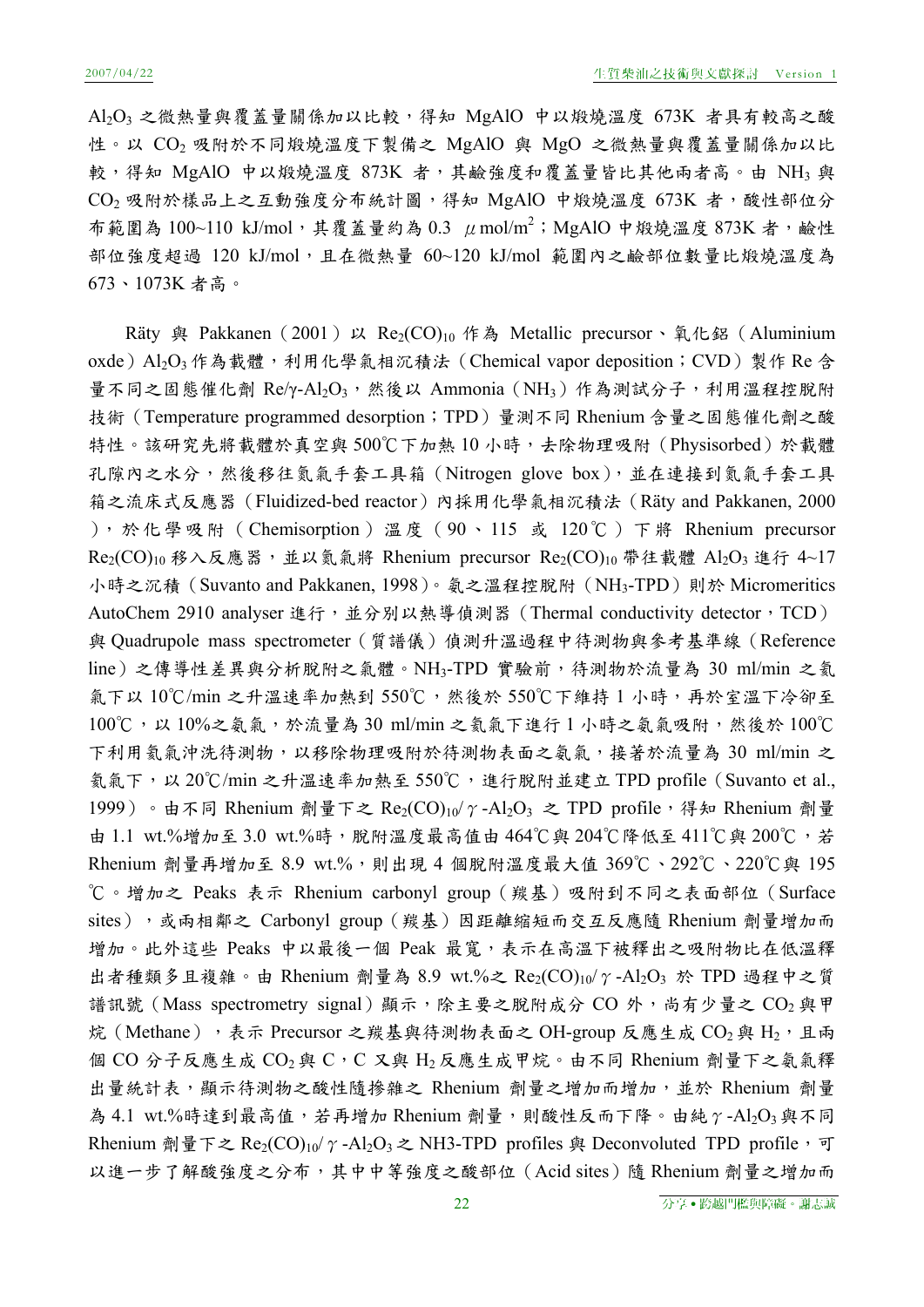增加,最後變成主要之成分,且中等強度之酸部位之增加,主要來自低強度酸部位。

Zavoianu 等人 (2001) 以 NH3 與 CO<sub>2</sub> 作為測試分子,利用溫程控脫附技術 ( Temperature programmed desorption;TPD)探討比較不同 NiMoO4 劑量與不同製程之 SiO2supported NiMoO<sub>4</sub> 催化劑之酸鹼特性。其中, Unsupported NiMoO<sub>4</sub> 係由 Ni(NO<sub>3</sub>)<sub>2</sub>·6H<sub>2</sub>O ( Nickel Nitrate, 硝酸矽)與(NH<sub>4)6</sub>Mo<sub>7</sub>O<sub>24</sub>·4H<sub>2</sub>O (Ammonium Heptamolybdate, 鉬酸胺)兩種 水溶液(Aqueous solution),以共沉澱法(Coprecipitation)所製作,而 SiO<sub>2</sub>-supported  $\mathrm{NiMoO}_4$  催化劑則是以表面積為  $60\mathrm{m}^2\mathrm{g}^{-1}$  之矽 (Silica) 作為  $\mathrm{Support}$ ,將  $13.1$ 、26.2 或 39.0 wt.%之 NiMoO<sub>4</sub> 於 Ni(CO<sub>3</sub>)<sub>2</sub>·6H<sub>2</sub>O 與(NH<sub>4)6</sub>·Mo<sub>7</sub>O<sub>24</sub>·4H<sub>2</sub>O 兩種水溶液,以濕含浸法 (Wet impregnation) 或沉澱法 (Precipitation) 所製作,並將製備之催化劑標註為 1 NiMo/Si-D<sub>i</sub> ( NiMoO<sub>4</sub> 劑量為 13.1 wt.%,採濕含浸法製作)、2.5 NiMo/Si-D<sub>i</sub> (NiMoO<sub>4</sub> 劑量為 26.2 wt.% ,採濕含浸法製作)、4 NiMo/Si-D<sub>i</sub> (NiMoO<sub>4</sub> 劑量為 39.0 wt.% ,採濕含浸法製作)、1 NiMo/Si-D<sub>p</sub> (NiMoO<sub>4</sub> 劑量為 13.1 wt.%,採沉澱法製作)、2.5 NiMo/Si-D<sub>p</sub> (NiMoO<sub>4</sub> 劑量為 26.2 wt.%, 採沉澱法製作)、4 NiMo/Si-D<sub>p</sub> (NiMoO<sub>4</sub> 劑量為 39.0 wt.%, 採沉澱法製作) 。製備之 Unsupported NiMoO4 與 SiO2-supported NiMoO4 催化劑皆於 383°K 之溫度下隔夜乾 燥,再於溫度為 823°K 與流量為 0.5cm<sup>3</sup>/s 之乾空氣下煅燒 2 小時。在 TPD 程序方面,約 300 mg 之待測樣品先於 823°K下,利用流動 He(氦氣)移除待測物吸附之不潔物,然後將 溫度下降至 303°K,利用 Sampling valve 導入 20 mol %之  $CO_2 \le 0.2$  mol %之 NH3 等吸附氣 體,至吸附飽和後,以 He 移除物理吸附於待測物表面之吸附氣體,接著於流量為 1 ml/s 之 He 下, 以 10°K/min 之升溫速率加熱至 823°K, 進行脫附並建立 NH3-TPD 與 CO2-TPD profile。由於 NH<sub>3</sub>-TPD 與 CO<sub>2</sub>-TPD profile 之面積與脫附氣體之莫耳數成正比,因此對 NH<sub>3</sub>-TPD 與 CO2-TPD profile 積分即可進行待測物之酸鹼性量化分析。本研究將每單位重量之待 測物之脫附氣體 NH<sub>3</sub> 與 CO<sub>2</sub> 莫耳數標註為  $n_{NH}$ ; 與  $n_{CO}$ , NH<sub>3</sub>-TPD 與 CO<sub>2</sub>-TPD profile 上最大 溫度值標註為 T<sub>max</sub>。依據 Unsupported NiMoO<sub>4</sub> (I) 、NiMo/Si-D<sub>i</sub> (II) 、NiMo/Si-D<sub>p</sub> (III) 之 NH<sub>3</sub>-TPD profile、Unsupported NiMoO<sub>4</sub> (I)、NiMo/Si-D<sub>i</sub>(II)、NiMo/Si-D<sub>p</sub>(III)之 CO<sub>2</sub>-TPD profile 與 Unsupported NiMoO<sub>4</sub> 和 SiO<sub>2</sub>-supported NiMoO<sub>4</sub> 之 TPD 統計表,將 Unsupported NiMoO<sub>4</sub>之 NH<sub>3</sub>-TPD profile 經 Deconvolution 可以看出:三種型態之酸部位,弱 度酸者 Tmax=379°K、中度酸者 Tmax=423°K、強度酸者 Tmax=486°K, 比重分別為 29%、25% 與 46%, SiO<sub>2</sub>-supported NiMoO<sub>4</sub> 比 Unsupported NiMoO<sub>4</sub> 之酸部位多, 並以 1 NiMo/Si-D<sub>i</sub> 或 1 NiMo/Si-D<sub>p</sub> 者最明顯, SiO<sub>2</sub>-supported NiMoO<sub>4</sub>之酸部位隨著 Monolayer 之增加而減少, 利 用沉澱法製作之 SiO2-supported NiMoO4 之 nNH3 比用濕含浸法製作者多;將 Unsupported NiMoO4 之 CO2-TPD profile 經 Deconvolution 可以看出:三種型態之鹼部位,弱度鹼者 Tmax=387°K、中度鹼者 Tmax=438°K、強度鹼者 Tmax=526°K,比重分別為 19%、23%與 58% , SiO<sub>2</sub>-supported NiMoO<sub>4</sub> 比 Unsupported NiMoO<sub>4</sub> 之鹼部位多, 並以 1 NiMo/Si-D<sub>i</sub> 或 1 NiMo/Si-D<sub>p</sub> 者最明顯, SiO<sub>2</sub>-supported NiMoO<sub>4</sub> 之鹼部位隨著 Monolayer 之增加而減少;由 於 nNH3與 nCO2之絕對值與待測物之表面積大小有關,故改以 nCO2/ nNH3比值評估待測物之酸 鹼性較具意義,該比值越小者表示酸度越大,從比值來看,具有單一 Monolayer 之 SiO2supported NiMoO<sub>4</sub> 比 Unsupported NiMoO<sub>4</sub> 不酸,而 Monolayer 越大者越酸,且以沉澱法製作 之 SiO<sub>2</sub>-supported Dias 等人 (2002) 延續 Zavoianu 等人 (2001) 之研究, 以 NH3 作為測試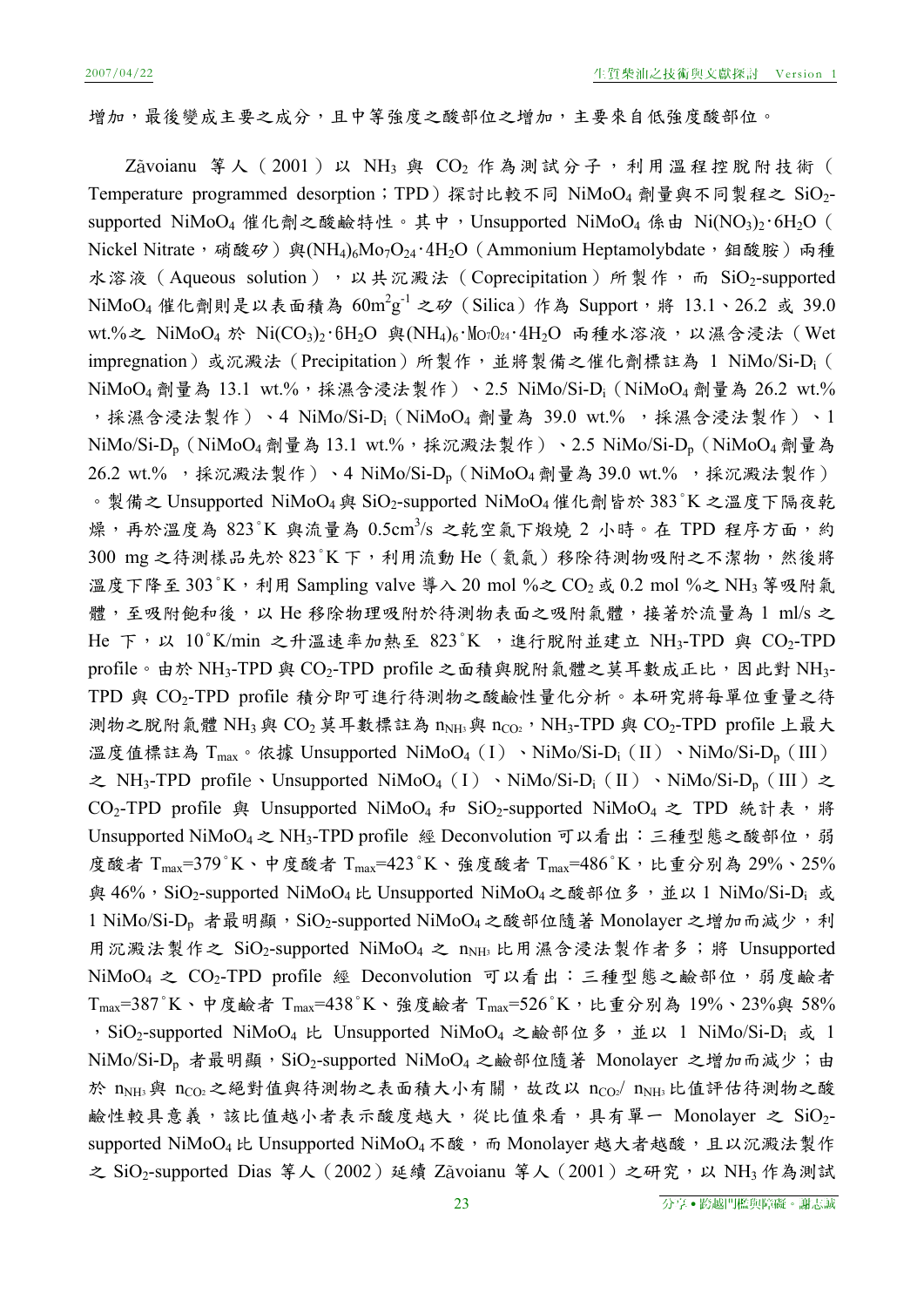分子,利用溫程控脫附技術 (Temperature programmed desorption;TPD)探討比較不同之 NiMoO<sub>4</sub> 劑量,不同之 SiO<sub>2</sub>-DUROSIL 或 SiO<sub>2</sub>-SIPERNAT 22 support 下,採用濕含浸法( Wet impregnation)或沉澱法(Precipitation)所製作之催化劑之酸鹼特性。探討之對象包括  $SiO_2$ -DUROSIL  $\dot{\mathfrak{B}}$  SiO<sub>2</sub>-SIPERNAT 22 support · Unsupported NiMoO<sub>4</sub> · 1 NiMo/SiO<sub>2</sub>-DUROSIL (NiMoO<sub>4</sub> 劑量為 13 wt.%,採濕含浸法製作)、4 NiMo/ SiO<sub>2</sub>-DUROSIL ( NiMoO<sub>4</sub> 劑量為 39 wt.%, 採濕含浸法製作)、1 NiMo/SiO<sub>2</sub>-DUROSIL (NiMoO<sub>4</sub> 劑量為 13 wt.%,採沉澱法製作)、4 NiMo/ SiO<sub>2</sub>-DUROSIL (NiMoO<sub>4</sub> 劑量為 39 wt.%,採沉澱法製作 )、1.5 NiMo/SiO2- SIPERNAT 22 (NiMoO4 劑量為 39 wt.%,採濕含浸法製作)、4 NiMo/ SiO<sub>2</sub>- SIPERNAT 22 (NiMoO<sub>4</sub> 劑量為 66 wt.%, 採濕含浸法製作), 1.5 NiMo/SiO<sub>2</sub>-SIPERNAT 22 (NiMoO<sub>4</sub> 劑量為 39 wt.%,採沉澱法製作)、4 NiMo/ SiO<sub>2</sub>- SIPERNAT 22 (  $NiMoO<sub>4</sub>$ 劑量為 66 wt.%,採沉澱法製作)等 11 種待測物。研究結果顯示: $SiO<sub>2</sub>$ -DUROSIL supporter 之酸部位濃度比 SiO2-SIPERNAT 22 supporter 高, 故以 SiO2-DUROSIL 作為 support 之催化劑亦具有較高濃度之酸部位;催化劑之酸鹼性與製程有關,採用沉澱化為製程者具有 較多之酸表面;表面酸越高者,越易抑制異丁烷(Isobutane)之形成,產生更多之焦炭( Coke)與氧化產物(Oxidation product)。

申等人 (2005)測定 Ni、Mg、Al 單塩與混合硝酸塩溶液之滴定曲線,採用共沉澱法合 成不同 Ni/Mg/Al 配比之類水滑石化合物,並利用 X 射線繞射 (X-ray diffraction; XRD) 與 傅立葉轉換紅外線光譜(Fourier transform infrared spectroscopy;FT-IR)等分析技術探討投 料方式、晶化溫度、晶化時間、投料配比等對水滑石合成之影響。在水滑石之合成方面,按 Ni/Mg/Al 之投料配比取一定量之 Ni(CO<sub>3</sub>)<sub>2</sub>•6H<sub>2</sub>O、Mg(CO<sub>3</sub>)<sub>2</sub>•6H<sub>2</sub>O、Al(CO<sub>3</sub>)<sub>3</sub>•9H<sub>2</sub>O 混合配置 成 250 mL 之硝酸塩溶液,其總陽離子濃度為 1 mol/L;另取一定量之 NaOH 與 Na2CO3,按 [OH]=2[M<sup>2+</sup>]+2[M<sup>3+</sup>]、[CO<sub>3</sub><sup>2</sup>]=0.5[M<sup>3+</sup>]之關係配置成 250 mL 之鹼溶液,然後分別採用恆定 pH 值法與變化 pH 值法取得 pH 值為 8~9 之混合溶液,再將所得之溶液於晶化溫度下之恆溫 水溶液中晶化一定時間,最後經過濾、洗滌,並於 80℃下,烘乾 12 小時,取得成品;其中 ,恆定 pH 值法係指採用併加法,將硝酸塩溶液與鹼溶液同時逐滴加入盛有一定蒸餾水之燒 杯中,並控制 pH 值介於 8~9 之間;變化 pH 值者係將硝酸塩溶液加到盛有一定量蒸餾水之 燒杯中,再將鹼溶液滴到硝酸塩與蒸餾水混合之燒杯中,並維持 pH 值介於 8~9 之間。在滴 定過程之 pH 值測定方面,係使用中國上海第二分析儀器廠之 pHS-2 酸度計。由室溫下使用 1.0 mol/L 之 NaOH 分別滴定 1.0 mol/L 之 Ni(CO<sub>3</sub>)<sub>2</sub>、Mg(CO<sub>3</sub>)<sub>2</sub> 與 0.5 mol/L 之 Al(CO<sub>3</sub>)<sub>3</sub> 之滴 定曲線(Titration curves),顯示 Mg(CO<sub>3</sub>)<sub>2</sub> 在 pH 值為 9.0~10.2 間生成 Mg(OH)<sub>2</sub> 沉澱物、 Ni(CO3)2 在 pH 值為 6.5~8.2 間生成 Ni(OH)2 沉澱物、Al(CO3)3 在 pH 值為 3.3~5.0 間生成 Al(OH)3 沉澱物,三者間之區隔明顯。由 n(Mg+Ni)/n(Al)=2、n(Mg)/n(Ni)分別為 16、12、8 時,採用 NaOH 與室溫下使用 1.0 mol/L 之 NaOH 與 Na2CO3 混合溶液滴定硝酸塩混合溶液 之滴定曲線,顯示滴定過程出現 3 個平台,pH 值範圍分別為 3.0~4.2、8~9、12.5~13,其中 , 3.0~4.2 之平台主要為  $Al^{3+}$ 之聚合與沉澱過程, 12.5~13 之平台主要為過量之  $Mg^{2+}n$ 澱成 Mg(OH)<sub>2</sub> 之階段,8~9 之平台則為水滑石形成之階段。在 XRD 分析方面,係採用德國 Brucker AXS 公司之 D8 繞射儀 (Diffractometer), 其操作條件包括:掃描範圍為 5°~80°、 靶極元素為 Cu 、射線為 Kα、電壓為 45 kV、電流為 40 mA。由不同製備條件下水滑石之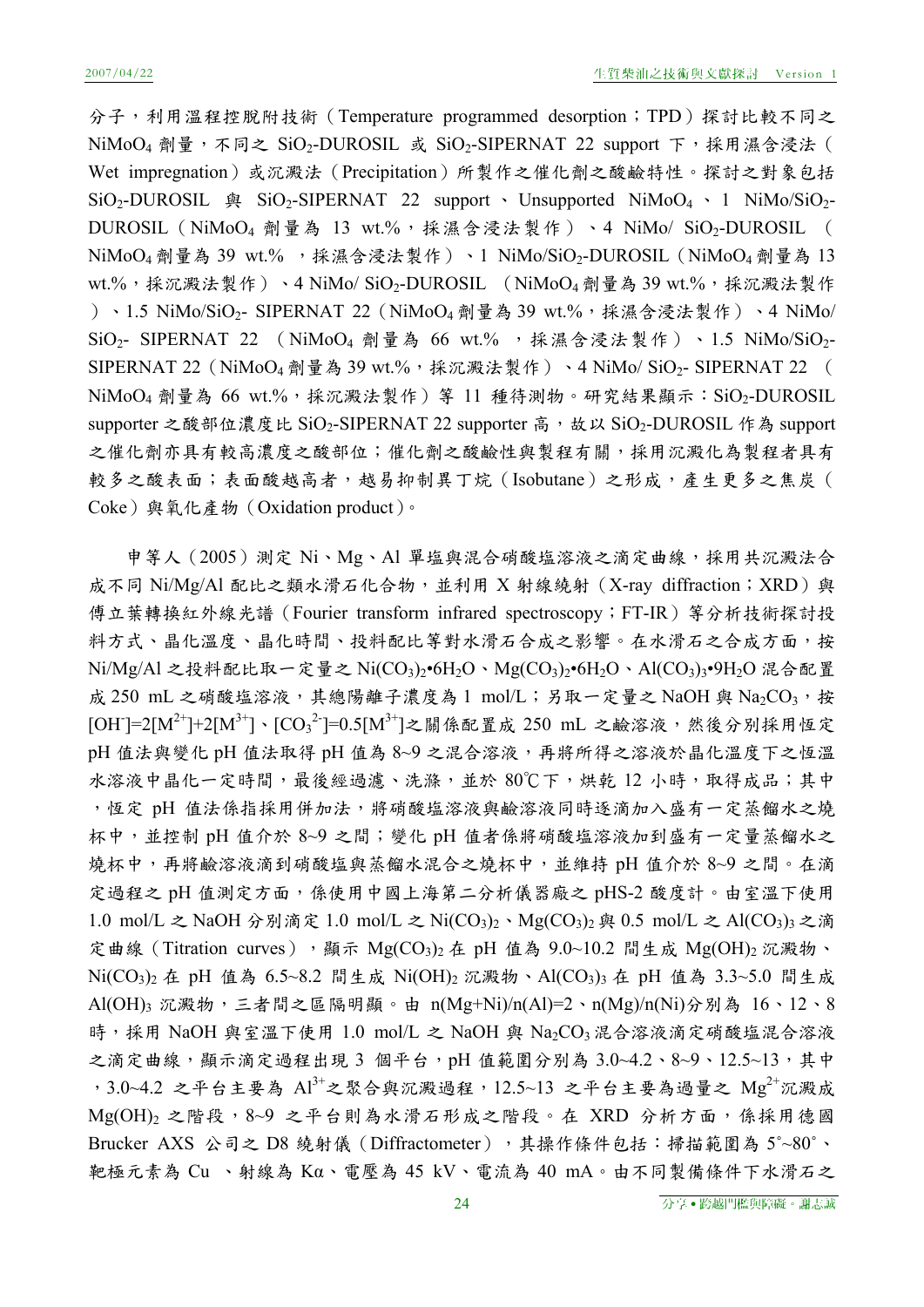XRD 圖,顯示採用恆定 pH 值法製備之水滑石峰形比採用變化 pH 值法者尖銳且強度高,結 晶度較佳,晶化時間 12 小時者、晶化溫度 80℃者,比晶化時間 6 小時、晶化溫度 65℃者, 晶體規整性與結構完整性皆較佳。由不同 Ni/Mg/Al 配比之水滑石 XRD 圖,顯示在 n(Mg)/n(Ni)=12 下,n(Mg+Ni)/n(Al)越大,水滑石之特徵峰越強且尖銳,規整性越高,在 n(Mg+Ni)/n(Al)=2 下,n(Mg)/n(Ni)越大,層間距略有變小。在 FT-IR 分析方面,係採用美國 Thermo Electron 公司之 Nicolet Nexus 480,其使用之壓片為 KBr,測定波數範圍為 400~4000cm<sup>-1</sup>。【簡體中文】

張等人(2006)採用雙流共沉澱法製備水滑石與摻雜  $\text{Zn}^{2+} \cdot \text{Ni}^{2+} \cdot \text{Fe}^{3+}$ 等陽離子之水滑 石,並利用 X-射線繞射分析(X-ray Diffraction analysis;XRD)、熱重分析(Thermal gravimetric analysis;TG)、熱分解釋放物分析、溫程控脫附(Temperature programmed desorption;TPD)、掃描電子顯微鏡 (Scanning electron microscope;SEM)與縮合反應( Condensation)等技術探討摻雜陽離子對於水滑石之晶相結構、層間距、層間陽離子含量、 水滑石表面型態、水滑性鹼性等之影響。該研究先採用雙流共沉澱法,於 Mg/Al 莫耳比為 3 下,將配製之 Mg(NO3)26H2O、Al(NO3)39H2O 溶液與氫氧化納(NaOH)、碳酸納( Na<sub>2</sub>CO<sub>3</sub>)溶液,於 338K 之恆溫下,並流滴定到一定量之去離子水,歷時 2 小時,期間強 烈攪拌並維持 pH 值在 9~10 間,然後繼續在 338K 下老化 15 小時,再經過濾洗滌降低 pH 值至 7,並於 373K 下乾燥製得水滑石,標註為 HT (Mg-Al)。至於摻雜陽離子之水滑石之 製備則參照水滑石之製備程序,於 Mg/M  $(Zn^{2+} \cdot Ni^{2+} \cdot Fe^{3+})$  /Al 莫耳比為 2/1/1 下配置溶液 與配置之 NaOH、Na<sub>2</sub>CO<sub>3</sub> 溶液並流滴定,製得掺雜 Zn<sup>2+</sup>、Ni<sup>2+</sup>、Fe<sup>3+</sup>等陽離子之水滑石,標 註為 HT (Mg-Al-Zn)、 (Mg-Al-Ni)與 (Mg-Al-Fe)。製成之水滑石與摻雜陽離子之水滑 石再於氮氣下,以 2℃/min 之升溫速率加熱至 823K, 並於該溫度下持續 6 小時之煅燒,製 得成品。在 X-射線繞射分析方面,採用荷蘭 Panalytic 分析儀器公司多晶粉末 X-射線繞射儀 Panalytic Xpert,測定條件包括:掃描範圍為 5°~80°、掃描速度為 6°/min、靶極元素為 Cu、 射線為 Kα(λ=0.15064 nm)、電壓為 40kV、電流為 30 mA。由水滑石 XRD 譜圖(X-ray diffraction patterns),可以看出水滑石掺雜陽離子後並沒有出現其他 Peaks,可見摻雜之  $\text{Zn}^{2+} \cdot \text{Ni}^{2+} \cdot \text{Fe}^{3+}$ 僅是替代部分  $\text{Mg}^{2+}$ 或  $\text{Al}^{3+}$ 離子而併入晶格中。由 XRD 測試結果顯示,d為 層間距,由於一般認定之水滑石層板厚度約為 0.48 nm,故層內空間大小為 d-0.48 nm,因此 可以看出半徑比  $Mg^{2+}$  (半徑為 65 pm)、 $Al^{3+}$  (半徑為 50 pm) 大之陽離子  $Zn^{2+}$  (半徑為 74 pm)、Ni<sup>2+</sup>(半徑為 70 pm)、Fe<sup>3+</sup>(半徑為 60 pm)掺雜後層間距變小。由高溫煅燒後水 滑石 XRD 譜圖 (X-ray diffraction patterns),可以看出 HT (Mg-Al) 煅燒後形成之複合氧化 物具備有 MgO 晶相結構,當掺雜  $Ni^{2+}$ 、Fe<sup>3+</sup>時,溶於 MgO 相中,並無新物相生成,當掺雜  $\text{Zn}^{2+}$ 時,除生成鎂鋅鋁複合氧化物外,亦生成鎂鋁尖晶石新物相。在熱分解釋出物分析方面 ,取 50 mg 之待測物先於氫氣下吹掃,然後自室溫下,以 10K/min 之升溫速率加熱至 973K ,並以瑞士 PFeiffer 公司之四極質譜儀 Balzers Omnistar QMS200 追蹤釋出之 CO2信號。由 水滑石之 TG-DSC 曲線與水滑石之 TG-DSC 數據,可以看出水滑石熱分解過程有兩個較為 明顯之失重台階,在 303~473K 左右為水滑石層間結晶水之脫附,並伴隨少量 CO<sub>2</sub>之釋出, 在 473~723K 左右為層間  $\mathrm{CO_3}^2$ 與層板 OH之分解過程,而陽離子之摻雜會使重量損失降低 ,其中以摻雜 $Zn^{2+}$ 、Fe $3+$ 者,失重降低幅度較為顯著,摻雜 $Ni^{2+}$ 者,失重降低幅度較不明顯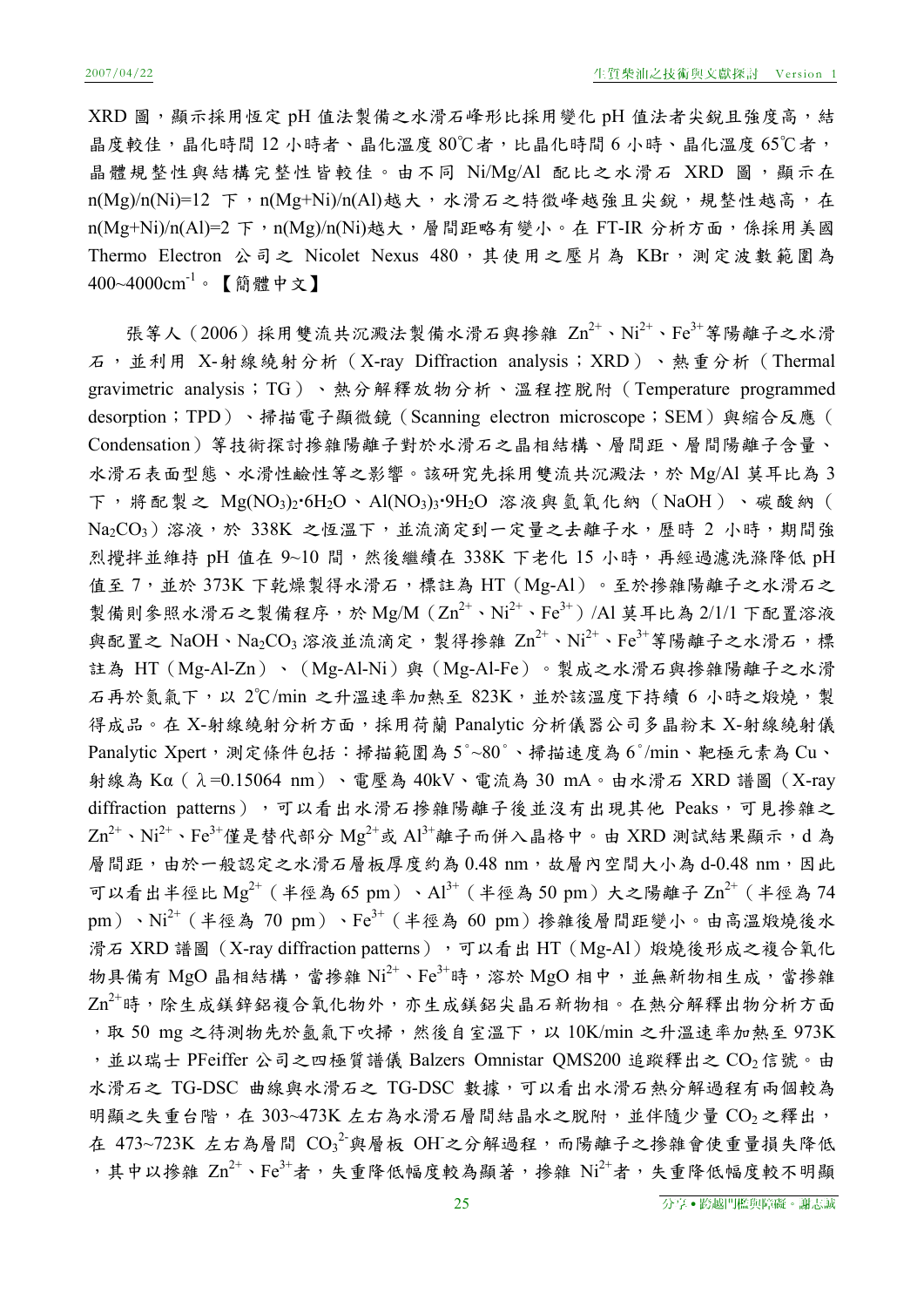;由不同溫度下水滑石 $CO_2$ 分解過程,顯示在 533~713K 範圍內,層間 ${CO_3}^2$ 大量分解,釋 出較多之 $CO_2$ ,為摻雜陽離子反而降低 $CO_2$ 釋出量。在掃描電子顯微鏡分析方面,係採用德 國 Zeiss 公司之 LEO 1530 Field Emission Scanning electron microscope。由摻雜不同陽離子與 未掺雜陽離子之水滑石之 SEM 圖,顯示掺雜 Ni<sup>2+</sup>或未掺雜者,表面規整度均較高,掺雜  $\text{Zn}^{2+}$ 、Fe $^{3+}$ 者,表面規整度變差,層狀表面型態有所改變,且摻雜 Fe $^{3+}$ 者有團簇化之傾向。 在溫程控脫附分析方面,採用瑞士 PFeiffer 公司之四極質譜儀 Balzers Omnistar QMS200,以  $CO$ <sub>2</sub> 作為測試分子,取 50 mg 之待測物先於流量為 20 ml/min 之氣氣與 823K 之溫度下,乾 燥 15 分鐘,然後降溫至室溫,於流量為 100 ml/min 之氩氣下進行 CO2之吸附 1 小時,接著 於流量為 20 ml/min 之氩氣下,以 10K/min 之升溫速率下進行 CO<sub>2</sub> 脫附。由高溫煅燒後水滑 石之  $CO_2$ -TPD 曲線,可以看出 HT (Mg-Al) 之 Peak 範圍最廣,峰值在 403K,當掺雜 Ni<sup>2+</sup> 時, Peak 範圍變小,峰值下移至 378K,當掺雜 Zn<sup>2+</sup>、Fe<sup>3+</sup>時, Peak 範圍變得更小,幾乎使 鹼性喪失,顯見加入陽離子會使水滑石之鹼性降低。至於苯甲醛與丙醛之縮合反應則於 100 mL 之不鏽鋼高壓釜中進行,反應溫度為 403K,氣氣壓力為 0.4 Mpa,丙醛與苯甲醛莫耳比 為4,溶劑為 70 mL 之正丙醇,苯甲醛濃度為 0.4 mol/L,催化劑用量為 5%。由苯甲醛與丙 醛之縮合反應產率,顯示當掺雜 Zn<sup>2+</sup>、Fe<sup>3+</sup>時,縮合反應活性明顯降低,與鹼性降低之情形 相符。【簡體中文】

#### **8.3.2** 固態催化劑之催化轉酯

Peterson 與 Scarrah (1984) 以未提煉之菜籽油 (Rapeseed oil) 為原料,使用醇油莫耳 比為 6:1 之甲醇,於反應溫度 60~63℃下,分別加入 0.02 gmole 之各種非勻相催化劑( Heterogeneous catalyst),經過 12 小時之轉酯化反應,再以 TLC (Thin Layer Chromatography )定性分析比較各種催化劑之活性。結果顯示:CaO-MgO(9.22%之 CaO 與 91.8%之 MgO )是最具潛力 (活性最高)之非勻相催化劑;該研究也以陰離子交換樹脂 (Anion exchange resin)作為催化劑,分別於溫度為 200℃、壓力為 68atm 或溫度為 91℃、壓力為 9.2atm 等 條件下測試其活性。結果顯示:該催化劑在較高之溫度與壓力下,可產生相當數量之甲酯與 長鏈碳氫化合物,但在較低溫度與壓力下,雖有分裂,但速度相當慢甚至沒有轉酯反應發生 。

Bayense 等人 (1997) 利用 Titanium zeolite ETS-4 (Ti 含量 14.9 wt.%)、Titanium zeolite ETS-10、Titanium zeolite ETAS (Ti 含量 10.4 wt.%)、Titanium Silicate TIS (Ti 含量 38 wt.%) )作為催化劑,對黃豆油與牛脂(Tallow)進行轉酯化反應,比較催化劑之轉酯化能力,並 探討添加游離脂肪酸之影響。該研究將 100 g 之黃豆油或牛脂與 0.367 g 之催化劑置入高壓 消毒鍋(Autoclave),然後充滿氣氣,再抽氣至真空狀態,並於攪拌下加熱至 220℃,另外 準備可連接至高壓消毒鍋之 Bomb, 置入 73.6 g 之甲醇, 先加熱至 220℃, 再將連接乏開啟 ,引導甲醇進入高壓消毒鍋,使醇油莫耳比約在 4.1~4.5 之間,同時一方面降低溫度至 60℃ ,另一方面提高壓力至最大值(依催化劑而異),並持續反應至特定時間,然後利用氣相層 析方法分析反應物,並以 Splitting degree、脂肪酸甲酯選擇性(Selectivity to fatty acid methyl ester)與產率(Yield)等三項指標評估轉酯化反應;其中,Splitting degree 定義為反應前後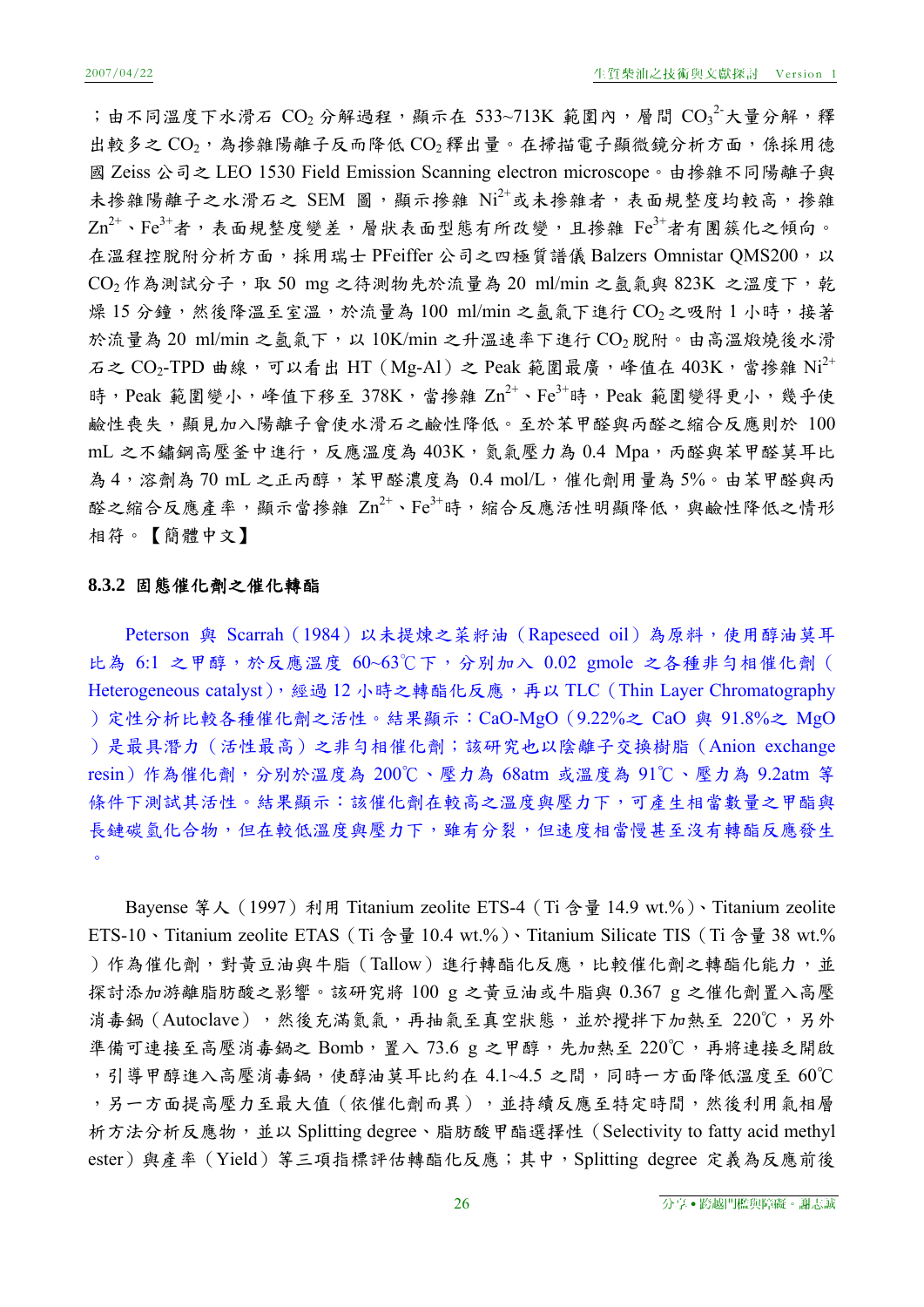三酸甘油酯之相對量 (Triglyceride in wt. %-Triglyceride out wt. %)、脂肪酸甲酯選擇性定義 為脂肪酸甲酯濃度÷Σ(脂肪酸甲酯濃度+單酸甘油酯濃度+二酸甘油酯濃度)、產率定義為 Splitting degree 與脂肪酸甲酯選擇性之乘積。實驗結果顯示,以黃豆油作為原料時, ETS-4 之轉酯能力最高,產率可達 85.7%,若以牛脂作為原料,則轉酯能力最高者仍為 ETS-4,但 產率僅有 29.6%。其次,該專利分別將 ETAS-10、ETS-4 與 TIS 粉末與作為黏結劑之 Versal 250 鋁粉末(前二者)與 Ludox-As-40 擠壓成型狀催化劑,並取 150 ml 之擠壓後催化劑與 150 ml 之惰性鋁片均勻混合置入反應器中,加熱至 220℃(TiO2、ETAS-10)或 210℃( ETS-4、TIS),於壓力 40bar 與氮氣下,將醇油混合反應物通過催化劑表面,結果顯示,使 用 ETAS-10 者,轉酯化能力最佳,產率達 87%,依序為 TIS、ETS-4 與 TiO2。在游離脂肪 酸之影響方面,該專利於黃豆油中添加 3.5 wt.%之游離脂肪酸,並於相同之反應條件下比較 ETS-4 與 TIS 之轉酯化能力,結果顯示,使用 ETS-4 者,產率由 85.7%下降為 77%。該專利 進一步放大試驗尺度,將 200 g 之菜籽油、156 g 之異丁醇 (2-Ethylhexanol) 與 0.7 g 之  $ETS-4$ , 置入高壓消毒鍋中,於 23 分鐘內加熱至 240℃, 並於壓力 3 bar 下持續反應 90 分鐘 ,結果顯示,甲酯含量為 70.2 wt.%,脂肪酸甲酯選擇性為 89%;若改採用 280 g 之菜籽油 、72 g 之甲醇、0.7 g 之 ETS-4,並於 31 分鐘內加熱至 230℃, 並於壓力 32 bar 下持續反應 90 分鐘,則甲酯含量提高為 80.7 wt.%,脂肪酸甲酯選擇性提高為 93%。

Gryglewicz (1999) 利用 MgO、Ca(OH)<sub>2</sub>、CaO、Ca(CH<sub>3</sub>O)<sub>2</sub>、Ba(OH)<sub>2</sub> 等固態催化劑對 已精煉過之菜籽油進行轉酯化反應,除與鹼性催化劑 NaOH 比較,探討固態催化劑之活性外 ,也探討加入超音波與添加共溶劑四氫呋喃(Tetrahydrofuranl;THF)對於甲醇解( Methanolysis)產率之影響。使用之已精煉過之菜籽油脂肪酸組成包括 Palmitic acid 7.5%、 Stearic acid 1.5%、Oleic acid 56.0%、Linoleic acid 22.8%、Linolenic acid 11.2%、Erucic acid 1.5%, 酸值(Acid value)為 0.2 mg KOH/g, 碘值(Iodine number)為 121.1 mg I<sub>2</sub>/g;使用 之超音波功率為 300W、頻率為 25 kHz。在轉酯化反應部分,係將 0.225 mole 之甲醇與 0.0075 mole 之粉末狀催化劑置入裝有攪拌器與逆流冷凝器(Reflux condenser)、容量為 100 ml 之雙頸瓶 (Two-neck flask),並加熱至甲醇之沸點溫度,然後激烈攪拌 30 分鐘,再倒入 50 g 之菜籽油 (以及共溶劑), 持續反應 2.5 小時, 並於每 15 分鐘抽取 0.1 g 之反應物, 以 裝有質譜選擇檢出器 5973(Mass Selective Detector 5973;MSD)之 HP 6890 氣相層析質譜 儀(HP 6890 Gas Chromatography)分析反應物內所含甲酯濃度(Methyl ester), 以探討轉酯 化反應進度,至於作為層析依據之標準樣品,係以甲醇鈉(Sodium methoxide)作為催化劑 ,將已精煉過之菜籽油與甲醇於醇油莫耳比 30:1 與甲醇沸點溫度下,取轉酯化反應 1 小時 所製得之甲酯。研究結果顯示:NaOH 之活性最高,可在 30 分鐘內達到 85%之甲酯產率, 1.5 小時內達成 95%之產率,其次是 Ba(OH)2, 在 30 分鐘內達到 75%之產率,再者為  $Ca(CH_3O)_2$ , 在 30 分鐘內達到 55%之產率,而 CaO 之反應速度最慢,但亦可在反應 2.5 小 時後接近反應平衡狀態,至於 MgO 與 Ca(OH)2,則幾乎無法呈現活性,整體而言,Ca 催化 劑因其溶解度較低,故活性亦比 NaOH 低,然因價格便宜,且可減少清洗步驟與廢棄物之產 出;鹼土金屬之氫氧化物 (Alkaline-earth metal hydroxides) 之鹼性依序為 Mg(OH)<sub>2</sub>< Ca(OH)<sub>2</sub><Ba(OH)<sub>2</sub>, 與鹼土金屬之離子半徑 (Ionic radii) 漸增及陰電性 (Electronegativity) 漸減一樣,鹼土金屬之甲醇氧化物 (Alkaline-earth metal methoxides) 之鹼性最強,依序為氧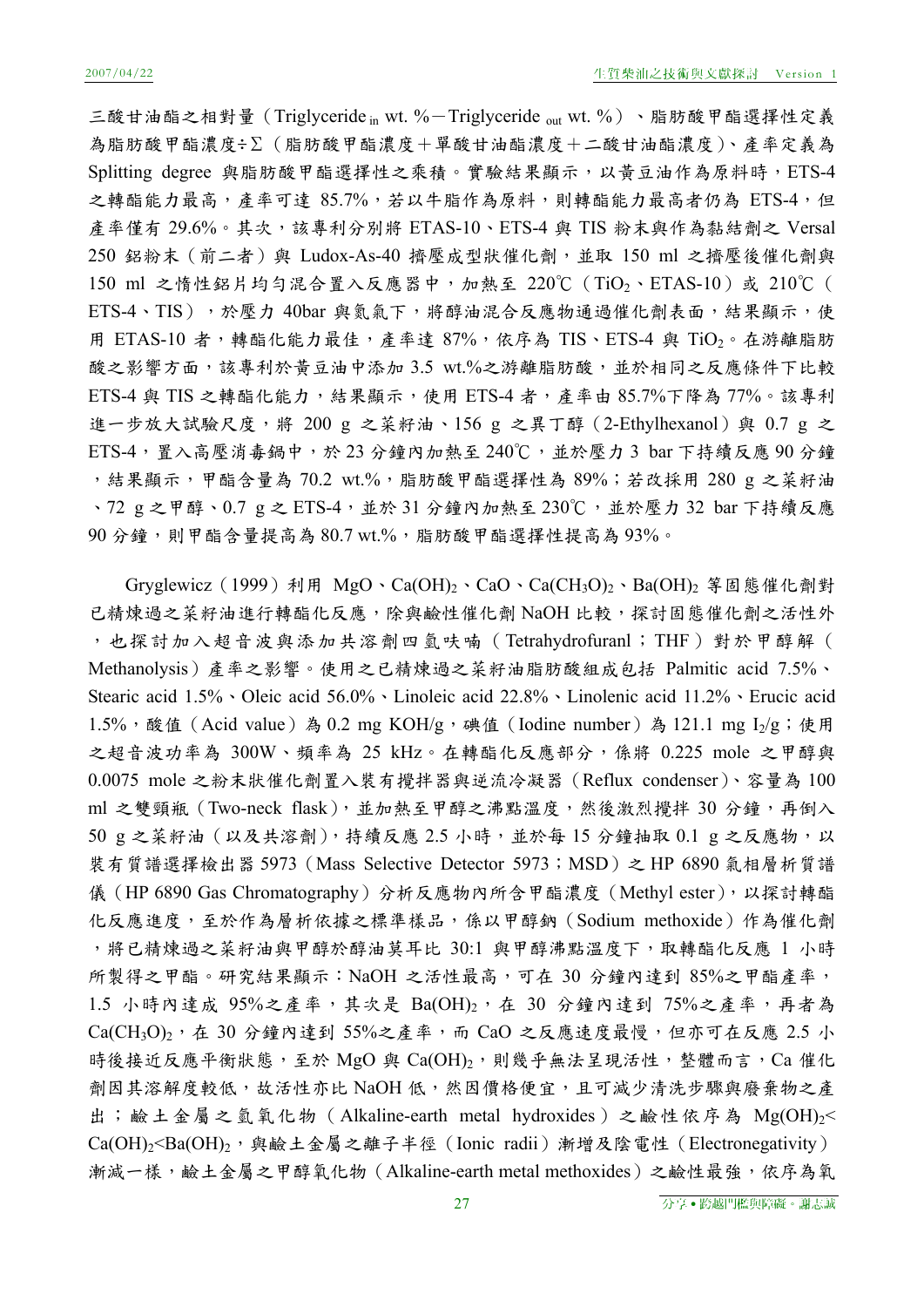化物與氫氧化物,如 Ca(OH)<sub>2</sub>< CaO< Ca(CH<sub>3</sub>O)<sub>2</sub>; 在反應過程中, 若加入超音波可使得採用  $NaOH \cdot Ba(OH)_2 \cdot Ca(CH_3O)_2$ 者, 在 30 分鐘內達到轉酯平衡, 但對 CaO 而言, 超音波反而 阻止反應物吸附在催化劑表面之過程,不利於轉酯化反應;於反應物中添加 10%之共溶劑四 氫呋喃 (Tetrahydrofuranl; THF),可於 50~70℃範圍內增加醇油之溶解度,若於使用 CaO作 為催化劑下,添加 7.2 g 之 THF,不僅可加速轉酯化反應,更可在反應時間 2 小時內達到反 應平衡,幾乎與使用 NaOH 一樣。

Leclercq 等人(2001)使用銫交換 NaCsX 沸石(Cesium-exchanged NaCsX zerolite)、水 滑石 (Hydrotalcite)、氧化鎂 (Magnesium oxide) 與氫氧化鋇 (Barium hydroxide) 等四種不 同之固態催化劑,分別對菜籽油進行轉酯化反應,分別探討各項條件對於轉酯化反應之脂肪 酸甲酯產率(Fatty acid methyl ester molar fraction)、脂肪酸甲酯選擇性(Selectivity)、轉換 率 (Conversion)、與質量平衡 (Mass balance) 等四項指標之影響,找出最佳之反應條件與 最佳之固態催化劑;其中,轉酯化後之分析所採用之高效液相層析技術 (High Performance Liquid Chromatography; HPLC), 該 HPLC 儀配置日本 Shimadzu 公司之 Shimadzu LC-6A pump、折射率偵測器 (Refractive RID-6A detector) 與 Merck RP18 (C18) 管柱,使用之流 動相(Mobile phase)為甲醇(Methanol)∕異丙醇(Isopropanol)(60:40 vol/vol),使用之 外標為正十八烷 (N-octadecane),該流動相用於偵測甲酯之流速為 0.4 mL/min,用於偵測三 酸甘油酯之留速為 1.0 mL/min,而脂肪酸甲酯產率 (Fatty acid methyl ester molar fraction) 之 定義為脂肪酸甲酯濃度÷Σ(脂肪酸甲酯濃度+單酸甘油酯濃度+二酸甘油酯濃度+三酸甘 油酯濃度),脂肪酸甲酯選擇性(Selectivity)之定義為脂肪酸甲酯濃度÷Σ(脂肪酸甲酯濃 度+單酸甘油酯濃度+二酸甘油酯濃度),轉換率(Conversion)之定義為已轉酯之油料÷原 油料,質量平衡(Mass balance)之定義為可鑑別之產物對已轉酯油料之濃度。針對銫交換 NaCsX 沸石催化劑,先於使用催化劑劑量 0.5g、甲醇 63 mL、菜籽油 5 g、醇油莫耳比 275:1 、反應時間 22 小時等條件下,比較不同銫交換率 (Exchange ratio of Cesium) 對於四項指標 之影響,結果顯示,絕交換率為 34%時,四項指標皆為最佳,若銫交換率超過 34%,催化 劑之活性反而因結晶空間之受限而下降;其次於銫交換率 34%與 43%、甲醇 63 mL、菜籽油 5 g、醇油莫耳比 275:1、反應時間 22 小時等條件下,比較不同催化劑劑量對於四項指標之 影響,結果顯示,催化劑劑量越高者,脂肪酸甲酯產率越高;再其次於使用催化劑劑量 0.5g 、銫交換率 34%、菜籽油 5 g、反應時間 22 小時等條件下, 比較醇油莫耳比對於四項指標之 影響,結果顯示,若醇油莫耳比低於 30,則轉酯化反應幾乎無法啟動;催化劑回收後,雖 再於 673K 下煅燒,但轉酯化反應所得之脂肪酸甲酯產率仍比第一次使用者低 25%,由於回 收之催化劑銫含量並未降低,故轉酯化產率降低之原因,應歸於煅燒並無法移除前次反應殘 留於催化劑上之甘油或三酸甘油酯。針對水滑石催化劑,於水滑石之 Al/(Mg+Al)=0.3、催化 劑劑量 0.5g、菜籽油 5 g、甲醇 63 mL、反應時間 22 小時等條件下,比較沒有經過煅燒與於 723K 下煅燒之水滑石之轉酯化能力,結果顯示,經過煅燒者,其轉酯化能力低於銫交換率 為 34%之銫交換 NaCsX 沸石,即便再經過水合作用 (Rehydration), 也只能提高水滑石之鹼 強度,無助於提高催化活性。針對氧化鎂催化劑,先探討於 N2 或空氣下,以不同溫度( 723K、823K)煅燒之催化劑,於催化劑劑量 0.5g、菜籽油 5 g 、醇油莫耳比 75~6:1、反應 時間 1 或 22 小時等條件下之轉酯化能力,結果顯示,於 N2或空氣下煅燒對於 4 項指標之影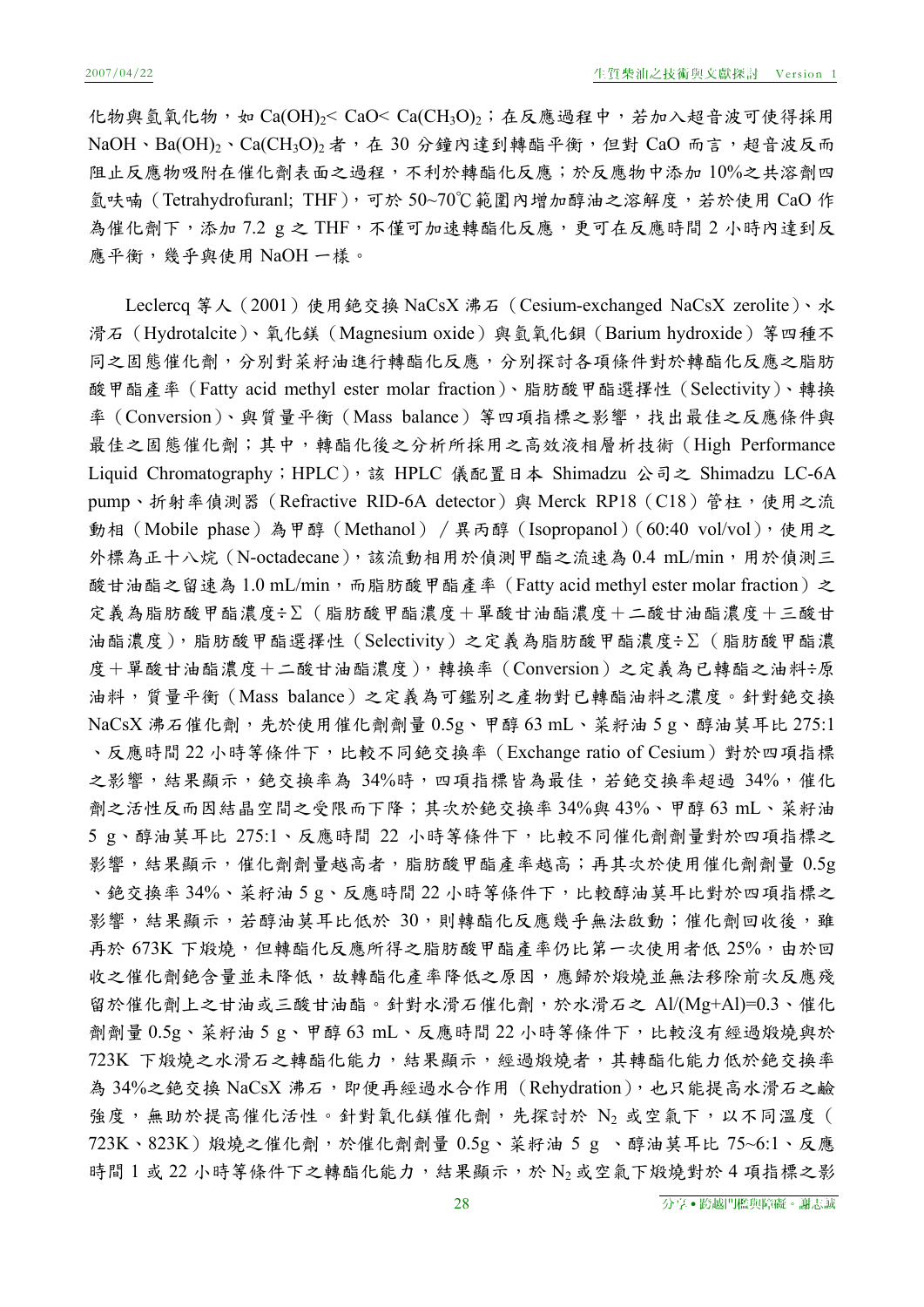響不大,但煅燒溫度由 723K 提高到 823K 時,反應時間由 22 小時縮短至1 小時下,轉換率 僅減少一半;再煅燒溫度為 723K 之氧化鎂與銫交換率為 34%之銫交換 NaCsX 沸石,於催 化劑劑量 0.5g、菜籽油 5 g 、醇油莫耳比 75、反應時間 22 小時等條件下加以比較, 前者之 轉換率為 65~69%,後者僅為 16%,故氧化鎂之催化活性優於銫交換率為 34%之銫交換 NaCsX 沸石;至於於反應物中添加甘油之影響,結果顯示,當醇油莫耳比為 75:1 時,添加 5.2 wt.%之甘油,脂肪酸甲酯產率由 67% 降低至 55%,當醇油莫耳比為 15:1 時,脂肪酸甲 酯產率由 38% 降低至 18%,故添加甘油對於轉酯化反應之影響因反應物之醇油莫耳比而異 ,醇油莫耳比越低者,影響越大。最後針對氫氧化鋇催化劑,於催化劑劑量 0.5g、菜籽油 5 g 、醇油莫耳比 6:1、反應時間 1 等條件下,可以獲得 81%之轉換率、96%之脂肪酸甲酯產 率與 97%之脂肪酸甲酯選擇性。綜合而論,氫氧化鋇是最佳之催化劑。

Furuta 等人 (2004) 利用 Tungstated zirconia- alumina (WZA)、Sulfated tin oxide ( SO4/SnO<sub>2</sub>)(STO)與 Sulfated zirconia-alumina(SZA)等三種不同固態超強酸催化劑與甲醇 , 分別於溫度 200-300℃ 及 175-200℃ 下, 對黃豆油與 n-辛酸 (n-octanoic acid) 進行轉酯化 與酯化反應,探討最佳之反應溫度、催化劑與催化劑活性之持續性。在催化劑製作方面, Tungstated zirconia- alumina(WZA)係利用攪拌葉片(Stirring vane)將 1500 g 之水合氧化 鋯(Hydrated zirconia)粉末、900 g 之水合氧化鋁(Hydrated alumina)、808 g 之含水鎢酸銨 溶液 (Aqueous ammonia metatungstate solution)與去離子水塞進搓揉器搓揉 25 分鐘,再利 用擠壓器擠壓成直徑 1.6 mm 之圓柱形粒狀物,先於 130℃下乾燥,再於空氣中, 以 800℃煅 燒 1 小時; Sulfated tin oxide (SO<sub>4</sub>/SnO<sub>2</sub>)(STO) 係將 40 g 之偏錫酸 (Meta-stannic acid)懸 浮於 4 L、含有 4% CH<sub>3</sub>COONH4之含水溶液中,經以吸入法過濾後,於 100℃下乾燥 24 小 時,所得之氧化錫 (Tin oxide) 粉末裝填 300 ml、 3 mol/l 之 H<sub>2</sub>SO<sub>4</sub> 之玻璃瓶中,攪拌 1 小 時,經以吸入法過濾後,於 100℃下乾燥 2 小時,再於 500℃下煅燒 3 小時; Sulfated zirconia-alumina(SZA)係將 1860 g 之水合氧化鋯(Hydrated zirconia)粉末、1120 g 之水合 氧化鋁(Hydrated alumina)、575 g 之硫酸銨(Ammonium sulfate)與去離子水搓揉成圓柱形 粒狀物,於 675℃下煅燒 1.5 小時。在黃豆油轉酯化反應方面,反應條件為醇油莫耳比 40:1 (甲醇流率為 4.4g/h、黃豆油流率 3.0 g/h)、催化劑 4.0 g、反應時間 20 小時、反應溫度 200~300℃ ,反應產物脂肪酸甲酯( Fatty acid methyl ester)則以氣相層析法(Gas Chromatography; GC)方析。在 n-辛酸 (n-octanoic acid) 酯化反應方面, 反應條件為醇酸 莫耳比 4:5、催化劑 4.0 g、反應時間 20 小時、反應溫度 175、200℃,反應產物辛酸甲酯( methyl n-octanate)亦以氣相層析法(Gas Chromatography;GC)方析。研究結果顯示:在 黃豆油轉酯化反應方面,Tungstated zirconia- alumina(WZA)之活性相較於其他兩種催化劑 高,最佳之轉酯化反應溫度為 250℃,最高之轉換率為 90%,該催化劑在 250℃下持續轉酯 化反應後,仍可維持相當高之活性;在 n-辛酸之酯化反應方面,由於 Sulfated tin oxide ( SO4/SnO2)(STO)之酸性高於其他兩種催化劑,所以在酯化反應上是較佳之催化劑。

Kim 等人 (2004) 利用非勻相鹼性催化劑 Na/NaOH/y-Al2O3,對黃豆油進行轉酯化反應 ,並探討催化劑之鹼部位強度、反應時間、攪拌速率、有無添加共溶劑、醇油莫耳比與催化 劑劑量對於對生質柴油產率之影響,找出最佳之轉酯化條件與產率。在催化劑之製作方面,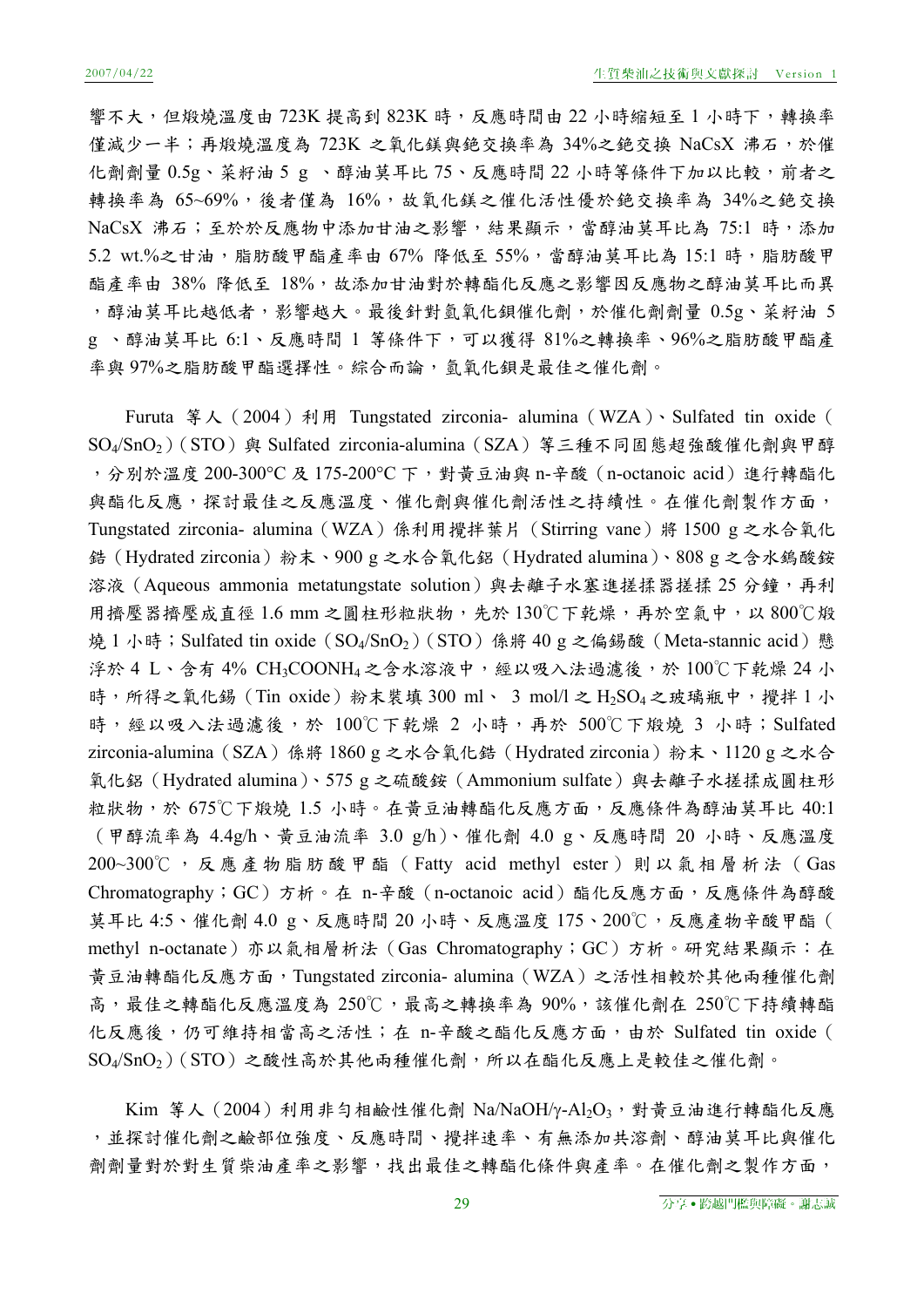為避免作為載體之γ-Al2O<sub>3</sub> 吸附其他化學物質,先將γ-Al2O<sub>3</sub> 預熱至 550℃,且持續 12 小時, 然後將處理後之γ-Al2O3 置入不鏽鋼容器中,該容器包括攪拌器、氮氣 (N2) 進出口、二個 具有可循環冷卻至室溫之試劑夾持環(Reagent holder)、溫度與壓力計,該容器內先注入氫 氧化鈉 (0~30 wt. %), 並加熱至 320℃, 經 3 小時後, 再將置於試劑夾持環之金屬鈉加入容 器內,並於原溫度下持續攪拌 1 小時,製得之催化劑於轉酯化反應前保存在乾燥器內。製得 之催化劑之比表面面積與孔體積分析係利用美國麥克儀器公司之 Micromeritics ASAP 2100 吸 附儀;用以分析催化劑材料表面之元素組成及個別成分元素之原子鍵結狀態之 X 射線光電 子能譜分析 (X-Ray Photoelectron spectroscopy ; XPS spectra), 係利用英國 VSW 公司之 ARIESARSC 10MCD 150 能譜儀, 該能譜儀具有單光 (Monochromatized) Mg Kα (1253.6 eV)與解析度為 0.8eV 之 X-ray 光源與半球狀分析儀(Hemispherical analyzer);X 射線繞射 分析(X-ray diffraction;XRD)係利用日本 MAC science 公司之 MXP3A-HF X 射線繞射儀 ;催化劑表面鹼度分析係採用 CO2 溫程控脫附技術 (Temperature programmed desorption; TPD),先將催化劑於氦氣流、120℃下預處理 2 小時,然後降溫至吸附溫度(室溫),至 吸附飽和後,以 1℃/min 之升溫速率升溫至 600℃以進行脫附程序,並以 TCD 量測脫附之測 試分子。在轉酯化反應方面,係將 50 ml 之黃豆油、18.3 ml 之甲醇 (醇油莫耳比為 9:1)、10 ml 之正己烷 (n-hexane) 與 1 g 之催化劑加入容積為 100 ml 之不鏽鋼批次反應槽中, 在攪拌 速度 300 rpm 下加熱至反應溫度 60℃,並持續轉酯化反應 2 小時,反應過程中抽取 1 ml 之 反應物作為待測品,溶於 5 ml 之正己烷,再抽取 0.5μl 之溶液進行氣相層析 (Gas chromatography;GC),氣相層析係使用韓國 Donam Instrument 公司之氣相層析儀 DS6200 ,該層析儀裝有 30m×0.53mm×1μm 之毛細管柱(Capillary column),使用火焰離子化偵測器 (Flame Ionization Detector;FID),並以氦氣作為載流氣體 (Carrier gas),而待測品與樣品 之注入方式為分流注入模式(Split mode),分流比例為 100:1。使用之黃豆油為市售之食用 油,脂肪酸含量包括:Palmitic acid 11 wt.%、Stearic acid 4 wt.%、Oleic acid 23 wt.%、 Linoleic acid (C18:2) 54 wt.%、Linoleic acid (C18:3) 8 wt.%。在催化劑特性分析方面, 比表面積  $(m^2/g)$  與孔體積之大小依序為γ-Al2O3 > NaOH/γ-Al2O3 > Na/γ-Al2O3 > Na/NaOH/γ-Al<sub>2</sub>O<sub>3</sub>,孔直徑大小依序為 Na/NaOH/γ-Al<sub>2</sub>O<sub>3</sub> > Na /γ-Al<sub>2</sub>O<sub>3</sub> > NaOH/γ-Al<sub>2</sub>O<sub>3</sub> > γ-Al<sub>2</sub>O<sub>3</sub>, 鹼部位 強度大小依序為 Na/NaOH/γ-Al2O3 > Na/γ-Al2O3 > NaOH/γ-Al2O3, 第一個軌道之束縛能( Binding energy) 大小依序為γ-Al<sub>2</sub>O<sub>3</sub> > NaOH/γ-Al<sub>2</sub>O<sub>3</sub> > Na/γ-Al<sub>2</sub>O<sub>3</sub> > Na/NaOH/γ-Al<sub>2</sub>O<sub>3</sub> · 在轉 酯化反應方面,先於醇油莫耳比 6:1、反應溫度 60℃、攪拌速度 300rpm、反應時間 2 小時與 未添加共溶劑等條件,探討催化劑之鹼部位強度對生質柴油產率之影響,結果顯示利用 Na/NaOH/γ-Al<sub>2</sub>O<sub>3</sub> 者,所獲得之產率最高,依序為 Na/γ-Al<sub>2</sub>O<sub>3</sub>、NaOH/γ-Al<sub>2</sub>O<sub>3</sub>、γ-Al<sub>2</sub>O<sub>3</sub>,其 結果與催化劑之鹼部位強度大小一致;其次,在反應時間方面,使用 Na/NaOH/γ-Al2O3 作為 催化劑時,於醇油莫耳比 6:1、反應溫度 60℃、攪拌速度 300rpm 與未添加共溶劑等條件下 , 反應 1 小時後即可接近最大值,惟產率比使用 NaOH 作為催化劑者少 20%; 在攪拌速率 與有無添加共溶劑方面,於醇油莫耳比 6:1、反應溫度 60℃、催化劑劑量 1 g 等條件下,添 加正已烷者可獲得之產率比未添加者增加10%,且攪拌速度大小對於產率無關,而最佳之正 己烷用量為 5:1 (黃豆油與正己烷莫耳比);在醇油莫耳比與催化劑用量方面,最佳之醇油莫 耳比為 9:1、最佳之催化劑用量為 1g。因此,以 Na/NaOH/γ-Al2O3 作為催化劑,且於最佳之 反應條件下,可獲得之產率達 94%,與使用 NaOH 作為催化劑者不相上下。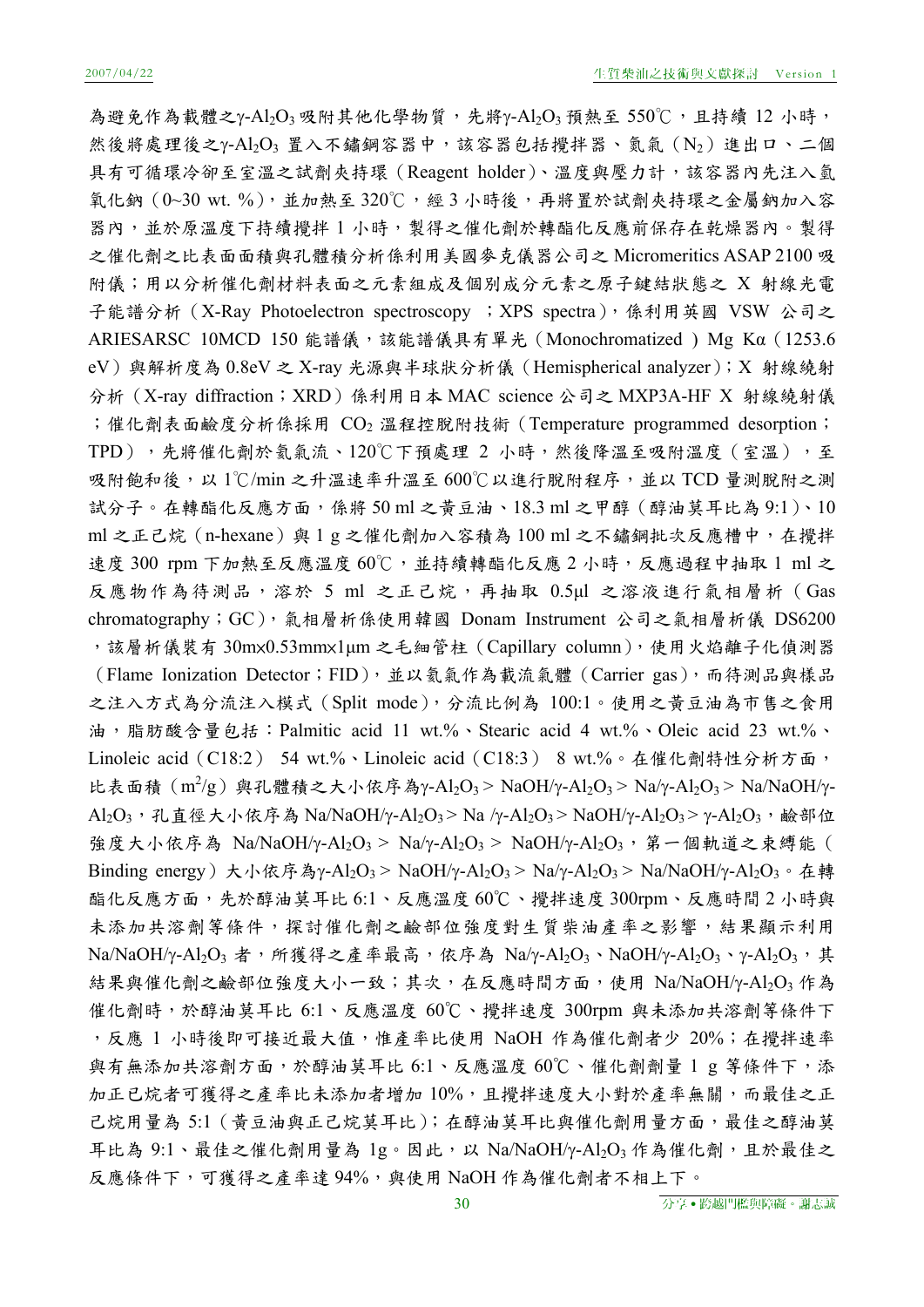Cantrell 等人(2005)利用沒有鹼之共沉澱法(Coprecipitation)製程,成功地將 Al 與  $M$ g 合成一系列、可調整酸鹼度之  $[Mg_{(1-x)}Al_x(OH)_2] \stackrel{x^{+}}{(CO_3)_{x/n}^2} MgAl \; \; x\sqrt[3]{a}$  (Hydrotalcite) ,除探討不同 Mg/Al 比例下製作之催化劑之特徵外,並以水滑石作為催化劑,對甘油三丁 酸酯(Glycerin tributyrate)進行轉酯化反應,評估不同 Mg/Al 比例之催化劑之轉酯化能力。 在 MgAl 水滑石製作方面,先將 50cm3 之蒸餾水在強力攪拌下加熱至 338 K,然後於1小時 內,把 x 莫耳之 Mg(NO<sub>3</sub>)<sub>2</sub>-6H<sub>2</sub>O 與 y 莫耳之 Al(NO<sub>3</sub>)<sub>3</sub>-9H<sub>2</sub>O 混合液 100cm<sup>3</sup>, 伴隨著 0.2 莫  $F(NH_4)_2CO_3$ 之溶液 100cm<sup>3</sup> 緩慢加入蒸餾水中,並利用 Jenway 3030 pH meter 來監控反應物 之 pH 值,以 NH<sub>4</sub>OH 維持 pH 於 7.6~8;其中,合成物之 Mg 與 Al 比例關係變化為 x + y = 0.15 mol 與 x:y = 1:1、2:1、3:1、4:1,混合完成後,反應物再於 338 K 下,強力攪拌 3 小時 ,然後經過濾、蒸餾水清洗程序,使過濾物之 pH 值接近 7,最後將沉澱物於 373-398K 下 乾燥約 18 小時,再於 723K 下煅燒 3 小時,而後於濕氮氣 (100 ml min-1,相對溼度 95%) 冷卻。至於製作之合成物 MgAl Hydrotalcite 特徵分析,包括 Mg、Al 含量分析、表面積量測 、X 射線光電子能譜分析(X-Ray Photoelectron spectroscopy ;XPS spectra)、X 射線繞射 分析 (X-ray diffraction; XRD)、掃描式電子顯微分析 (Scanning Electron Micrograph, SEM )、表面鹼度分析等:Mg、Al 含量係以元素分析(Elemental analysis)判定,使用 PerkinElmer 公司之 Perkin Elmer PU9200 atomic absorption spectrometer(原子吸收光譜儀); 表面積係以 BET 方程式計算,量測部分則使用 Beckmann Coulter 公司之 SA3100 Surface Area and Pore Size Analyzer (表面積與孔徑分析儀),使用 N2 作為測試分子,壓力範圍為 p/p<sub>0</sub>=0.02~0.2; X 射線光電子能譜分析係使用日本島津 (Shimadzu)株式會社之 KRATOS 高性能 X 射線光電子能譜儀 AXIS HSi,該儀器配備一個電荷中和器 (Charge neutralizer), 使用之光源為 Mg Kα X-ray、X 射線之功率為 144W;X 射線繞射分析係使用 Philips 公司之 PW1710 X-ray 繞射儀 (X-ray diffractometer),該儀器之掃描角度為 10~70°、掃靶極元素為  $Cu$ 、射線為 Kα、掃描速度為 1°/min、靶極元素為 Cu 、射線為 Kα;掃描式電子顯微分析 (Scanning Electron Micrograph, SEM)係使用 FEI 公司之 FEI Sirion Scanning Electron Microscope(掃描式電子顯微鏡);鹼強度測定係採用 Hammett 指示劑(Indicator)滴定法, 先以  $10 \text{cm}^3$ 之甲醇稀釋 1 cm<sup>3</sup>之 Hammett 指示劑,再取約 25 mg 之待測物溶於 Hammett 指 示劑與甲醇之混合溶液,搖晃後靜置 2 小時至顏色不再改變,即以顏色判斷催化劑之鹼強度 ,本研究使用之指示劑,包括: neutral red (pKBH+ 6.8)、phenolphthaline (pKBH+ 8.2)、Nile blue (p $K_{BH+}$  10.1) Tropaeolin-O (p $K_{BH+}$  11) 2,4-dinitroaniline (p $K_{BH+}$  15) 4-chloro-2nitroaniline (pK<sub>BH+</sub> 17.2)、nitroaniline (pK<sub>BH+</sub> 18.4)、4-chloroaniline (pK<sub>BH+</sub> 26.5)。在轉酯 化反應部分,取 0.05 g 之 MgAl Hydrotalcite 作為催化劑,0.01 mol  $(3 \text{ cm}^3)$  之甘油三丁酸酯 (Glycerin tributyrate)、0.3036 mol (12.5 cm3) 之甲醇,於 333K 與攪拌下,反應 3 小時, 反應期間抽樣進行氣相層析(Gas chromatography;GC),以分析產物之組成與反應之轉換 率,氣相層析係使用日本 Shimadzu 公司之氣相層析儀 GC17A,該層析儀裝有 DBI 毛細管柱 (Capillary column)(Film thickness 1μm、i.d. 0.32 mm、length 30 m)。MgAl 水滑石之元素 分析顯示, Mg 與 Al 已經成功融入 MgAl 水滑石, 因製作過程之 pH 值較低之緣故, 使得理 論上之 Mg 與 Al 比例 (1:1、2:1、3:1、4:1),與實際觀測之比例 (0.81:1、1.38:1、1.82:1、  $2.93:1$ ) 有  $25~40\%$ 之誤差,若提高 pH 值,則因使得 Mg(OH)2 之溶解度高於 Al(OH)3,故有 助於提高 Mg 之融入量,並可由表面上 Mg 之負載量增加、Al 之負載量降低看出。從 XRD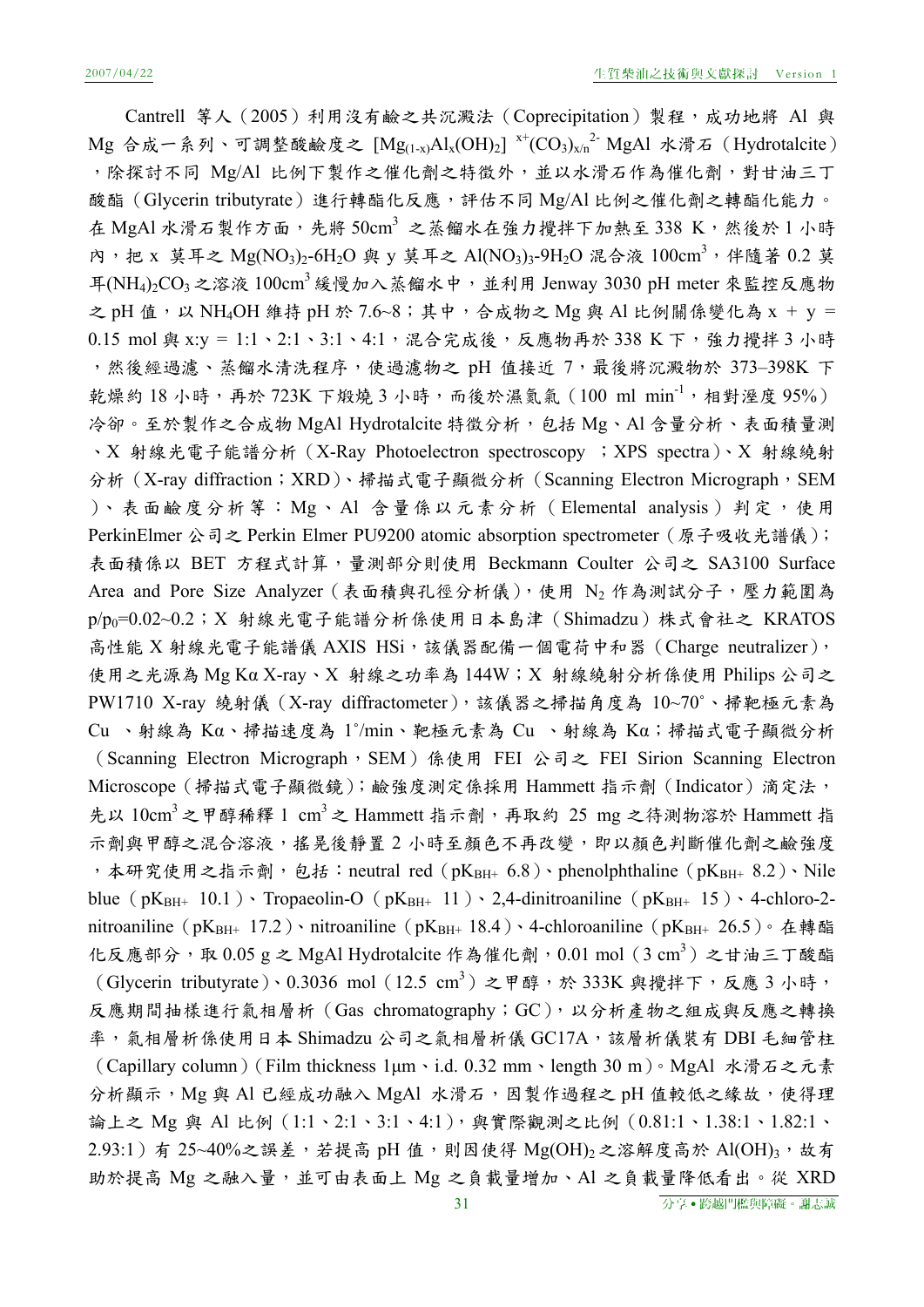圖譜得知,出現在 11.6°與 23.4°之 Peaks 係用來計算層間間隔 (Basal spacing between layers) ,而出現在 61.1°之 Peak 則是用來計算 Cell 之尺度 (Cell dimension), Mg 之含量越高,層 間間隔 (Basal spacing between layers) 與 Cell 尺度越大。從表面量測得知, Mg 之含量越高 ,表面積越低,其原因來自於 $CO_3^2$ 之分解;至於孔徑分布部份,各種 Mg/Al 比例之水滑石 之孔徑皆比 MgO、Al2O3 大,原本  $\text{CO}_3{}^2$ 含量較高之 Al2O3 則因煅燒導致結構坍塌、 $\text{CO}_3{}^2$ 分 解,導致孔隙減少。從 XPS 圖譜得知,電子束縛能量 (Binding energy) 隨 Mg 含量之增加 而降低,其原因在於相對於 Mg(OH)<sub>2</sub> 之內層電子密度 (Intra-layer electron density)隨 Mg 含 量之增加而增加 (Mg<sub>0.81</sub>Al 為 -0.069、Mg<sub>1.38</sub>Al 為 -0.053、Mg<sub>1.82</sub>Al 為 -0.044、Mg<sub>2.93</sub>Al 為 -0.031)。從鹼強度之測定得知,最強鹼部位之鹼強度隨 Mg 含量之增加而增加。至於轉酯化 之反應,結果顯示,三丁酸甘油酯之轉酯率隨著催化劑中 Mg 含量之增加而增加, Mg2.93Al 為最活躍之催化劑,純 Al2O3 則沒有作用,因此轉酯化反應速率與催化劑之內層電子密度有 關,內層電子密度越高者,催化劑之鹼性越強。

Ebiura 等人(2005)利用鹼性固體催化劑與甲醇對三油酸甘油脂(Triolein)進行轉酯 化(Transesterification)反應,除探討醇油莫耳比、反應溫度對轉酯化反應之影響,以及油 脂內水分含量對於催化劑活性之影響外,並利用鹼性固體催化劑、甘油對三油酸甘油脂進行 甘油解(Glycerolysis)反應。在固體鹼性催化劑製作方面,係以鋁(Alumina)作為載體( 表面積為 131 m<sup>2</sup>/g), 利用含浸法 (Impregnation method) 將鹼性金屬鹽 (Alkali metal salts) : K<sub>2</sub>CO<sub>3</sub>、KF、LiNO<sub>3</sub>、KNO<sub>3</sub>、NaNO<sub>3</sub>、RbNO<sub>3</sub> 附載到 (Loaded onto) 載體上, 然後於 393K 下乾燥 12 小時,並於反應前,再於壓力~10<sup>-3</sup>Pa 與特定溫度下 (K<sub>2</sub>CO<sub>3</sub> 者為 823K,其 他鹼性金屬鹽者為 673K)排空(Evacuated)2 小時。在轉酯化與甘油解反應方面,使用之 甲醇與共溶劑四氫呋喃 (Tetrahydrofuranl; THF) 先於 CaH<sub>2</sub> 與 Na 下逆流 2 小時,然後將 三油酸甘油脂、甘油或甲醇、THF 與催化劑加入容量為50 cm3之高壓消毒鍋 (Autoclave), 並以油浴槽加熱至反應溫度,並於氮氣下進行反應;反應產物則以高效液相層析技術(High Performance Liquid Chromatography;HPLC)與氣相層析分析,所使用之高效液相層析儀配 置 Crest Pack C-18s 之管柱與紫外光偵測器(Ultraviolet dector)。在催化劑之活性比較方面, K2CO3/Al2O3 是活性最高之催化劑,在反應溫度 333K、催化劑劑量 0.3 g、反應時間 1 小時 、醇油莫耳比 24.8:1、THF 5ml 等條件下,油酸甲酯與甘油之產率分別為 94 mol%與 89 mol%, 其次為依序為使用 KF/Al2O3 與 LiNO3/Al2O3者; 若進一步以 0.05 g 之 K2CO3/Al2O3 、KF/Al2O<sub>3</sub> 、LiNO<sub>3</sub>/Al2O<sub>3</sub> 與 0.012 mol、0.023 mol、 0.073 mol 之 KOH, 於反應溫度 273K 、反應時間 1 小時、醇油莫耳比 24.8:1、THF 5ml 等條件之轉酯化反應加以比較,得知 K<sub>2</sub>CO<sub>3</sub>/Al<sub>2</sub>O<sub>3</sub>之催化活性略等使用 0.023 mol 之 KOH 者。再以 0.05 g 之 K<sub>2</sub>CO<sub>3</sub>/Al<sub>2</sub>O<sub>3</sub>、於反 應時間 1 小時、THF 5ml 等探討醇油莫耳比與反應溫度對於轉換率之影響,得知反應溫度 333K 下最佳之醇油莫耳比為 25:1,醇油莫耳比為 24.8:1 下最佳之反應溫度為 333K。至於油 脂之水含量對於固體鹼性催化劑之催化活性之影響方面,以 K2CO3/Al2O3、KF/Al2O3 作為催 化劑,比較含水量為 0 與 0.5 mmol 下之油酸甲酯與甘油之產率,得知含水量對於催化劑之 活性沒有顯著影響。在甘油解分面,K2CO3/Al2O3與 KF/Al2O3 對三油酸甘油酯與甘油之甘油 解(Glycerolysis)反應,產生催化作用,於甘油與三油酸甘油酯莫耳比 6.5:1、反應溫度 453K 等條件下,歷經 5 小時,可產製 71%之油酸單甘油酯(Monoolein),並伴隨 20%之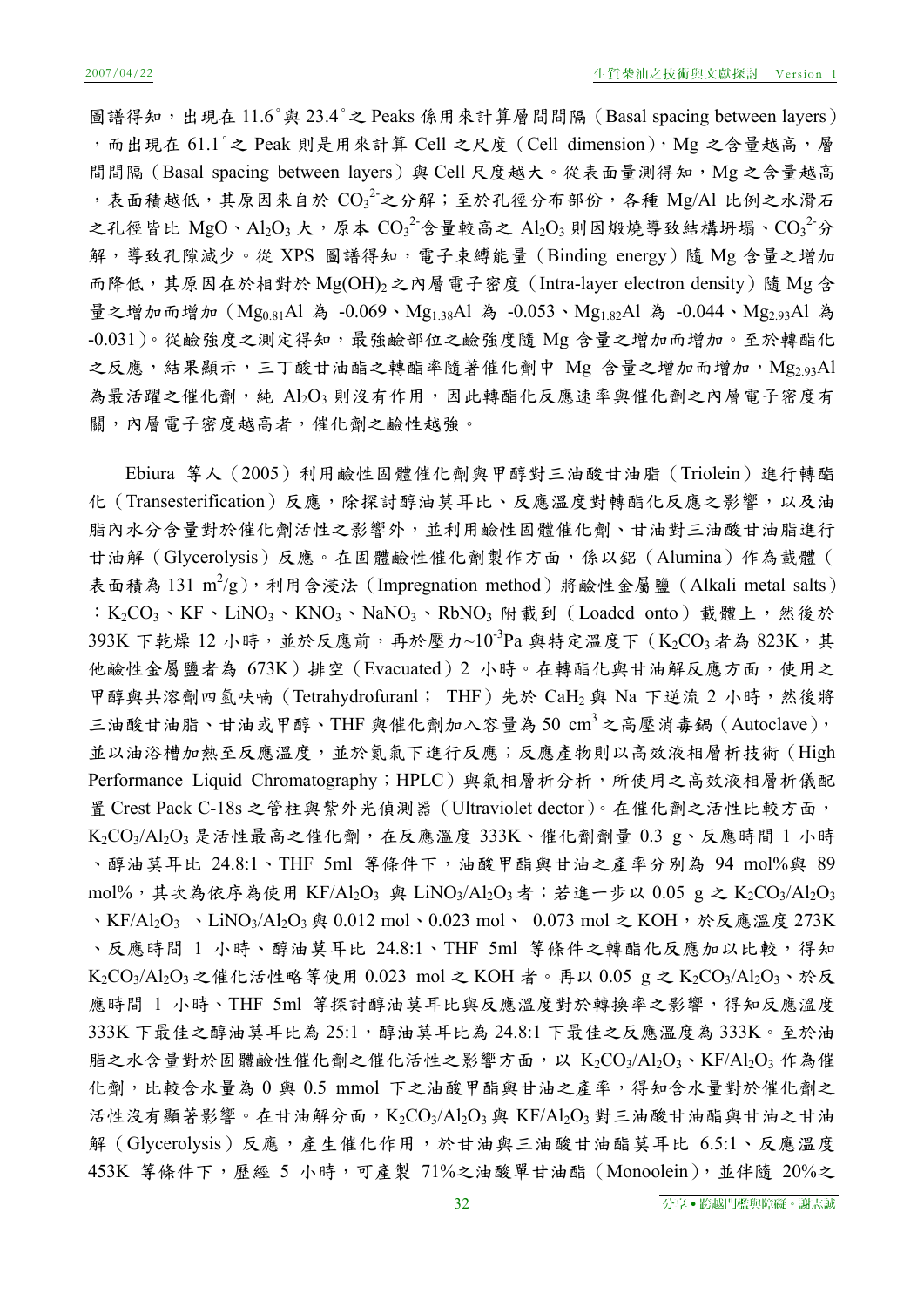1,3-diolein 與 8%之 1,2-diolein。

Karmee 與 Chadha (2005) 分別以勻相鹼性催化劑 KOH (氫氧化鉀)及 Hβ-Zeolite、 Montmorlilonite K-10、ZnO 等固態酸性催化劑(Solid acid),對未提煉、不可食用之 Pongamia pinnata oil 進行轉酯化反應,並探討不同醇油莫耳比、反應溫度對於轉酯率之影響 ,比較勻相鹼性催化劑與固態酸催化劑之轉酯率,並分析轉酯化反應中加入共溶劑四氫呋喃 (Tetrahydrofuranl; THF)對於轉酯率之影響。轉酯化之轉換率係利用 <sup>1</sup>H 核磁共振 (<sup>1</sup>H Nuclear magnetic resonance;<sup>1</sup>H NMR )方法分析,使用之儀器為德國 Brucker 公司之 Brucker DPX-400 ,使用之溶劑為 CDCl3 (重氫氯仿),內標( Internal standard ) 為 TMS ( Tetramethylsilane,四甲基矽烷),而脂肪酸甲酯 (Fatty acid methyl ester)則以氣相層析 ( Gas chromatography; GC)分析, 氣相層析係使用印度 Nucon 公司之 Nucon 氣相層析儀, 該 層析儀使用火焰離子化偵測器(Flame Ionization Detector;FID)。在使用勻相鹼性催化劑部 分,係先將  $0.1$  g 之 NaOH 溶於定量之甲醇,然後加到  $10$  g 之 Pongamia pinnata oil 中,提高 溫度到 45℃或 60℃,持續反應 90 分鐘,並每隔 10 分鐘取樣抽樣進行分析,分析前先以冰 醋酸(Glacial acetic acid)中和,再以清水移除未反應之 NaOH 與產出之甘油、少量之皂, 然後利用已烷萃取,分析結果顯示,當反應溫度為45℃時,醇油莫耳比為3:1者,轉換率為 80%,醇油莫耳比為 10:1 者,轉換率可提升到 83%,當反應溫度為 60℃、醇油莫耳比為 10:1 時,轉換率更可提升到 92%。在使用固態酸催化劑部分,係取 5 g 之油,先於 120℃加  $\lambda$  0.575 g 之固態催化劑,再加入 3.9 ml 之甲醇,使醇油耳比為 10:1,經 24 小時之轉酯化反 應,使用固態催化劑 ZnO 者,轉換率為 83%,使用 Hβ-Zeolite 者,轉換率為 59%,使用 Montmorlilonite K-10 者,轉換率為 47%。至於添加共溶劑部分,可以使轉換率進一步由 92%,提高至95%。綜合而論,使用固態酸催化劑需要較高之反應溫度與較長之反應時間, 且本研究產出物之黏度、酸值、閃點與硫酸鹽含量,皆符合 ASTM 與德國生質柴油標準。

López 等人 (2005) 利用固態酸催化劑 Amberlyst-15、Nafion NR50、Silica-supported Phosphoric Acid (SPA)(含正磷酸矽 silicon orthophosphate 60–80%、焦磷酸矽 silicon pyrophosphate 1-10%)、硫酸鋯 (Sulfated zirconia; SZ) (含 1.73 wt.%之 S)、鎢酸鋯 ( Tungstated zirconia; WZ)( $\hat{\otimes}$  13.4 wt.%  $\geq$  W)  $\cdot$  Zeolite H $\beta$  (SiO<sub>2</sub>/Al<sub>2</sub>O<sub>3</sub> = 300)  $\cdot$  ETS-10 ( H)(含 1.99 wt.%之 Na、2.28 wt.%之 K)與固態鹼催化劑 MgO、ETS-10 (Na,K)(含 6.14 wt.% 之 Na 與 5.22 wt.% 之 K)於反應溫度為 60℃、醇油莫耳比為 6:1 等條件下, 以不同 之劑量(2、0.5、0.025 wt.%)對三醋精 (Triacetin)進行轉酯化反應,並將結果與以氫氧化 鈉(劑量為 0.025 wt.%)、硫酸(劑量為 0.25 wt.%)作為催化劑者相比較,其中之比較基準 分成 wt.% 基準與 Rate-per-site 基準。作為原料之三醋精是一種最簡單之三酸甘油脂( Triglyceride;TG),其雙性分子(Amphiphilic molecule)包含一個有極性之甘油主鏈( Glycerol backbone)與三個無極性之甲基 (Methyl groups),雖然其結構自由度在水溶合 ( Solvation)受到很嚴格之限制,影響三醋精在多孔固態催化劑下之內部擴散力,但因其化學 特性與結構簡單,容易用來判斷與量化反應結果。本研究使用之反應系統有二,一為 50 ml 之玻璃瓶與裝有恆溫浴槽之 Innova Reactor Shaker System,另一為 100 ml 具有攪拌功能之不 銹鋼 Parr reactor, 兩者經以 Amberlyst-15 催化劑探討攪拌速率對三醋精轉換率之影響,發現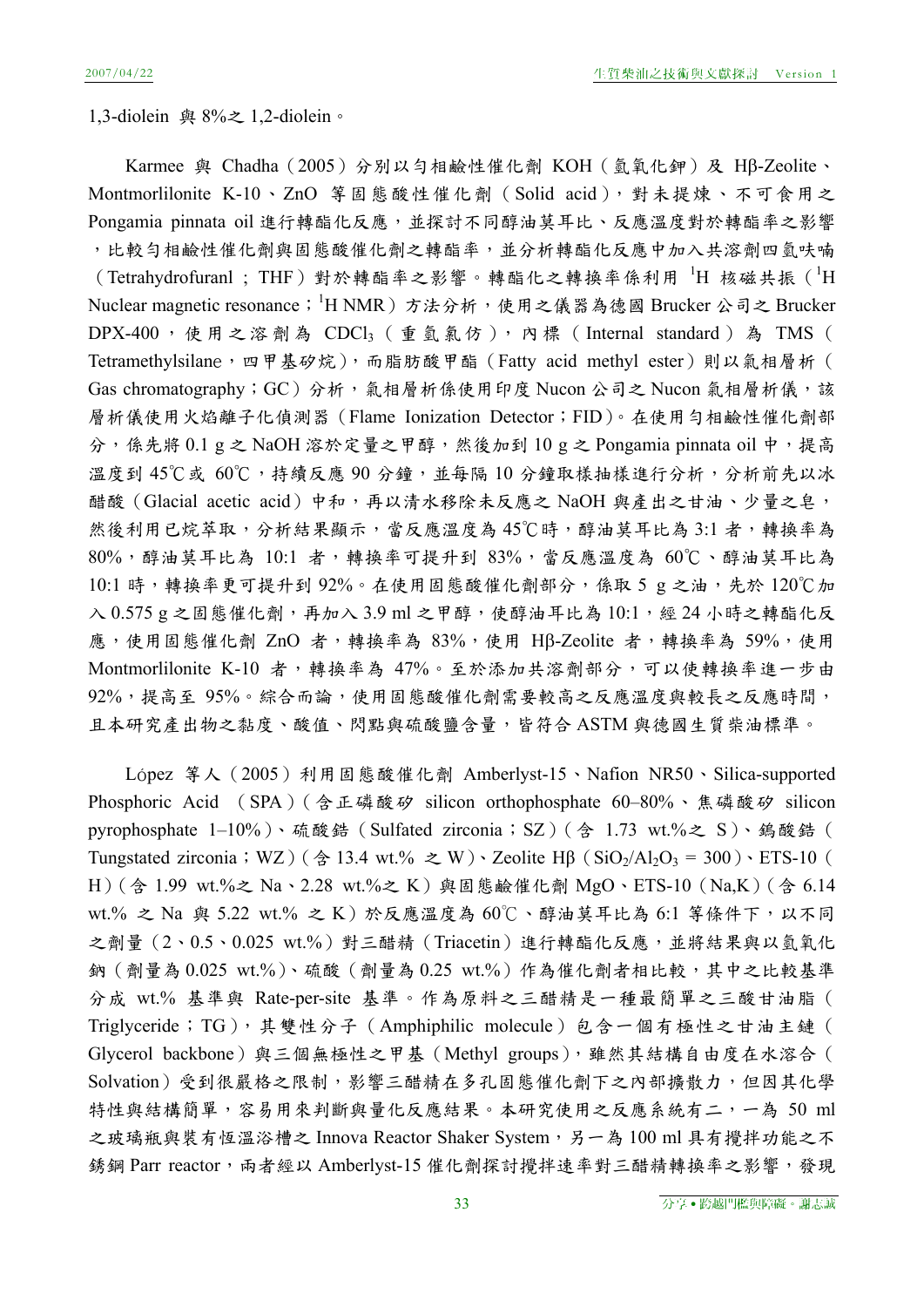呈現相同之效果;其次分別從催化轉酯化反應之特性、催化劑之相對活性、去活性( Deactivation)探討、初始反應速率與催化活性之選擇等方面切入,比較酸鹼性固體催化劑之 轉換效率。反應前,使用之固態催化劑,除 Nafion NR50 外,皆先行在超高功率之流動氣體 下,於特定之溫度下煅燒 3 小時;其中,Amberlyst-15 90℃、SPA 200℃、SZ 600℃、WZ 700℃、Zeolite Hβ 500℃、ETS-10 200℃、MgO 600℃、ETS-10(Na,K) 500℃;然後予以 壓碎與篩濾(≧400 mesh),以降低內部之擴散阻力。備用之固態催化劑再非別以 BET 表面 面積(SBET)分析(Surface area analysis)、元素分析(Elemental analysis)、溫程控脫附技術 (Temperature programmed desorption;TPD)、X-射線繞射分析(X-ray diffractometer, XRD)來了解其特徵;在 BET 表面面積分析方面,係採用之儀器為美國參克儀器公司之 Micromeritics ASAP 2010 吸附儀,使用之吸附氣體為 N2、吸附溫度為-196 分別分析前除 Amberlyst-15 係於 90℃下經隔夜除氣 (Degassed) 外, 其他催化劑則於 300℃與 10<sup>-3</sup> mmHg 下(ETS-10 H為200℃)除氣3小時;在元素分析方面,則由材料供應商提供,或採用感應 式耦合電漿質譜儀(Inductively Coupled Plasma - Mass Spectrometer;ICP)、原子吸收光譜儀 (Atomic Adsorption Spectrometer; AA)或燃燒技術;溫程控脫附技術部分,係以 NH3 與  $CO<sub>2</sub>$ 作為測試分子,測試時取  $0.3$  g 之催化劑於  $315^{\circ}$ C與  $30$  ml/min 之氦氣下預熱 1 小時,然 後冷卻至室溫,於 100 ml/min 之 10% NH<sub>3</sub>/He 或 10% CO<sub>2</sub>/He 進行吸附 2 小時至飽和為止 ,再以 30 ml/min 之氦氣沖洗 2 小時,接著以 2℃/min 之升溫速率加溫至 60℃,並持續 4 小 時以除去物理性吸附之 NH3 或  $CO_2$ , 再以  $10^{\circ}$ C/min 之升溫速率加溫至 600℃, 並以熱導偵 測器 (Thermal conductivity detector, TCD) 偵測 NH<sub>3</sub> 或 CO<sub>2</sub> 之脫附圖譜 (TPD spectrum); X-射線繞射分析,係採用美國 Scintag 公司之 XDS 2000 單色粉末 X-射線繞射儀( Monochromatic X-ray diffractometer),其操作條件包括:掃描角度為 5~90˚、掃靶極元素為 Cu 、射線為 Kα。至於反應物之分析則採用配置質譜選擇檢出器(Mass Selective Detector HP 5973; MSD) 之 HP 6890 氣相層析質譜儀 (HP 6890 Gas Chromatography), 該層析儀裝 有美國 Alltech 公司之 Escono-Cap EC-WAX 毛細管柱 (Capillary column, 30mx0.25mmx 0.25μm),並以氦氣作為載流氣體(Carrier gas),甲苯(Toluene)作為內標;待測物利用丙 烷(2-Propanol)以 1:2.2(v/v,待測物∕丙烷)稀釋,並採用直接注入模式(Splitless mode ),注射與偵測溫度分別設定為 255 與 280℃。在催化轉酯化反應之特性方面,利用 2 wt.% 之固態催化劑 ETS-10 (Na,K),於醇油莫耳比 6:1、反應溫度 60℃等條件下,探討轉酯化過 程中三醋精(Triacetin)、乙酸甲酯(Methyl Acetate)、甘油(Glycerol)、單醋精( Monoacetin)、雙醋精(Diacetin)濃度與反應時間之關係,結果顯示,反應初期雙醋精(即 二酸甘油脂)很快就出現,並在反應初期幾分鐘內達到最大值,且單酸精(即單酸甘油脂) 也隨即產出,沒有一般高分子量三酸甘油脂(Triglyceride)難以在反應初期即產出二酸甘油 脂(Diglyceride)之問題,其原因在於三醋精易溶解於甲醇中,即便不使用共溶劑,也不會 有質量傳輸(Mass transform)限制之問題,相對而言,較高分子量之三酸甘油脂因不易與 甲醇產生可溶混性(Miscibility),使得從三酸甘油脂到二酸甘油脂之反應步驟顯得非常緩慢 ,因此常見使用共溶劑作為加速初期反應之手段。在催化劑之相對活性探討方面,使用 Innova Reactor Shaker System, 於醇油莫耳比 6:1、反應溫度 60℃、150 rpm 等條件下,將 0.025 wt.%之 NaOH、2 wt.%之 ETS-10(Na,K)、MgO 等鹼性勻相與固體催化劑加入裝有約 2ml 反應物之 50 ml 之三角瓶(Erlenmeyer Flask)中進行轉酯化反應,結果顯示,使用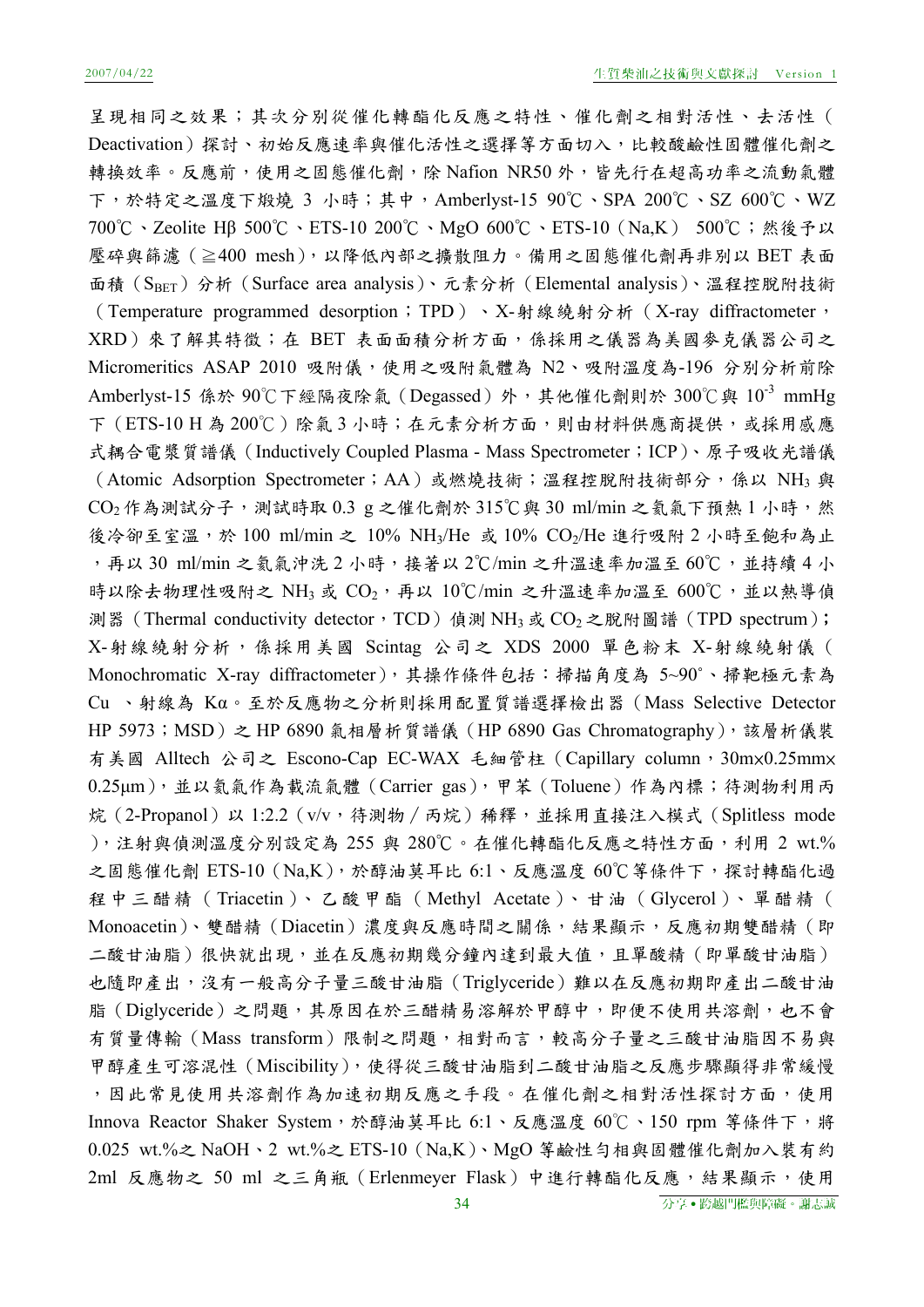NaOH 者,所獲得之轉換率高於使用固體催化劑者,使用 ETS-10 (Na,K)者,可於反應 8 小時後,獲得 99%之轉換率,至於使用 MgO 者,卻只能獲得 18%之轉換率;若使用 0.025 wt.%之 H2SO4 、2 wt.%之 Amberlyst-15、 SZ、Nafion NR50、WZ、SPA、Zeolite Hβ、 ETS-10 (H) 等酸性勻相與固體催化劑,則其活性依序為  $H_2SO_4$  > Amberlyst-15 > SZ > Nafion NR50 > WZ > SPA > zeolite Hβ > ETS-10 (H), 其中, 使用 H2SO4 者可獲得之轉換率 為 99%、Amberlyst-15 為 79%、SZ 為 57%、Nafion NR50 為 33%。在去活性探討方面,使 用 Innova Reactor Shaker System,於醇油莫耳比 6:1、反應溫度 60℃、150 rpm 等條件下,將 2 wt.%之 ETS-10(Na, K)、Amberlyst-15、SZ、WZ 與 Nafion NR50 等五種催化劑投入裝有 約 10ml 反應物之 50 ml 之三角瓶 (Erlenmeyer Flask) 中進行轉酯化反應, 並於反應 2 小時 後,以離心方式分離並回收催化劑,一方面以氣相層析反應物,一方面將回收之催化劑用於 新反應物之轉酯化反應,如此反復進行共 5 次循環,結果顯示 ETS-10 (Na, K)表現最差 ,從第一次可達 90%之轉換率,下降到第 5 次之 28%,顯示固態酸催化劑之韌性比固態鹼 催化劑強。在初始反應速率方面,係於醇油莫耳比 6:1、反應溫度 60±1℃、1700 rpm 等條件 下,將 1g 之固態催化劑或 0.25 g 之 H<sub>2</sub>SO<sub>4</sub> 投入裝有 49 g 反應物並備置熱電偶( Thermocouple)、攪拌器(Stirrer)、壓力計(Manometer)、進樣口內管(Glass liner)與取樣 閥之 100 ml Parr reactor, 進行轉酯化反應,除於反應初期 (轉換率低於 10%) 取樣分析初期 反應速率外,並於轉換率約 50%時,取樣分析當時之甘油(Glycerol)、單醋精(單酸甘油脂 )、雙醋精(二酸甘油脂))等中間產物,結果顯示,若以達成 50%之轉換率所需時間評量相 對反應速率,其所需時間由大到小依序為 WZ > Nafion NR50 > SZ > Amberlyst-15 > H<sub>2</sub>SO<sub>4</sub> >  $ETS-10$  (Na, K) > NaOH, 故勻相催化劑達到 50%轉換率之速率比固體催化劑來得快。由於 酸性固態催化劑性和氧的異有較強之韌性外,也較鹼性催化劑可以應付較高之 游離脂肪酸,故該研究進一步依據 Rate-per-site 基準以 Trunover Frequency (TOF) 比較酸性 固態催化劑之酸強度與活性,顯果顯示,酸性催化劑之活性大小依序為 Nafion NR50 >SZ≒H<sub>2</sub>SO<sub>4</sub> > WZ > Amberlyst-15, 而酸部位強度大小依序為 SZ > WZ > H2SO4≒Nafion NR50>> Amberlyst-15。

王等人(2005)利用負載型鈣鎂固態催化劑將菜籽由轉酯化成生質柴油,並探討催化劑 製作條件與轉酯化條件對甘油收率之影響。王等人指出 Ba(OH)2 在甲醇中溶解度較高,易流 失, CaO 則易於在甲醇中形成懸膠體,不易分離,且比表面積小,影響催化性能,至於常用 之水滑石與類水滑石則因製作難度較高且重複性低,加上對游離脂肪酸、CO2 與水分之敏感 度較高,有其限制,因此先以鹼式碳酸鎂( $(MgCO<sub>3</sub>)<sub>4</sub>$ ·Mg(OH)<sub>2</sub> · 5H<sub>2</sub>O)於 500℃下煅燒 製得 MgO 作為載體,再以醋酸鈣  $(Ca(Ac)_2)$ 溶液浸漬 MgO 載體,製得負載型  $CaO/MgO$ 催化劑,然後將浸漬之催化劑於 80℃下乾燥 10 小時,並於氮氣保護下升溫煅燒 12 小時。 在轉酯化反應部分,先以 NaOH 中和原料之游離脂肪酸,降低酸值,再用熱水洗滌過量之 NaOH,並以膨潤土脫除過量之水,然後將甲醇與菜籽油置入 500 mL 帶冷凝回流之三口燒 瓶中,經升溫至反應溫度後,加入煅燒好之固態催化劑,啟動攪拌至反應結束,抽濾除掉固 態催化劑,將其餘之液態反應物轉入分液濾斗靜置分層,然後按甘油試驗方法(GB/T 13216.6)測定甘油含量,計算甘油收率,藉以評估不同之 Ca(Ac)2 負載量、浸漬次數與煅燒 溫度等製作條件對催化劑活性之影響,並探討醇油莫耳比、催化劑用量與添加硬脂酸甘油酯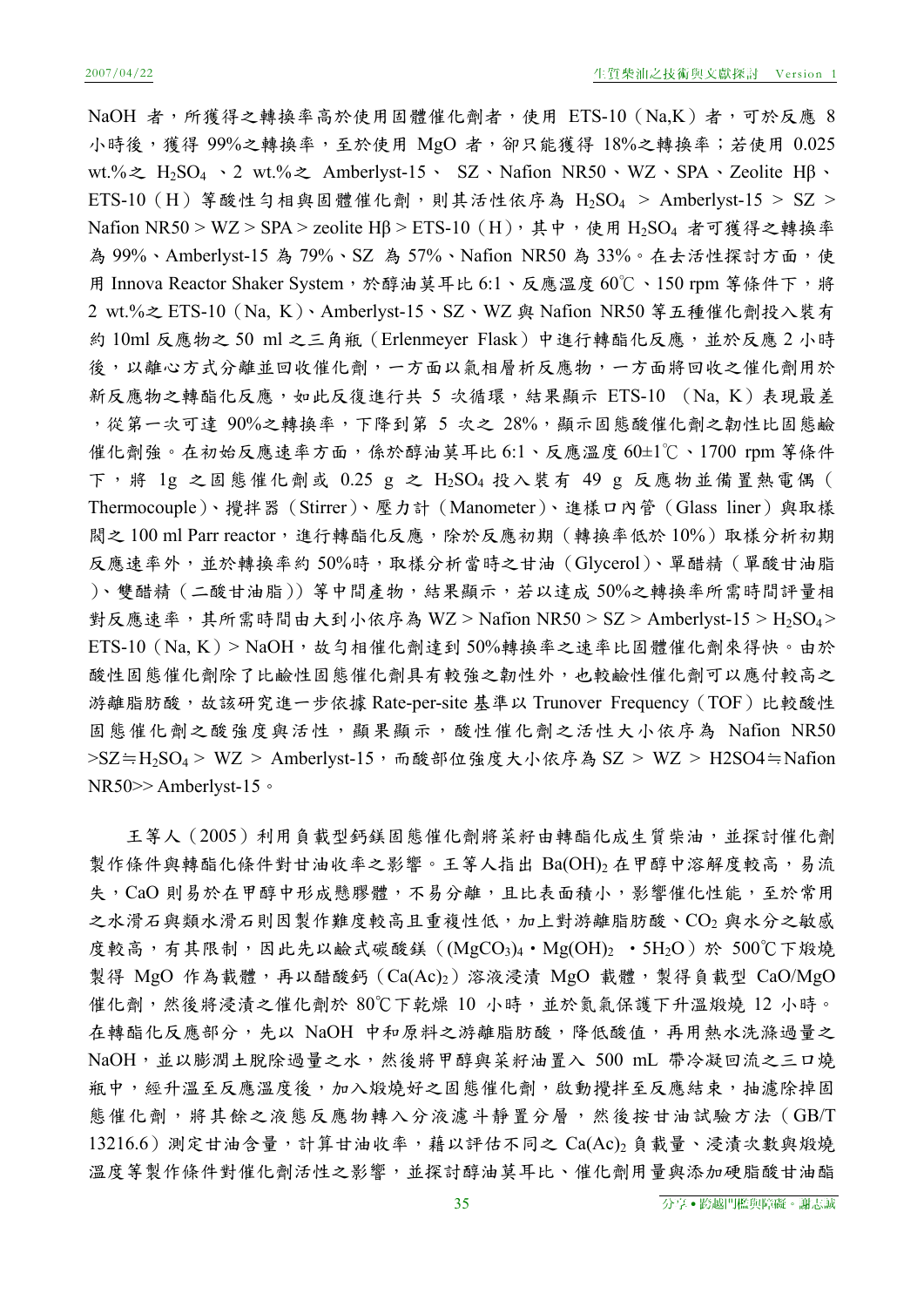、游離脂肪酸與水分對甘油收率之影響。研究結果顯示,於醇油莫耳比 6:1、反應溫度 65℃ 、反應時間 5 小時、催化劑用量 1%下, Ca(Ac)2 負載量為 22.6%、浸漬 1 次, 且煅燒溫度為 700℃者,甘油收率最高,若煅燒溫度提高至 900℃,甘油收率反而下降;相對於勻相催化 反應之醇油莫耳比 6:1,使用 CaO/MgO 者,若採用更高之醇油莫耳比,將更有利於降低反 應物之黏度,提高固液兩相間之傳質與甘油收率;催化劑用量以油重之 2%最佳,過量之催 化劑反而不利甘油收率;於反應物中添加 1%之硬脂酸甘油酯,有利於縮短反應誘導期,促 進反應之發生;於反應物中加入游離脂肪酸提高反應物之酸值至 2 mgKOH/g,將影響反應 初期之催化劑活性,但隨著反應之進行,酸值對催化劑之抑制作用漸減,催化劑之活性恢復 ,可見 CaO/MgO 並不溶於反應物中,不會與游離脂肪酸結合成皂,若加入過量之游離脂肪 酸,使酸值提高至 7 mgKOH/g 以上,則造成甘油收率降低,使催化劑失活;於反應物中加 入 0.5% 之水分,並不會對甘油收率、催化劑活性造成影響但水分含量增加至 2%時,則影 響將逐漸明顯。【簡體中文】

李等人(2005)利用 Mg-Al 複合氧化物固態催化劑,對菜籽油進行轉酯化反應,探討 反應溫度、醇油莫耳比、反應時間與催化劑用量對於轉酯化反應之影響,並對轉酯化所得之 產物進行物化性質與氧化安定性之檢測。在 Mg-Al 複合氧化物製作方面,該研究於 Mg/Al=2、NaOH/(Al+Mg)=2 下,取 30.8g 之 Mg(NO<sub>3</sub>)<sub>2</sub>·6H<sub>2</sub>O 與 22.6g 之 Al(NO<sub>3</sub>)<sub>3</sub>·9H<sub>2</sub>O 溶 於 100 ml 之蒸餾水 (先煮沸 15 分鐘),另取 14.4g 之 NaOH 溶於 150ml 之蒸餾水,然後於 氮氣保護下啟動攪拌,並將二種配妥之溶液於 pH=9~10 下,以穩定之滴定速率於 1.5 小時內 完全滴入並混合於四口燒瓶中,然後再激烈攪拌 0.5 小時,將瓶內乳白色漿液轉移到 500 ml 錐瓶中,並於 75℃之恒溫水浴鍋中陳化 24 小時,抽濾水洗直到濾液 pH 值下降至 7.0,取 出濾餅於常溫真空下乾燥 24 小時後,予以煅燒處理。製得之水滑石與 Mg-Al 複合氧化物分 別利用日本理學株式會社(RIGAKU)之 D/MAX 一 2500 PC 型 X 射線繞射分析儀、美國 TA Instruments 公司之 SDT Q600 熱分析儀與美國麥克儀器公司之 Micromeritics ASAP 2010C 吸附儀進行 X-射線繞射分析、失重分析與表面積量測分析。在轉酯化反應方面,將定量之 甲醇與菜籽油置入 500 ml 之四口燒瓶中,攪拌加熱至反應溫度後加入 Mg-Al 複合氧化物固 態催化劑,保持一段時間至反應結束,蒸餾多餘甲醇,並經過濾分離出催化劑,然後將濾液 倒入分液漏斗中靜置分離出生質柴油與甘油,分別秤重並以氣相層析(Gas chromatography ;GC)分析產物之組成含量。研究結果顯示:製作之成品於煅燒前之 XRD 圖具有 4 個相對 繞射強度很大之水滑石特徵,而煅燒後之 XRD 圖則出現二個繞射峰,峰形較寬,基線不穩 , 結晶度變差, 顯現煅燒後, Al 已嵌入 MgO 晶格中, Al 取代部分 Mg 之位置, 且在晶相 中處於良好之分布狀態,因此 Mg-Al 複合氧化物並非單純之兩種氧化物之混合,而是處於 同晶狀態; Mg-Al 複合氧化物之表面積為 229 m<sup>2</sup>/g、總孔容積為 0.44 cm<sup>3</sup>/g、中孔容積為  $0.37$   $\mathrm{cm}^3/\mathrm{g}$ 、微孔容積很小;水滑石在升溫至  $105^{\circ}\mathrm{C}$ 時,失去全部自由水,升溫至  $200^{\circ}\mathrm{C}$ 時, 失去結晶水,升溫至 350℃時,失去層間陰離子,升溫至 515℃時,失重情形變得比較平穩 ;最佳之轉酯化條件為:醇油莫耳比 6:1、催化劑用量 2%、反應時間 3 小時、反應溫度 65± 1℃,此條件下,可獲得之產率為 95.7%,且所獲得之產物經氧化安定試驗,得知氧氣對於 產物之氧化安定性影響不大,即產物具有良好之氧化安定性。【簡體中文】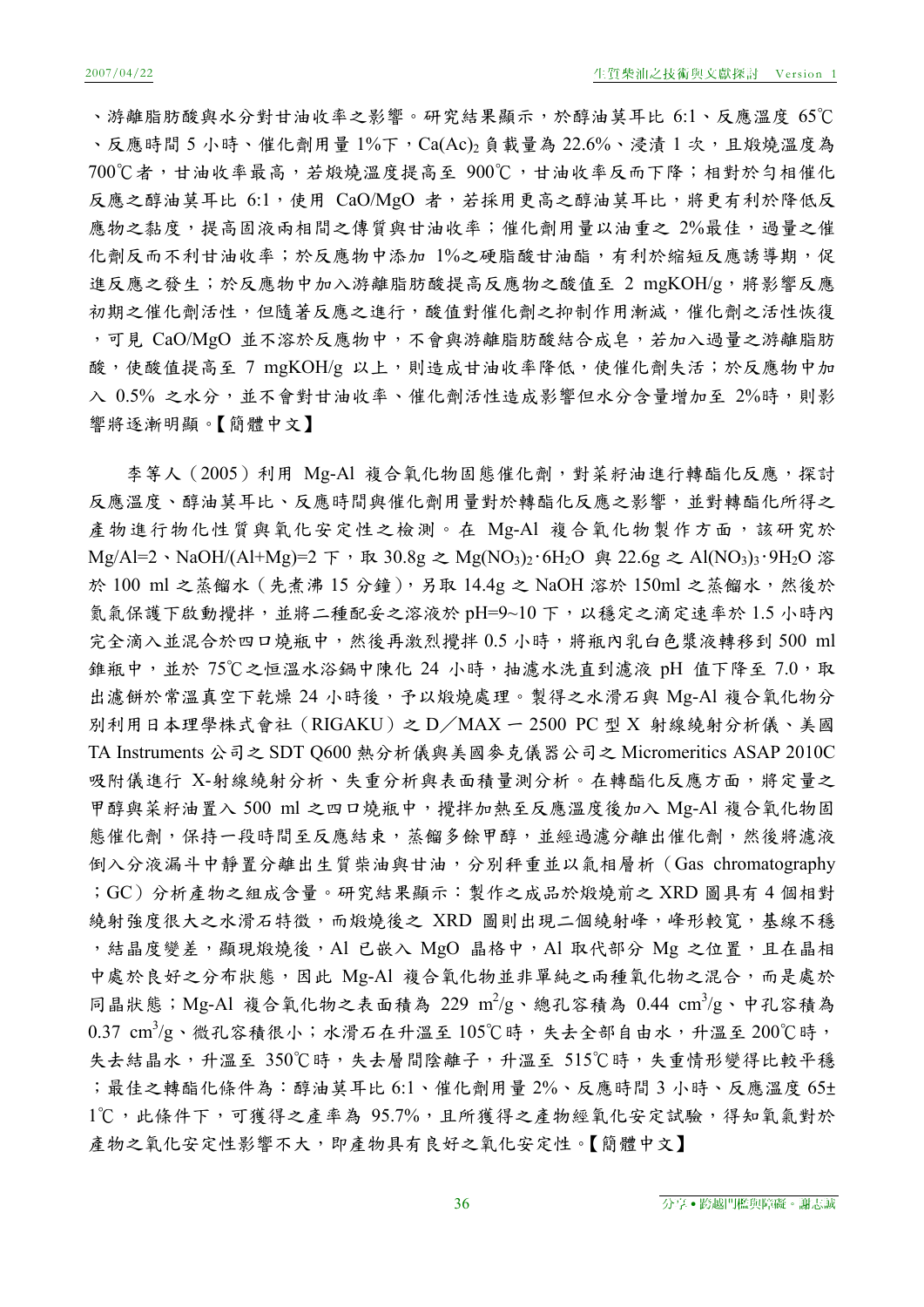崔與劉(2005)以固態催化劑 K2O/γ-Al2O3與 Cs2O/γ-Al2O3 對大豆油進行轉酯化反應 ,並探討催化劑負載量、催化劑用量、醇油莫耳比、反應溫度與反應時間對轉酯率之影響, 找出最佳之反應條件。在固態催化劑製作方面,係以γ-Al2O3 當作載體,將γ-Al2O3 粉末於 550℃下,煅燒 4 小時,以 KNO3 溶液浸漬 γ-Al2O3, 並攪拌 2 小時後,於 60℃之水浴蒸乾 ,再於 120℃下烘乾 24 小時,最後於 600℃下煅燒 4 小時,製成 K2O/ $\gamma$ -Al2O3,而 Cs2O/ $\gamma$ -Al<sub>2</sub>O<sub>3</sub>則由 CsOOCCH<sub>3</sub> 溶液浸漬 γ -Al<sub>2</sub>O<sub>3</sub>, 並攪拌 2 小時後,於 60℃之水浴蒸乾, 再於 120 ℃下烘乾 24 小時,最後於 600℃下煅燒 4 小時製得。在轉酯化反應部分,先將大豆油以無 水氯化鈣進行乾燥,同時減壓脫水,再依一定比例之甲醇與大豆油置入反應裝置,增溫至反 應溫度後,加入固態催化劑,並攪拌至反應結束,而後利用布式濾斗回收催化劑,進行常壓 蒸餾回收過量之甲醇,然後置入梨型分液漏斗中靜置分層、秤重,計算轉酯率。研究結果顯 示, KNO<sub>3</sub> 之最佳負載量為 3.5 nmol/g, CsOOCCH<sub>3</sub> 之最佳負載量為 2.0 nmol/g, 於醇油莫耳 比 6:1、反應溫度 70℃、反應時間 3 小時下,最佳之催化劑用量為大豆油質量之 3%,過量 之催化劑不僅無助於轉酯率之提高,反而容易引起皂化反應,導致產品乳化,不易分離;於 反應溫度 70℃、反應時間 3 小時、催化劑用量 3%下,最佳之醇油莫耳比為 12:1;於醇油莫 耳比 12:1、反應時間 3 小時、催化劑用量 3%下,最佳之反應溫度為 70℃;於醇油莫耳比 12:1、催化劑用量 3%、反應溫度 70℃下,反應時間達 3 小時後,轉酯率即不再增加。【簡體 中文】

曹等人(2005)採用固態催化酸 Zr(SO4)2·4H2O 對大豆油進行轉酯化反應,並採用氣 相層析(Gas chromatography;GC)分析產品之組成含量,以探討醇油莫耳比、催化劑用量 、反應時間對於產率之影響。在轉酯化反應方面,該研究將依定量之甲醇與大豆油製入三口 瓶中,邊攪拌邊加入一定量之固態酸催化劑,加熱至一定溫度,並保持一段時間後,停止攪 拌以完成反應,然後離心分離出催化劑,經靜置後分離粗製柴油與甘油。研究節顯示:於反 應溫度 65℃、催化劑用量 3%下,最佳之醇油莫耳比為 6:1;於反應溫度 65℃、醇油莫耳比 6:1 下,最佳之催化劑用量為大豆油質量之 3%;於反應溫度 65℃、催化劑用量 3%、醇油莫 耳比 6:1 下,反應時間進行到 2 與 4 小時,反應物中尚有未轉化之甘油酯及轉換不完全之單 酸甘油脂 (Monoglyceride; MG) 與二酸甘油脂 (Diglyceride; DG), 但反應進行至 6 小時 後,產率即可達 96.6%。【簡體中文】

楊(2005)利用共沉澱法製作出以水滑石為前驅物之 Mg-Al 複合氧化物固態催化劑, 對菜籽油進行轉酯化反應,並探討加料方式、煅燒溫度、Mg/Al 配比對催化劑活性之影響, 以及醇油莫耳比、催化劑用量與反應溫度對轉酯率之影響,找出最佳之催化劑製作條件與轉 酯化反應條件。在催化劑之製作方面,該研究以 NaOH:Na2CO3=1:3 之比例配置沉澱劑,採 用正加法、反加法或併流法,於 35℃下與 Mg(NO<sub>3</sub>)2、Al(NO<sub>3</sub>)3</sub> 溶液進行混合,並在沉澱後 ,於 65℃下晶化 12 小時,經抽濾,以無 CO2 之二次蒸餾水洗滌濾餅,至洗滌液達中性為止 ,然後將濾餅於 120℃下乾燥 24 小時,再於不同溫度下煅燒 6~7 小時。在轉酯化反應方面 ,先將菜籽油以 NaOH 中和原料之游離脂肪酸,再用熱水洗滌過量之 NaOH,並以膨潤土脫 除過量之水,使酸值降低至 2 mgKOH/g 以下、水含量降低至 0.06%,然後將甲醇與菜籽油 置入 250 mL 之 WDF 型電加熱高壓釜進行反應,反應後採甘油試驗方法測定甘油含量,計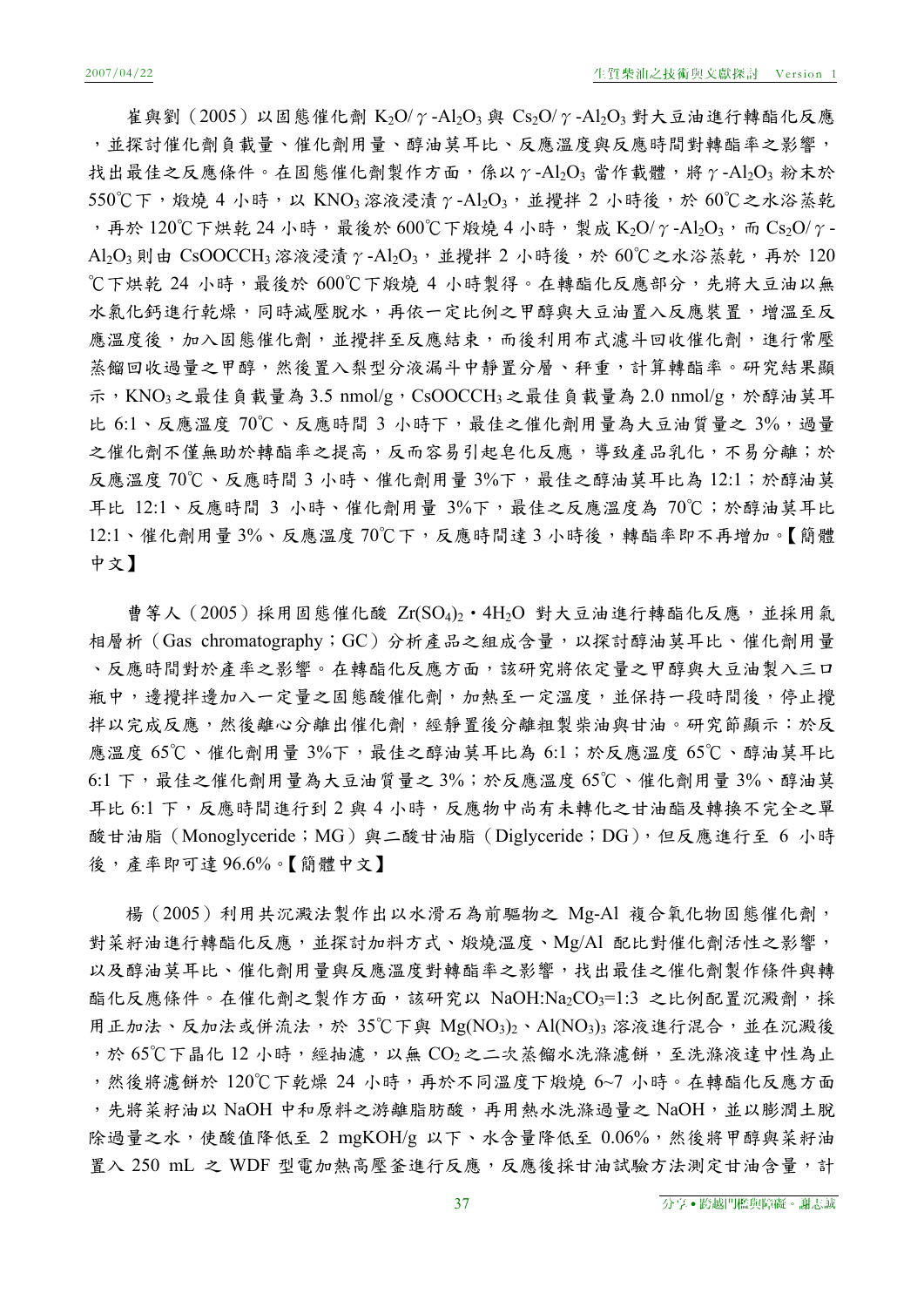算甘油收率。研究結果顯示,採用併加法製作之催化劑產品之均一性較佳、沉澱顆粒均勻、 鹼性分布良好,甘油收率較其他兩種方法高;煅燒溫度以 500℃最佳,過高之煅燒溫度反而 使催化劑表面積降低、活性降低;Mg/Al 以 3:1 最佳;最佳之反應條件為:醇油莫耳比 6:1 、催化劑用量 3%,且反應時間 3 小時下,適度提高反應溫度可以獲得更高之轉酯率,縮短 達到相同轉酯率所需之反應時間,其中,醇油莫耳比在 6:1 以下者,醇油莫耳比越高者,轉 酯率越高,但莫耳比超過 6:1 者,增加醇油莫耳比並無助於提高轉酯率,反而增加生產成本 與分離難度。【簡體中文】

Jitputti 等人(2006)利用 ZrO<sub>2</sub>、ZnO、SO<sub>4</sub><sup>2-</sup>/SnO<sub>2</sub>、SO<sub>4</sub><sup>2-</sup>/ZrO<sub>2</sub>、KNO<sub>3</sub>/KL zeolite 與 KNO3/ZrO<sub>2</sub> 等六種非勻相催化劑,於醇油莫耳比 6:1、催化劑劑量 3 wt.%、反應壓力 50 bars (氮氣下)、反應溫度 200℃與攪拌混合速度 350 rpm 等條件下,對 Palm Kernel Oil (PKO )與 Coconut Oil (CCO)進行轉酯化反應,篩選出最佳之催化劑,再以該催化劑為對象, 探討反應時間、催化劑劑量對於轉酯化反應之影響,找出最佳之反應條件,最後再比較新製 催化劑、回收催化劑與再生催化劑之轉酯化能力。使用之催化劑 Sulphated stannous oxide  $\mathrm{SO_4}^2$ /Sn $\mathrm{O_2}$ 之製作係先將 22.56 g 之氯化亞錫 (Stannous chloride,SnCl2•2H2O) 溶於 200 ml 之去離子水,再於攪拌下加入 25 ml 之含水氫氧化銨 (Aqueous ammonium hydroxide)直到 pH=8,取得之略帶黃色沉澱物經以去離子水清洗,再於 110℃下乾燥 12 小時,即可製得氫 氧化亞錫 (Stannous hydroxide),然後取 5 g、乾燥之氫氧化亞錫粉末以 25 ml 之 2N H<sub>2</sub>SO<sub>4</sub> 均衡 2 小時,經蒸發至乾燥,在於 500℃下煅燒 4 小時,製得  ${\rm SO_4}^2$ /SnO<sub>2</sub>; ${\rm SO_4}^2$ /ZrO<sub>2</sub> 之製 作係先將二氯氧鋯 (Zirconium oxychloride) 溶於蒸餾水,再於攪拌下加入氨水 ( Aqueous ammonia)直到 pH=9~10,取出白色之氫氧化鋯 (Zirconium hydroxide)沉澱物,經過濾、 以蒸餾水清洗後,於 383°K 下乾燥 24 小時,然後研磨成細粉末 $(> 100 \text{ mesh})$ , 即為  $\text{ZrO}_2$ , 再將 ZrO<sub>2</sub> 粉末沉浸在 0.5 mol/l 之 H<sub>2</sub>SO<sub>4</sub> 溶液中 30 分鐘,經過濾後,於 383°K 下乾燥 24 小 時,即可製得 SO4<sup>2-</sup>/ZrO<sub>2</sub>;在轉酯化反應部分,係使用 Palm Kernel Oil (PKO)與 Coconut Oil (CCO) 作為原料,前者之密度為 0.908 g/ml、Kinematic viscosity 28.65 mm<sup>2</sup>/s、游離脂 肪酸含量 1.05%、水分含量 0.09%,後者則分別為 0.909 g/ml、24.85 mm<sup>2</sup>/s、2.25、0.17%, 於容量為 300 ml 之不銹鋼反應器內,加入1莫耳之蔬菜油、6莫耳之甲醇與特定劑量之催化 劑,並於反應壓力 50 bar、攪拌速度 350 rpm 與反應溫度 200℃條件下進行反應,反應後將 反應器冷卻至室溫,並以過濾方式分離催化劑,所得反應產物中底層之甘油予以移除並儲存 在容器中,頂層之生質柴油經以 50℃之蒸餾水清洗後,利用美國 PerkinElmer Analytical Instruments 公司之 PerkinElmer Series 200 LC-Pump, 以高效液相層析技術 ( High Performance Liquid Chromatography;HPLC)分析產物之甲酯含量與甲酯產量。在最佳催化 劑之篩選部分,本研究於醇油莫耳比 6:1、反應壓力 50 bar (1 bar=10<sup>-5</sup> Pa= 14.5 psi)、攪拌 速度 350 rpm 與反應溫度 200℃條件下,以劑量各為 3 wt.%之 ZrO2、ZnO、SO4<sup>2-</sup>/SnO<sub>2</sub>、  $\mathrm{SO_4}^2$ -/ZrO<sub>2</sub>、KNO<sub>3</sub>/KL zeolite 與 KNO<sub>3</sub>/ZrO<sub>2</sub> 等六種催化劑分別與 Palm Kernel Oil (PKO) 與 Coconut Oil (CCO) 進行轉酯化反應,得知甲酯之產量,依序為  $\mathrm{SO_4}^{2-}/\mathrm{ZrO_2}$   $>$   $\mathrm{SO_4}^{2-}/\mathrm{SnO_2}$ > ZnO >KNO3/ZrO2 >KNO3/KL zeolite > ZrO2,故該研究選用 SO4<sup>2-</sup>/ZrO2 作為主要之催化劑 進一步探討反應時間、催化劑劑量對於轉酯化反應之影響,結果顯示,反應時間到達1小時 後,甲酯含量即已達到最大,使用之催化劑劑量為1 wt.%即已足夠催化轉酯化反應,且催化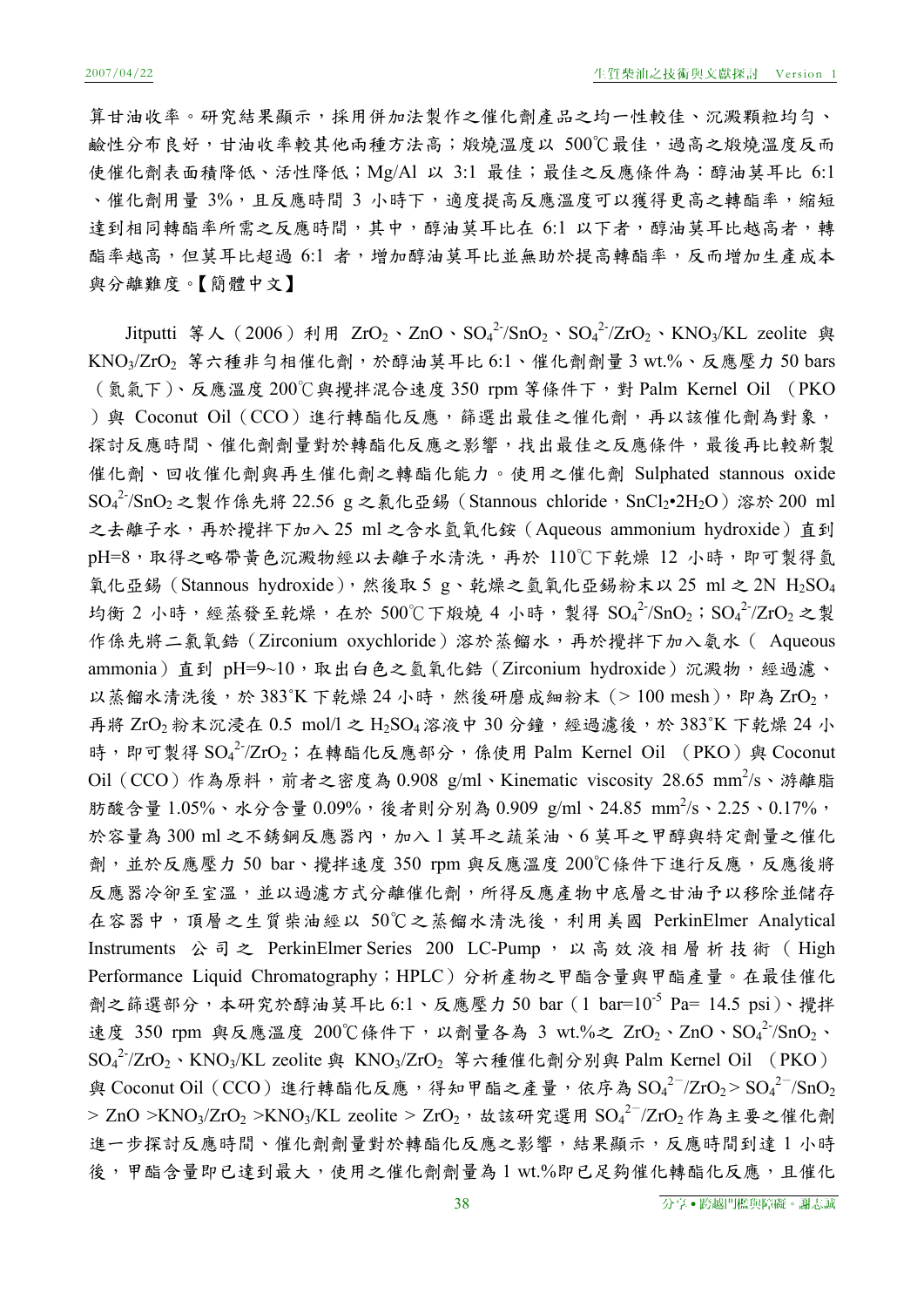劑劑量超過 1 wt.%並無助於轉酯率之提升,而最高之甲酯含量為 95.8%;至於使用過 4 小時 之催化劑回收後,若僅進行簡單之乾燥處理,則再利用於轉酯化反應將出現效果大幅下降之 情形,如能予以再生處理 (將用過之 ${\rm SO_4}^2$ /ZrO<sub>2</sub> 催化劑浸在 0.5M 之 H<sub>2</sub>SO<sub>4</sub> 溶液中 30 分鐘 , 經過濾, 再於 110℃下乾燥 24 小時, 並於使用前於 500℃下煅燒 2 小時), 則催化轉酯效 果將與初次使用之催化劑一樣。

Li and Xie(2006)利用 Zn、Al、Sn、Ni、Cu、Fe;Pb 等金屬結合碘(I2)製成各種 Metal/I<sub>2</sub> 催化劑,經篩選程序選出催化活性最佳者,對黃豆油進行轉酯化反應,除探討醇油 莫耳比、反應時間與催化劑劑量對於轉酯化反應之影響,找出最佳之反應條件外,並比較添 加共溶劑(Co-solvent)對於轉酯率之影響,以及探討黃豆油中游離脂肪酸與水分含量對於 催化劑催化活性之影響。在催化劑之製作方面,係取 50g 之金屬粉末,以 50 mL 之蒸餾水清 洗 2 次,然後傾析水層,再以 5%、30 mL 之稀鹽酸於激烈攪拌下處理 2 次,經傾析鹽酸後 ,再以 50 mL 之蒸餾水處理 3 次,然後以 50 mL 之丙酮移除殘餘之水分,再於溫度 373K 下 乾燥,最後以昇華方式處理碘與金屬之結合。在轉酯化反應方面,係以黃豆油作為原料,取 16.0 g 之黃豆油置入 250 mL、具有水冷凝器之雙頸玻璃瓶中,加入特定劑量之甲醇與催化劑 ,並於溫度 338K 下與攪拌下進行轉酯化反應;其中,所使用之黃豆油為市售之食用油,脂 肪酸含量包括:Palmitic acid 12.3%、Stearic acid 5.8%、Oleic acid 26.5%、Linoleic acid 49.4% 與 Linolenic acid 5.9%, 酸值低於 0.1 mg KOH/g, 平均分子量為 874 g/mol; 而轉酯化反應之 進程,則利用<sup>1</sup>H 核磁共振 (<sup>1</sup>H Nuclear magnetic resonance; <sup>1</sup>H NMR) 方法分析,使用之儀 器為德國 Brucker 公司之 Brucker DPX-400,使用之溶劑為 CDCl3,內標 (Internal standard) 為 TMS, 而轉換率之判定則以 3.68 ppm (Methoxy groups of the methyl ester) 與 2.30 ppm (  $\alpha$  -carbon CH<sub>2</sub> groups of all fatty acid derivatives)之信號比為準,分析前待測樣品先予以過濾 ,其中之液相(Liquid phase)利用硫代硫酸鈉(Sodium thiosulfate)與飽和含水之 NaCl 溶 液清洗三次,有機相 (Organic phase)則以傾析方式 (Decantation) 分離,並以無水硫酸鈉 (Sodium sulfate)乾燥。在催化劑之篩選方面,係於醇油莫耳比 42:1、Zn 劑量 5 wt. %、I2 劑量 5 wt.%、反應溫度 338K、反應時間 26 小時與無添加共溶劑等條件下進行,結果顯示, Zn/I<sub>2</sub> 可以順利推動轉酯化反應,具有最高之催化活性,轉換率可達 96%,接近於使用 NaOH 者(反應時間僅 3 小時)。至於醇油莫耳比、反應時間與催化劑劑量對於轉酯化反應 之影響方面,結果顯示:在反應溫度 338K與 Zn 劑量 5 wt. %下,最佳之醇油莫耳比為 42:1 , 過量之醇油莫耳比並無助於轉換率之提高,最佳之反應時間為 26 小時,最佳之 I2 劑量為 5 wt.%。在添加共溶劑對於轉酯化反應之影響方面,係於醇油莫耳比 42:1、Zn 劑量 5 wt. % 、I<sub>2</sub> 劑量 2.5 wt.%、反應溫度 338K、反應時間 26 小時下,比較無添加共溶劑與添加四氫呋 喃(Tetrahydrofuran;THF)或二甲基亞碸(Dimethyl sulfoxide;DMSO)等共溶劑下之轉換 率,結果顯示:添加二甲基亞碸有助於提高轉換率,但添加四氫呋喃反而降低轉換率。至於 黃豆油之游離脂肪酸與水分含量之影響方面,係於醇油莫耳比 42:1、Zn 劑量 5 wt. %、I2劑 量 5. wt.%、反應溫度 338K、反應時間 26 小時與無添加共溶劑下,測試水分含量 0.1~1.5 wt.%、酸值 0.2~3.0 mg KOH/g 下之轉換率,結果顯示:水分含量或酸值越高,轉換率越低 ,整體而言,對於轉換率之影響不大,以水分含量 1.5 wt.%、酸值 3.0 mg KOH/g 為例,轉 換率由最高之 96%(水分含量 0.1 wt.%、酸值 0.2 mg KOH/g)下降至 85%。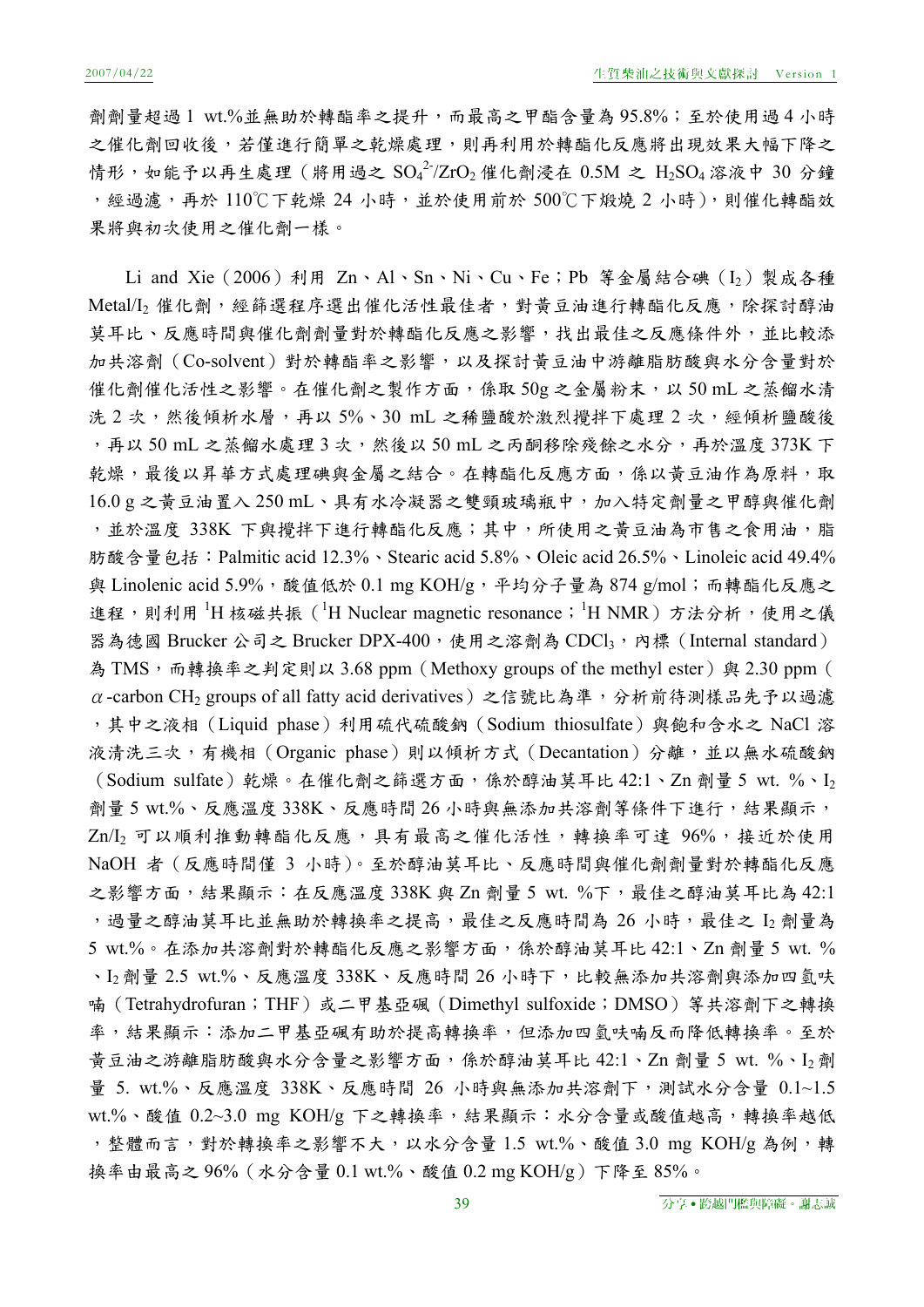Xie and Huang (2006) 利用 ZnO 作為載體,製作 KF/ZnO、KOH/ZnO、K2CO3/ZnO 等 催化劑,經篩選程序選出催化活性最佳者,對黃豆油進行轉酯化反應,並探討鹼性金屬化合 物用量、煅燒溫度對於製作之催化劑活性與用於轉酯化反應之影響,以及醇油莫耳比、反應 時間與催化劑劑量等反應條件對於轉換率之影響,找出最佳之催化劑、催化劑製作條件、轉 酯化反應條件與最高之轉換率。在催化劑製作方面,係以 ZnO 作為載體,採用浸漬法 ( Impregnation method)將 ZnO 浸漬於鹼性金屬化合物之含水溶液中,所得之固態產物先於 393K 之空氣下乾燥 24 小時,並於轉酯化反應前,先於空氣中以 873K 之溫度煅燒 5 小時; 所得之固態催化劑分別進行鹼強度測定、X-射線繞射分析 (X-ray diffractometer, XRD)、熱 重量分析 (Thermogravimetric analysis, TG)、差熱分析 (Differential thermal analysis, DTA )與紅外線光譜分析 (Infrared spectroscopy; IR), 以檢驗其特徵;其中,鹼強度測定係採 用 Hammett 指示劑(Indicator)滴定法,取約 50 g 之待測物溶於適量之 Hammett 指示劑之 無水甲醇(0.02 mol/L)溶液中,搖晃後靜置 2 小時至顏色不再改變,即以顏色判斷催化劑 之鹼強度,本研究使用之指示劑,包括:dimethylaminoazobenzene (H-=3.3)、phenolphth ( H-=8.2) \ 2,4-dinitroaniline (H-=15) \ nitroaniline (H-=18.4) \ 4-chloroaniline (H-=26.5) \ 以某待測物為例,若其可將 2,4-dinitroaniline(H-=15)之顏色由黃色(Yellow)變成淡紫色 (Manve),卻無法改變 nitroaniline(H-=18.4)之顏色,則該待測物之鹼強度可判定為 15.0< H-<18.4;X-射線繞射分析係採用日本理學株式會社(RIGAKU)之粉末 X-射線繞射 儀(X-ray diffractometer, XRD)D/MAX-3B,操作條件包括:掃描角度為 3~70°、掃描速 度為 5˚/min、靶極元素為 Cu 、射線為 Kα、電壓為 40 kV、電流為 20 mA;熱重量分析與差 熱分析係採用日本 Shimadze 公司之 DT-40,操作係在空氣流下,以 10°K/min 之升溫速度進 行,最高溫度為 1183˚K;紅外線光譜分析係採用日本 Shimadze 公司之傅立葉轉換紅外線光 譜儀 (Fourier Transform Infrared Rays Spectrometer) IR-Prestige-21,使用 KBr pellet 技術, 其解析度為  $4 \text{cm}^{-1}$ ,掃描範圍為  $400 \text{--} 4600 \text{cm}^{-1}$ 。在轉酯化反應方面,先將黃豆油精煉降低酸 值與含水量,測得脂肪酸組成包括 Palmitic acid 12.3%、Stearic acid 5.8%、Oleic acid 26.5% 、Linoleic acid 49.4% 與 Linolenic acid 5.9%, 酸值低於 0.1 mg KOH/g,平均分子量為 874 g/mol。然後取 16.0 g 之黃豆油置於 250 ml 裝有水冷式冷凝器之單頸瓶內,加入 5.87 g 之甲 醇與不同劑量之催化劑,於激烈攪拌與逆流循環下持續反應至預定之反應時間,俟反應完成 後將反應物過濾,並利用 Rotary evaporation 將過剩之甲醇由液相 (Liquid phase) 中分離; 本研究利用 <sup>1</sup>H 核磁共振 ( <sup>1</sup>H Nuclear magnetic resonance; <sup>1</sup>H NMR) 方法分析黃豆油轉酯化 成甲酯之轉換率,分析前先將已分離出甲醇之液相,以飽和含水之 NaCl 溶液清洗三次去除 甘油,然後以傾析方式 (Decantation)分離出有機相 (Organic phase),再以硫酸鎂 ( Magnesium sulfate, MgSO<sub>4</sub>) 乾燥, 進行 NMR 分析, NMR 分析所使用之儀器為德國 Brucker 公司之 Brucker DPX-400,使用之溶劑為 CDCl3,內標 (Internal standard)為 TMS, 而轉換率之判定則以 3.68 ppm (Methoxy groups of the methyl ester) 與 2.30 ppm ( $\alpha$ -carbon CH<sub>2</sub> groups of all fatty acid derivatives)之信號比為準。在催化劑之篩選方面, KF/ZnO、 KOH/ZnO、K2CO3/ZnO 等三種催化劑皆屬於強鹼性催化劑,其鹼性(Basicity)大小依序為 KF/ZnO > KOH/ZnO > K2CO3/ZnO,若進一步於醇油莫耳比 10:1、反應時間 1 小時下,比較 三者對黃豆油之轉酯化能力,顯示轉換率之高低順序亦為為 KF/ZnO > KOH/ZnO > K<sub>2</sub>CO<sub>3</sub>/ZnO,因此催化活性與鹼度之關係密不可分,即較高之催化活性應該歸功於較強之鹼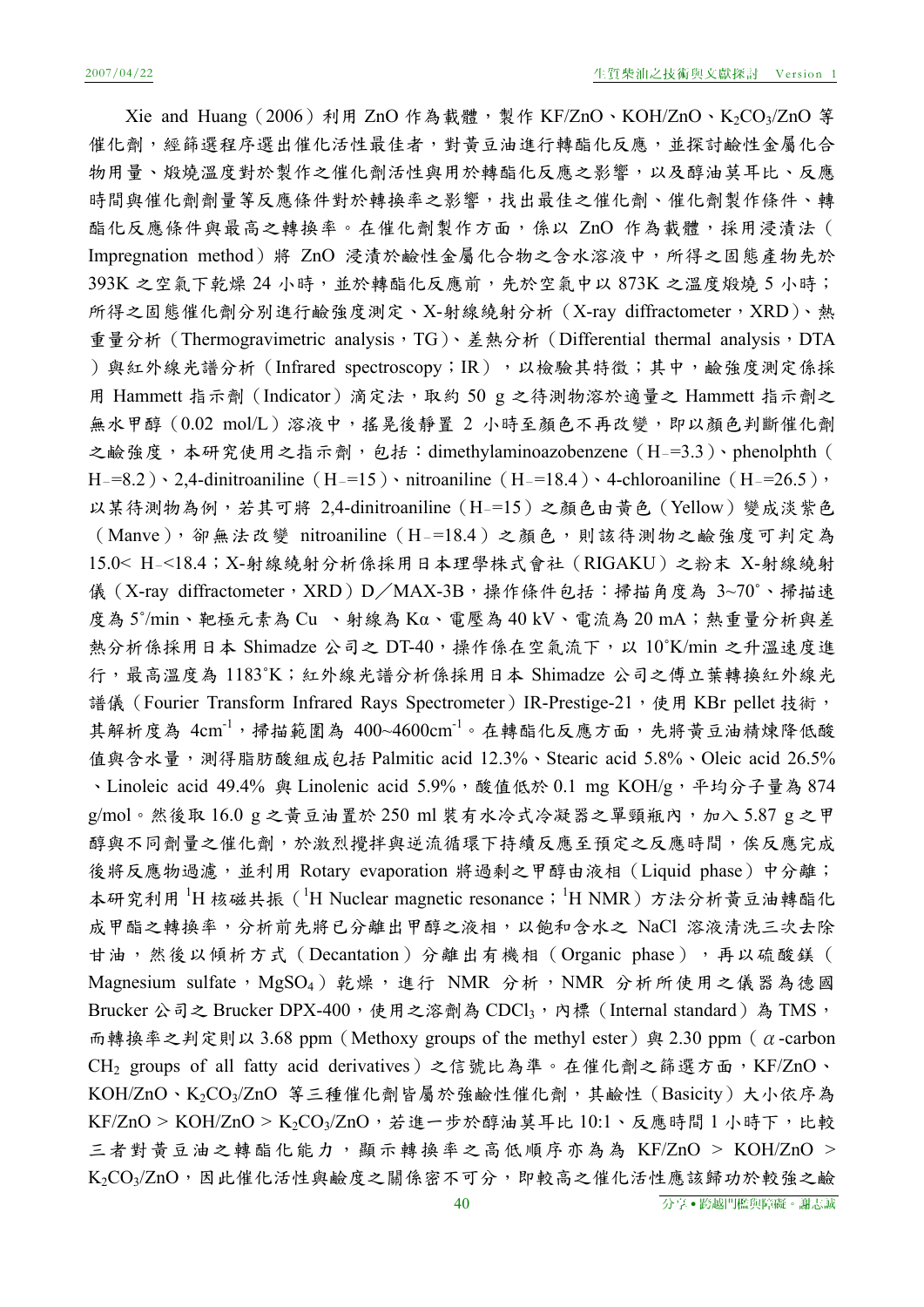性,而造成催化活性大增之因素應為 F離子,非  $O^2$ 離子。在以 KF/ZnO 為對象之鹼性與活 性分析方面,於 KF 劑量為 15 wt.%、煅燒溫度為 873K 等條件下製作之催化劑鹼性最高,用 於轉酯化反應亦可獲得最高之轉換率,劑量高於 15 wt.%或煅燒溫度高於 873K 者,鹼性與 轉換率反而下降。在催化劑之 XRD 分析方面,不同 KF 劑量之 XRD 譜圖顯示, KF 劑量低 於 10 wt.%者,XRD 譜圖僅有代表 ZnO 之 XRD 譜圖(2θ=31.8˚、34.4˚、36.3˚、47.5˚、56.6˚ 、62.8˚、66.4˚、67.9˚、69.1˚),並沒有代表 KF 或其他新相之特徵峰,顯示 KF 在 ZnO 之分 布情況很好,若 KF 劑量為 15 wt.%時,XRD 譜圖上出現代表 KF 之特徵峰(2θ=33.6˚、 48.2˚),顯示有 KF 之殘餘相(Residual phase)留在合成物中,若 KF 劑量增加至 20 wt.%時 , XRD 譜圖上代表 KF 之特徵峰變小,與觀察到之鹼性與活性皆變小一致;而煅燒溫度之 XRD 譜圖顯示,煅燒溫度高或等於 673K 者, XRD 譜圖開始出現代表 KF 之特徵峰 ( 2θ=33.6°、48.2°), 其中位於 2θ=33.6°處之特徵峰在煅燒溫度等於 873K 時達到最大,煅燒溫 度往上提升,該處之特徵峰強度又變小,至於代表 ZnO 之 XRD 譜圖則不受煅燒溫度之影響 。在催化劑之 IR 分析方面, Zn/O 與 KF/ZnO 之 FTIR 譜圖顯示,載體 ZnO 在 3440 與 1640  $cm^{-1}$ 處各出現一個屬於水分子之 Bending vibration 之吸附波,其中 1640  $cm^{-1}$ 處之吸附波則隨  $KF/ZnO$ 之煅燒溫度上升而減少,最後消失不見,此外  $KF/ZnO$ 在 3350  $cm^{-1}$ 處出現一個強烈 之 OH 波,該處之波即便在煅燒溫度上升至 973K 時依然存在,顯然該波並非完全屬於水分 子之 Stretching vibration,而僅是部分屬於表面 OH group 之吸附而已。在催化劑之熱分析方 面, KF/ZnO 之 DTA-TG 曲線顯示, 303~1183K 間出現兩個 DTA 峰, 第一個吸熱 ( Endothermic)峰出現在 362K,伴隨之質量損失為 7.8%,屬於表面束縛力較小之水分,並未 破壞 ZnO 之結構,另一個較大之吸熱峰出現在 843K 以上,質量損失僅為 1.5%,屬於氟化 物與載體間之固態互動。至於醇油莫耳比、反應時間與催化劑劑量對於轉換率之影響方面, 以 KF 劑量為 15 wt.%、煅燒溫度為 873K 製作之 KF/ZnO 作為催化劑,最佳之反應條件包括 :醇油莫耳比 10:1、反應時間 9 小時、催化劑劑量 3%,而可獲得之最高轉換率為 87%,顯 示採用 KF/ZnO 作為催化劑具有低成本,以及易分離之優點,且轉換率亦逼近使用勻相鹼性 催化劑 KOH 者。

Xie and Li (2006a) 利用 Al<sub>2</sub>O<sub>3</sub> 作為載體,採用浸漬法 (Impregnation method) 將 Al<sub>2</sub>O<sub>3</sub> 浸漬於鉀化合物之含水溶液中,製作出 KF/Al2O3、KCl/Al2O3、KBr/Al2O3、KI/Al2O3、  $K_2CO_3/Al_2O_3$ 、KNO<sub>3</sub>/Al<sub>2</sub>O<sub>3</sub>、KOH/Al<sub>2</sub>O<sub>3</sub> 等催化劑,經篩選程序選出催化活性最佳者,對黃 豆油進行轉酯化反應,並探討鹼性金屬化合物用量、煅燒溫度對於製作之催化劑活性與用於 轉酯化反應之影響,以及醇油莫耳比、反應時間與催化劑劑量等反應條件對於轉換率之影響 ,找出最佳之催化劑、催化劑製作條件、轉酯化反應條件與最高之轉換率。在催化劑製作方 面,取 10 g 之 Al2O3 作為載體,採用浸漬法 (Impregnation method) 將 ZnO 浸漬於 30 mL 之 KF、KCl、KBr、KI、K2CO3、KNO3、KOH 等鉀化合物之含水溶液中,先於 353K 下, 以 Rotary evaporator 移除水分至瀝乾為止,所得之產物再於 393K 下經隔夜乾燥,並於轉酯 化反應前,於消音窯(Muffle furnace)中以特定之溫度煅燒 3 小時;所得之固態催化劑分別 進行鹼強度測定、X-射線繞射分析 (X-ray diffractometer, XRD)、(X-ray )、熱重量分析 ( Thermogravimetric analysis, TG) 、差熱分析 (Differential thermal analysis, DTA)、掃描式 電子顯微分析 ( Scanning Electron Micrograph , SEM ) 與紅外線光譜分析 ( Infrared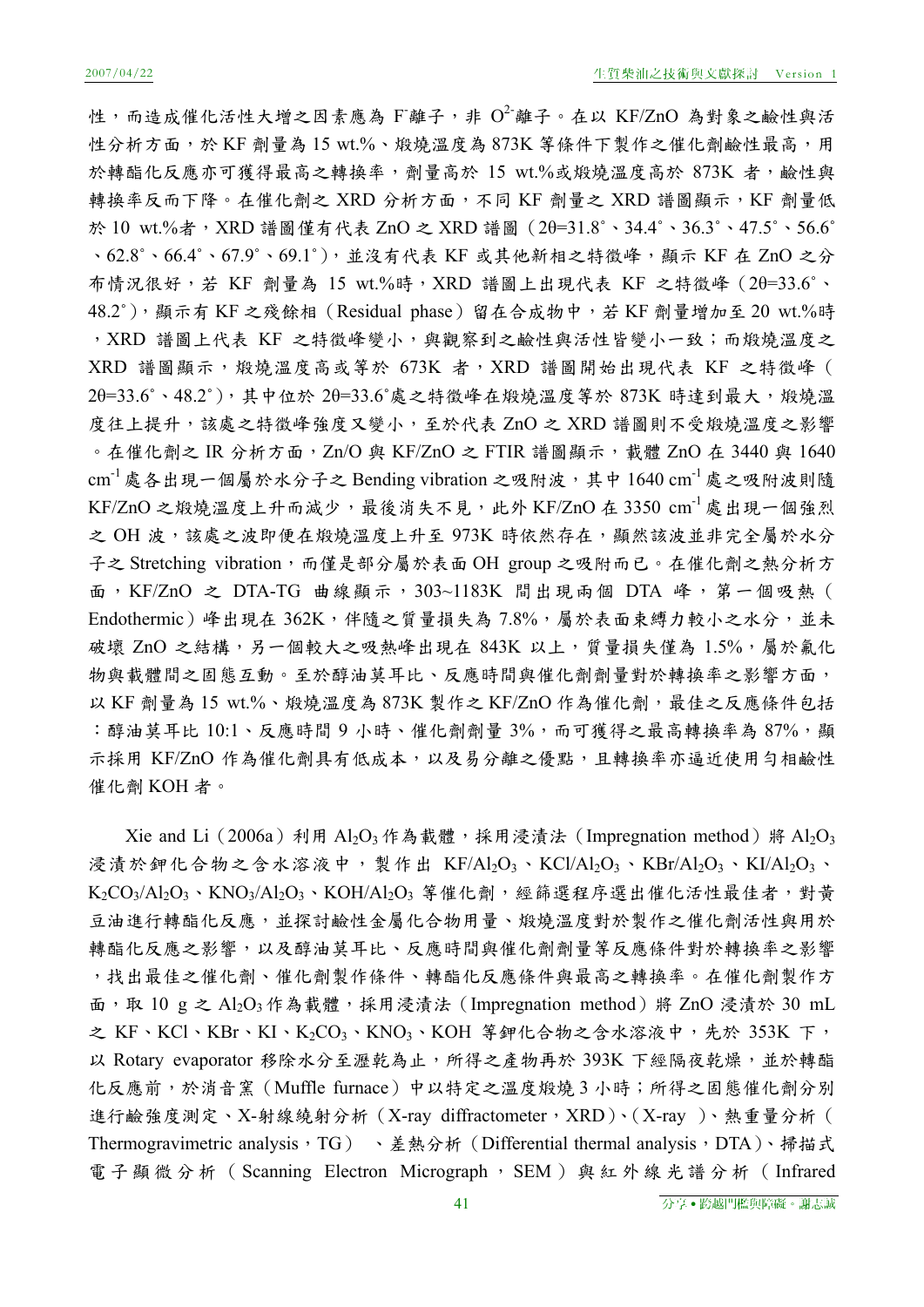spectroscopy; IR), 以檢驗其特徵;其中,鹼強度測定係採用 Hammett 指示劑 (Indicator) 滴定法,取約 50 g 之待測物溶於適量之 Hammett 指示劑之無水甲醇(0.02 mol/L)溶液中, 搖晃後靜置 2 小時至顏色不再改變,即以顏色判斷催化劑之鹼強度,本研究使用之指示劑, 包括: bromthymole Blue (H-=7.2)、phenolphthalein (H-=9.8)、2,4-dinitroaniline (H-=15) 、4-nitroaniline(H-=18.4);X-射線繞射分析係採用荷蘭帕納科公司之多晶 X-射線繞射儀( X-ray diffractometer, XRD) X'Pert PRO MPD, 操作條件包括:掃描角度為 10~80°、步進尺 度為 0.017˚、掃描速度為 5˚/min、靶極元素為 Cu 、射線為 Kα、電壓為 40 kV、電流為 50 mA;熱重量分析與差熱分析係採用日本 Shimadze 公司之 DT-40,操作係在空氣流下,以 10˚K/min 之升溫速度進行,最高溫度為 1069˚K;掃描式電子顯微分析係採用中國科學院生 產之掃描式電子顯微鏡 (Scanning Electron Microscope, SEM) KYKY-AMRAY-1000B,加速 電壓為 20 kV;紅外線光譜分析係採用日本 Shimadze 公司之傅立葉轉換紅外線光譜儀( Fourier Transform Infrared Rays Spectrometer) IR-Prestige-21,使用 KBr pellet 技術,其解析 度為 4cm<sup>-1,</sup>掃描範圍為 400~4600cm<sup>-1</sup>。在轉酯化反應方面,先將黃豆油精煉降低酸值與含 水量,測得脂肪酸組成包括 Palmitic acid 12.3%、Stearic acid 5.8%、Oleic acid 26.5%、 Linoleic acid 49.4% 與 Linolenic acid 5.9%, 酸值低於 0.1 mg KOH/g, 平均分子量為 874 g/mol。然後取 16.0 g 之黃豆油置於 250 ml 裝有水冷式冷凝器之單頸瓶內,加入 5.87 g 之甲 醇與不同劑量之催化劑,於激烈攪拌與逆流循環下持續反應至預定之反應時間,俟反應完成 後將反應物過濾,並利用 Rotary evaporation 將過剩之甲醇由液相 (Liquid phase) 中分離; 本研究利用 <sup>1</sup>H 核磁共振 ( <sup>1</sup>H Nuclear magnetic resonance; <sup>1</sup>H NMR) 方法分析黃豆油轉酯化 成甲酯之轉換率,分析前先將已分離出甲醇之液相,以飽和含水之 NaCl 溶液清洗三次去除 甘油,然後以傾析方式 (Decantation)分離出有機相 (Organic phase),再以硫酸鎂 ( Magnesium sulfate, MgSO<sub>4</sub>) 乾燥, 進行 NMR 分析, NMR 分析所使用之儀器為德國 Brucker 公司之 Brucker DPX-400,使用之溶劑為 CDCl3,內標 (Internal standard)為 TMS, 而轉換率之判定則以 3.68 ppm (Methoxy groups of the methyl ester) 與 2.30 ppm ( $\alpha$ -carbon CH<sub>2</sub> groups of all fatty acid derivatives)之信號比為準。在催化劑之篩選方面,將 KF、KI、 KNO<sub>3</sub> 與 KOH 載上 Al<sub>2</sub>O<sub>3</sub> 表面誘導之鹼強度 (H-) 位於 15.0 ~ 18.4,故可將 KF/Al<sub>2</sub>O<sub>3</sub>、 KI/Al<sub>2</sub>O<sub>3</sub>、KNO<sub>3</sub>/Al<sub>2</sub>O<sub>3</sub>、KOH/Al<sub>2</sub>O<sub>3</sub>,歸類為強鹼性,將 KBr 與 K<sub>2</sub>CO<sub>3</sub> 載上 Al<sub>2</sub>O<sub>3</sub>表面誘導 之鹼強度 (H-)位於 9.3~15.0,故可將 KBr/Al2O3 與 K2CO3/Al2O3 歸類為較弱鹼,其餘 Al<sub>2</sub>O<sub>3</sub> 與 KCl/Al<sub>2</sub>O<sub>3</sub> 則歸類為最弱鹼者;若進一步於醇油莫耳比 15:1、反應時間 6 小時、催 化劑劑量 2 wt.%與甲醇逆流溫度下,比較 KF/Al2O3、KCl/Al2O3、KBr/Al2O3、KI/Al2O3、  $K_2CO_3/Al_2O_3$ 、 $KNO_3/Al_2O_3$ 、 $KOH/Al_2O_3$  等催化劑對黃豆油之轉酯化能力,結果顯示轉換率 之高低順序為 KI/Al<sub>2</sub>O<sub>3</sub> > KF/Al<sub>2</sub>O<sub>3</sub> > KOH/Al<sub>2</sub>O<sub>3</sub> > KNO<sub>3</sub>/Al<sub>2</sub>O<sub>3</sub> > K<sub>2</sub>CO<sub>3</sub>/Al<sub>2</sub>O<sub>3</sub> > KBr/Al<sub>2</sub>O<sub>3</sub>, KCl/Al<sub>2</sub>O<sub>3</sub> 與 Al<sub>2</sub>O<sub>3</sub> 則幾乎沒有催化活性;本研究進一步把 KI 載到 ZrO<sub>2</sub>、ZnO 、NaX、KL 等不同之載體上,並從鹼強度與轉酯化能力比較是否優於以 Al2O3 作為載體者 ,結果顯示將 KI 載上 Al<sub>2</sub>O<sub>3</sub> 與 ZrO<sub>2</sub> 表面誘導之鹼強度 (H-) 位於 15.0 ~ 18.4,若將 KI 載上 ZnO、NaX、KL 表面誘導之鹼強度 (H-)則位於 9.3~15.0,若進一步於醇油莫耳比 15:1、反應時間 6 小時、催化劑劑量 2 wt.%與甲醇逆流溫度下,比較 KI/ZrO2、KI/ZnO、  $KI/NaX \cdot KI/KL \cdot KI/A!_2O$ 3 等催化劑對於黃豆油之轉酯化能力,結果顯示轉換率高低順序為 KI/Al<sub>2</sub>O<sub>3</sub> > KI/ ZrO<sub>2</sub> > KI/ZnO > KI/KL > KI/NaX, 綜合而論, 催化活性與鹼度之關係密不可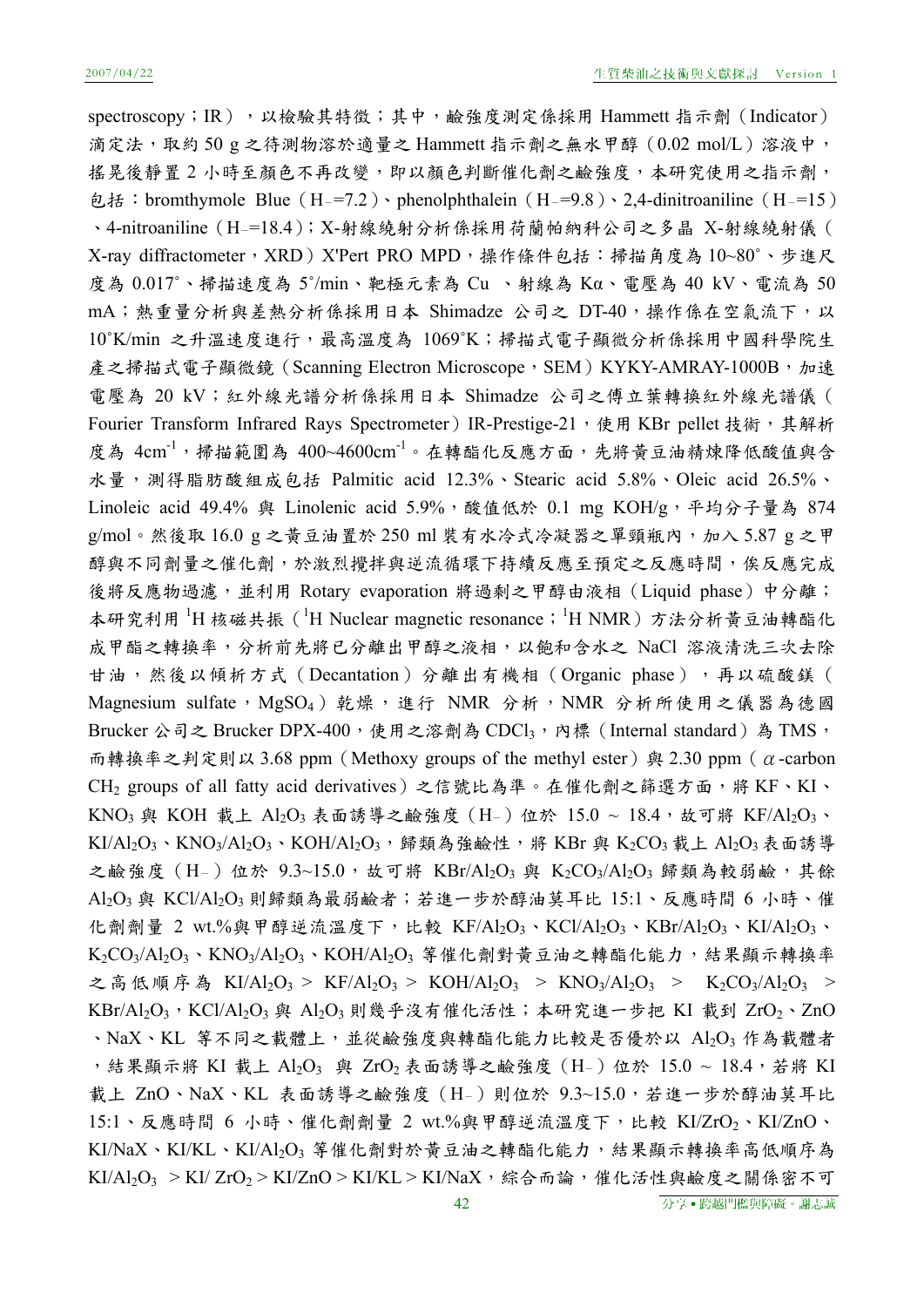分,即催化活性不僅與鹼部位之與鹼部位之數量有關,而較高之催化活性應該 歸功於較強之鹼性,故 KI/Al2O3 是最佳之催化劑,且 Al2O3 是最佳之載體。在以 KI/Al2O3 為對象之鹼性與活性分析方面,於 KI 劑量為 35 wt.%、煅燒溫度為 773K 等條件下製作之催 化劑鹼性最高,用於轉酯化反應亦可獲得最高之轉換率,劑量高於 35 wt.%或煅燒溫度低於 673K 或高於 873K 者,鹼性與轉換率反而下降,顯然過高之 KI 劑量會遮住鹼部位,導致反 應物無法接近催化劑表面之鹼部位;該研究進一步觀察發現,主要之鹼部位強度(H-)位 於 9.8~15.0,其次為 7.2~9.8,最少者為 15.0 ~ 18.4。在催化劑之 XRD 分析方面,不同 KI 劑量之 XRD 譜圖顯示, KI 劑量低於 35 wt.%者, XRD 譜圖僅有代表 Al2O3 之 XRD 譜圖 (  $2\theta$ =37.0°、46.0°、66.7°), 並沒有代表 KI 或其他新相 (如 K<sub>2</sub>O) 之特徵峰, 顯示 KI 在 Al<sub>2</sub>O<sub>3</sub> 之分布情況很好,若 KI 劑量為 35 wt.%時, XRD 譜圖上除出現代表 KI 之特徵峰,顯示有 KI 之殘餘相(Residual phase)留在合成物中外,也出現代表 K2O 之特徵峰(2θ=38.0˚、  $55.0^\circ$ ),當 KI 劑量提高至 40 wt.%時,K<sub>2</sub>O 之特徵峰即消失,顯示催化劑高鹼性所伴隨之高 活性,必然與  $K_2O$  之出現有關,至於代表  $Al_2O_3$ 之 XRD 譜圖則不受煅燒 KI 劑量高低之影 響。在催化劑之掃描式電子顯微分析方面,Al2O3、30% KI/Al2O3與 35% KI/Al2O3之 SEM 圖 ,並沒有太大之差別,可能與 KI 在該劑量下,於 Al2O3之分布情況很好有關,即在載入 KI 後, Al2O3 之結構並不改變,這對固體催化劑而言非常重要。在催化劑之熱分析方面, KI/Al<sub>2</sub>O<sub>3</sub> 之 DTA-TG 曲線顯示, 303~1069K 間出現兩個質量損失, 第一個吸熱( Endothermic)峰出現在 317~486K,伴隨之質量損失為 3.483%,屬於物理性吸附於表面之水 分,另一個較大之吸熱峰出現在 486~1069K,質量損失為 17.16%,屬於 KI 之分解、KI 與 載體間之固態互動,以及 Al2O3 之 Al-OH group 之脫水。在催化劑之 IR 分析方面, KI 劑量 為 35%、不同煅燒溫度製作之 KI/Al<sub>2</sub>O<sub>3</sub> 之 FTIR 譜圖顯示,所有待測物皆在 3480 cm<sup>-1</sup>處出 現一個非常強而寬之波,屬於 Al2O3 上 OH groups 之 Stretching vibrationvoH, 也可能部分屬 於 Al-O-K group 之 Stretching vibration, 其次為出現在 1635cm 成之吸附波,屬於從空氣吸 附之水分子之 Bending vibration  $\delta$ <sub>OH</sub>, 此一出現在  $1635$ cm<sup>-1</sup> 處之吸附波,隨煅燒溫度之上升 而變小,最後消失,另外還有分別出現在 1550cm-<sup>1</sup>與 1410cm-<sup>1</sup>處,屬於 CO<sub>3</sub><sup>2</sup>震動之波,這 兩個波隨著煅燒溫度上升 (383~873K) 而變大,從 K2CO3/Al2O3之轉酯化能力遠低 KI/Al2O3 可知, ${\rm CO_3}^2$ 應與催化劑活性無關。至於醇油莫耳比、反應時間與催化劑劑量對於轉換率之 影響方面,以 KI 劑量為 35 wt.%、煅燒溫度為 773K 製作之 KI/Al2O3 作為催化劑,最佳之 反應條件包括:醇油莫耳比 15:1、反應時間 8 小時、催化劑劑量 2.5%,而可獲得之最高轉 換率為 96%。

Xie 等人(2006a)利用固態催化劑 Mg–Al Hydrotalcites 將黃豆油轉酯化成甲酯。Mg–Al Hydrotalcites 係採用共沉澱法 (Coprecipitation) 製程,於不同之 Mg/Al 比例下 (2.0、2.5、 3.0、3.5 與 4.0)之 Mg(NO<sub>3</sub>)<sub>2</sub>·6H<sub>2</sub>O 與 Al(NO<sub>3</sub>)<sub>3</sub>·9H<sub>2</sub>O 溶液 187 ml,於 3 小時內、強力攪拌 與室溫等條件下加入含有 NaOH (0.4375 mol) 與 Na<sub>2</sub>CO<sub>3</sub> (0.1125 mol) 之溶液 187 ml 中, 並維持 pH 值 8~10;混合後之溶液於室溫下持續攪拌 1 小時,然後於 333K 下靜置 18 小時 ,所得之白色沉澱物經過濾、水洗以去除鹼性鐵離子與硝酸鹽離子,直到 pH 值下降至 7, 然後將形成之水滑石於 353K 下乾燥 15 小時,再於不同溫度下煅燒 8 小時,獲得不同 Mg/Al 比例之催化劑,分別標註為 2.0HT、2.5HT、3.0HT、3.5HT 與 4.0HT。所得之固體催化劑,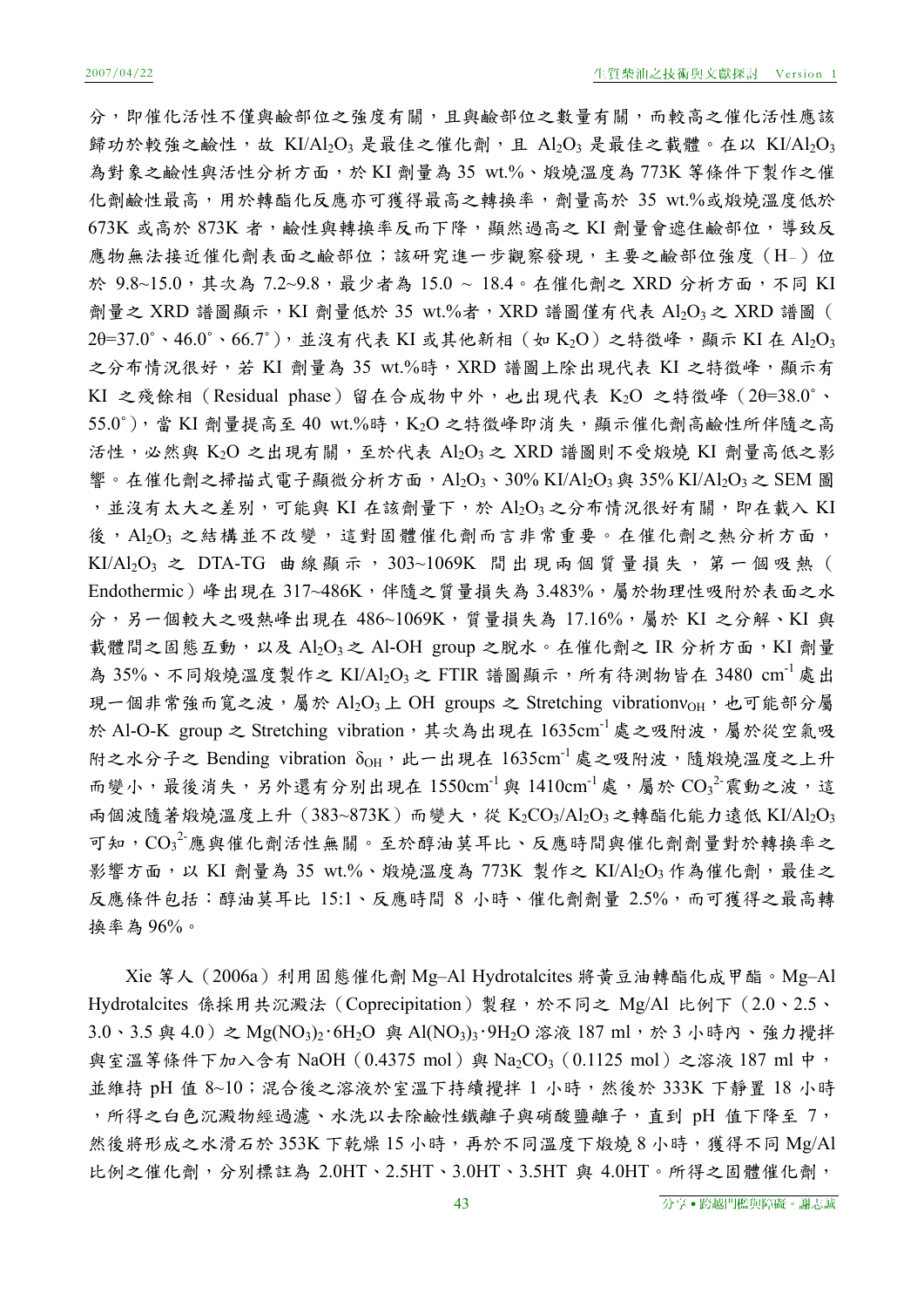除以 Hammett 指示劑-苯羧酸 (Benzene carboxylic acid) 之 0.5%無水甲醇溶液,滴定測定 表面鹼度外,並分別採用中國科學院生產之掃描式電子顯微鏡(Scanning Electron Microscope,SEM)KYKY-AMRAY-1000B、日本理學株式會社(RIGAKU)之粉末 X-射線 繞射儀(X-ray diffractometer,XRD)D/MAX-3B、日本 Shimadze 公司之傅立葉轉換紅外 線光譜儀 (Fourier Transform Infrared Rays Spectrometer) IR-Prestige-21、日本 Shimadze 公司 之 DT-40 、進行形貌分析、 X- 射線繞射分析、紅外線光譜分析、熱重量分析( Thermogravimetric analysis, TG) 與差熱分析 (Differential thermal analysis, DTA)。其中, 紅外線光譜 (Infrared spectroscopy; IR) 之測定係採用 KBr pellet 技術,紅外線光譜儀之解 析度為 4cm<sup>-1,</sup>掃描範圍為 400~4600cm<sup>-1,</sup>而 X-射線繞射分析之操作條件則包括:掃描角度 為 3~70˚、掃描速度為 5˚/min、靶極元素為 Cu 、射線為 Kα、電壓為 50 kV、電流為 30 mA 。在轉酯化反應方面,先將黃豆油精煉降低酸值與含水量,測得脂肪酸組成為 Palmitic acid 12.3% 、Stearic acid 5.8% 、Oleic acid 26.5% 、Linoleic acid 49.4% 與 Linolenic acid 5.9%,酸 值低於 0.1 mg KOH/g,平均分子量為 874 g/mol。然後取 16.0 g 之黃豆油置於 250 ml 裝有水 冷式冷凝器之單頸瓶內,加入不同劑量之甲醇與催化劑,於激烈攪拌下持續反應至預定之反 應時間,俟反應完成後將反應物過濾,並利用 Rotary evaporation 分離過剩之甲醇,由於轉 酯化反應中,反應物每增加一個分子之甲醇,就表示有一個游離醇被釋放出來,因此反應物 內氫氧根值(Hydroxyl value)之增加,即可表示甲酯(Methyl ester)之增加量;本研究利 用 <sup>1</sup>H 核磁共振 ( <sup>1</sup>H Nuclear magnetic resonance; <sup>1</sup>H NMR) 方法分析黃豆油轉酯化成甲酯之 轉換率,分析前先利用 Rotary evaporation 將過剩之甲醇完全分離移除,再利用飽和含水之 NaCl 溶液清洗三次以去除甘油,然後以傾析方式 (Decantation)分離出有機相 (Organic phase),再以硫酸鎂(Magnesium sulfate, MgSO<sub>4</sub>)乾燥,進行 NMR 分析,NMR 分析所 使用之儀器為德國 Brucker 公司之 Brucker DPX-400,使用之溶劑為 CDCl3,內標 (Internal standard)為 TMS, 而轉換率 (Conversion) 之判定則以 3.68 ppm (Methoxy groups of the methyl ester) 與 2.30 ppm (α-carbon CH<sub>2</sub> groups of all fatty acid derivatives) 之信號比為準。 不同 Mg/Al 比例下之鹼性分析顯示,催化劑之鹼性隨 Mg/Al 比例之增加而增加,並在 Mg/Al=3 時達到最大值,若再增加 Mg/Al 比例,則鹼性反而下降,進一步觀察得知主要之鹼 部位之 H- 在 7.2~9.8, 其次為 9.8~15.0;至於 Mg/Al=3 時,不同煅燒溫度與鹼性關係之分析 顯示,煅燒溫度為 737K 者,所得催化劑之鹼性最高,低於 673K 或高於 873K 者,鹼性都 較低,又由於轉酯化反應中,甲醇為反應物之一,為探討催化劑在甲醇內之可溶性,採用與 甲醇極性相同之水作為溶劑,將催化劑溶於水中,以 Hammett 指示劑滴定法測定不同 Mg/Al 比例與煅燒溫度下之催化劑可溶鹼性(Soluble basicity),結果顯示 Mg/Al=3、煅燒溫度為 737K 者,可溶鹼性最高,表示在該條件下製作之催化劑在反應系統中最不穩定,越適合當 作催化劑使用。水滑石煅燒後之 XRD 圖顯示,煅燒後之水滑石已出現混合後之 MgAl 氧化 物,以 Mg/Al=2 及 Mg/Al=3、煅燒溫度為 773K 者為例,在 2θ=43°或 63°處,觀察到相當 於類 MgO 之結構相,且相當於 Al<sub>2</sub>O<sub>3</sub> 之峰都比較小,顯然 Al<sup>3+</sup>陽離子已經分散到 MgO 之結 構中;以 Mg/Al=3、煅燒溫度為 773K 或 1073K 者為例,代表 MgO 之峰明顯呈現尖銳狀, 表示結晶顆粒大小與結晶度皆已顯著改善,且煅燒前微晶(Crystallities)越大者,煅燒後之 微孔體積更因水與 CO<sub>2</sub> 之排出而增加;其中,煅燒溫度為 1073K 者,水晶石相 MgAl2O4 之 反射特徵(Reflection characteristics)在 2θ=19°、31°、37°、59°、65°處出現,而晶石相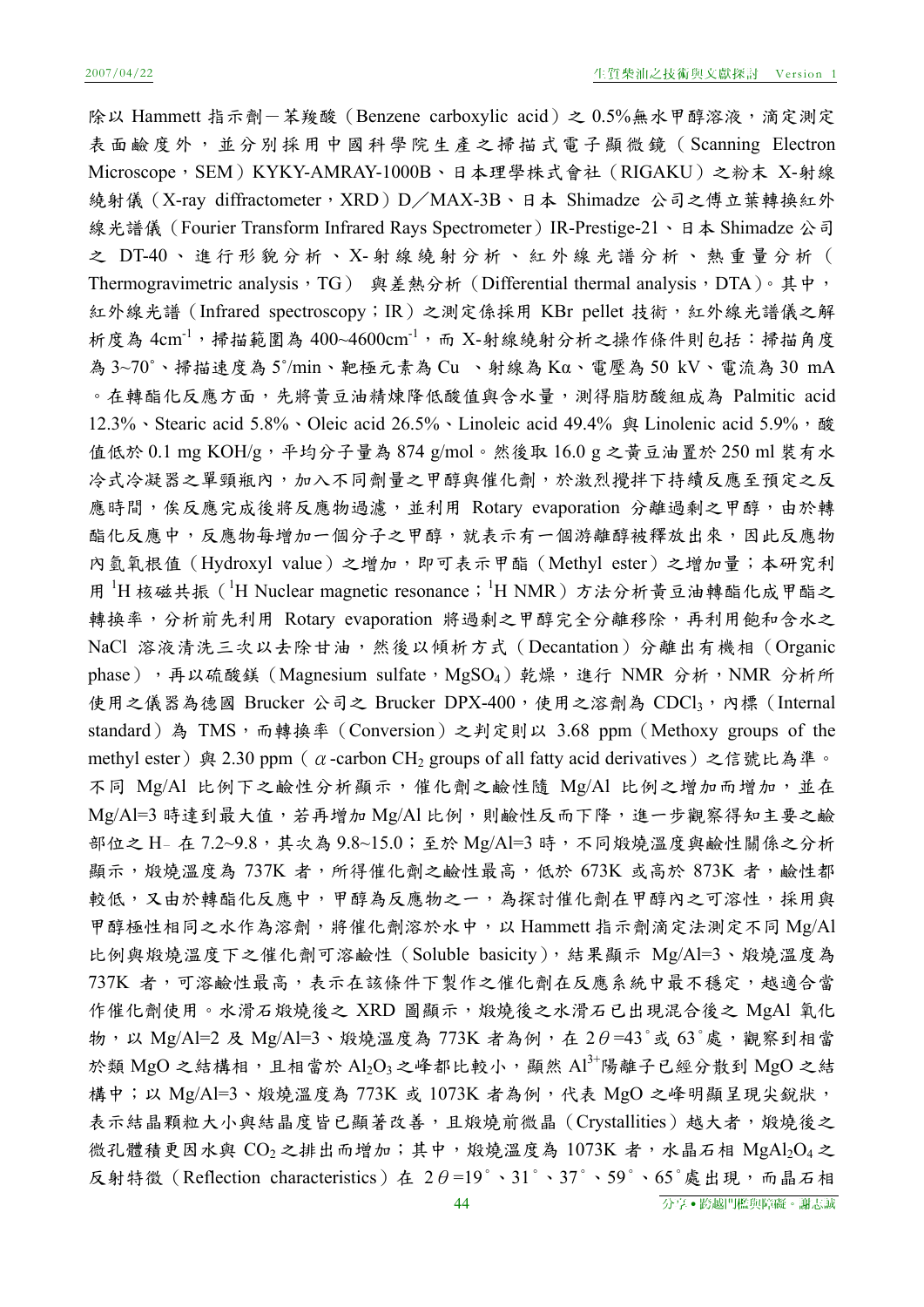$\text{MgAl}_2\text{O}_4$ 之出現可能是  $\text{Mg/A}$ l=3、煅燒溫度大於 773 $\text{K}$  時,活性降低之原因之一。以  $\text{CO}_3^{-2}$ 作為 Compensate anion 之 3.0HT 熱分析顯示, 第一階段之吸熱 DTA 峰位於 445~535K, 伴隨 之質量損失約為 14.28%,屬於層間水與表面結合力較弱之水,並未破壞待測品之結構,第  $2$ ~3 階段之吸熱 DTA 峰位於  $661$ ~7 $61$ K,質量損失約  $25.4\%$ ,屬於層間  $\overline{\text{CO}_{3}}^2$ 分解與去  $\overline{\text{OH}}$ ( Dehydroxylation)所造成之 CO<sub>2</sub> 與水分釋出,間隙孔體積 (Mesopore volume)增加與微孔 形成之原因,最後一個非常寬之吸熱 DTA 峰發生在 780K 以上,質量損失約為 4.8% ( 780~870K),屬於水晶石相形成 MgAl2O4 與結構重組所吸收之熱。由 SEM 所呈現之 MgAl 水滑石結構形態(Morphology)與顆粒大小分布得知,以空氣乾燥、未經煅燒之 3.0HT,薄 平之結晶具有明顯之邊緣與層狀之結構,但以 773K與 1073K 煅燒後,薄平之結晶構造依然 存在,但顆粒尺寸則隨著煅燒溫度之增加而變小,其原因可能是 MgAl 水滑石之 Mg(OH)2之  $Mg^{2+}$ 在高溫煅燒時被  $Al^{3+}$ 取代,而被轉換成類方鎂石 (Periclax-like) Mg-Al-O,即水鎂石片 (Brucite sheet)之形態在 773K 與 1073K 煅燒後仍保持住,甚至在產生類方鎂石結構時亦 如此。由不同條件製作之催化劑 IR 圖得知,所有待測物在波數 (Wavenumber) 3450cm<sup>-1</sup>處 出現非常強烈且寬幅之波,屬於連結 Mg 與 Mg 之 OH- groups 之拉伸振動(Stretching  $v$ ibration) ν ΩΗ, 對 3.0HT 而言,煅燒溫度越高,ν ΩΗ 越小;另一個較小之吸收波出現在  $1635$ cm<sup>-1</sup>處,屬於層間 H<sub>2</sub>O 分子之 Bending vibrationδ<sub>OH</sub>,此外出現在 500 與 700cm<sup>-1</sup>處之 波,則可歸因受  $Al^{3+}$ 影響之  $OH^{-1}$  group 之位移與變形,至於出現在  $620cm^{-1}$ 處者,則可解釋 為 Mg-OH 之位移。催化劑製作條件對於黃豆油轉酯率之影響方面,於醇油莫耳比 15:1、催 化劑用量 7.5%、反應時間 9 小時與甲醇逆流溫度等條件下,煅燒溫度 773K、煅燒時間 8 小 時之催化劑中,以 Mg/Al=3 者,催化活性最高;Mg/Al=3、煅燒時間 8 小時之催化劑中, 以煅燒溫度 773K 者,催化活性最高。以 Mg/Al=3、煅燒溫度 773K、煅燒時間 8 小時製作 之催化劑,於逆流(Reflux)之甲醇下,探討反應條件對轉換率之影響,找出最佳之反應條 件為醇油莫耳比 15:1、反應時間 9 小時、催化劑劑量 7.5%,且最佳轉換率為 67%。最後在 混合速率對於轉酯化反應之影響部分,結果顯示:在最佳之反應條件下,使用 100 rpm 之混 合速率,轉換率為 34.8%,若提高混合速率至 600 rpm,則轉換率可達 65.8%。

Xie 等人(2006b)利用固體鹼性催化劑將黃豆油轉酯化成甲酯。該固體鹼性催化劑係 以鋁(Alumina)作為載體,利用含浸法(Impregnation method)將硝酸鉀(Potassium nitrate ; KNO3) 從水溶液 (Aqueous Solution) 附到 (Loaded onto) 載體上, 然後於溫度 393K 下 煆燒(Calcined)16 小時;其中,硝酸鉀之附載量分別為 15、20、25、30、35、40、45 wt.%,而所得之催化劑分別標示為: 15% KNO<sub>3</sub>/Al<sub>2</sub>O<sub>3</sub> 、 20% KNO<sub>3</sub>/Al<sub>2</sub>O<sub>3</sub> 、 30% KNO<sub>3</sub>/Al<sub>2</sub>O<sub>3</sub>、35% KNO<sub>3</sub>/Al<sub>2</sub>O<sub>3</sub>、40% KNO<sub>3</sub>/Al<sub>2</sub>O<sub>3</sub>、與 45% KNO<sub>3</sub>/Al<sub>2</sub>O<sub>3</sub>;所得之固體催化 劑,除以 Hammett 指示劑一苯羧酸 (Benzene carboxylic acid) 之 0.5%無水乙醇溶液,滴定 測定表面鹼度外,並將固體催化劑溶於 50 ml 之蒸餾水中,經激烈攪拌 1 小時後予以過濾, 再以 Hammett 指示劑-苯羧酸 (Benzene carboxylic acid) 之 0.5%無水甲醇溶液,滴定測定 催化劑可溶鹼性(Soluble basicity)外,還分別採用中國科學院生產之掃描式電子顯微鏡( Scanning Electron Microscope, SEM) KYKY-AMRAY-1000B、日本理學株式會社(RIGAKU )之粉末 X-射線繞射儀(X-ray diffractometer,XRD)D/MAX-3B、日本 Shimadze 公司之 傅立葉轉換紅外線光譜儀 (Fourier Transform Infrared Rays Spectrometer) IR-Prestige-21、日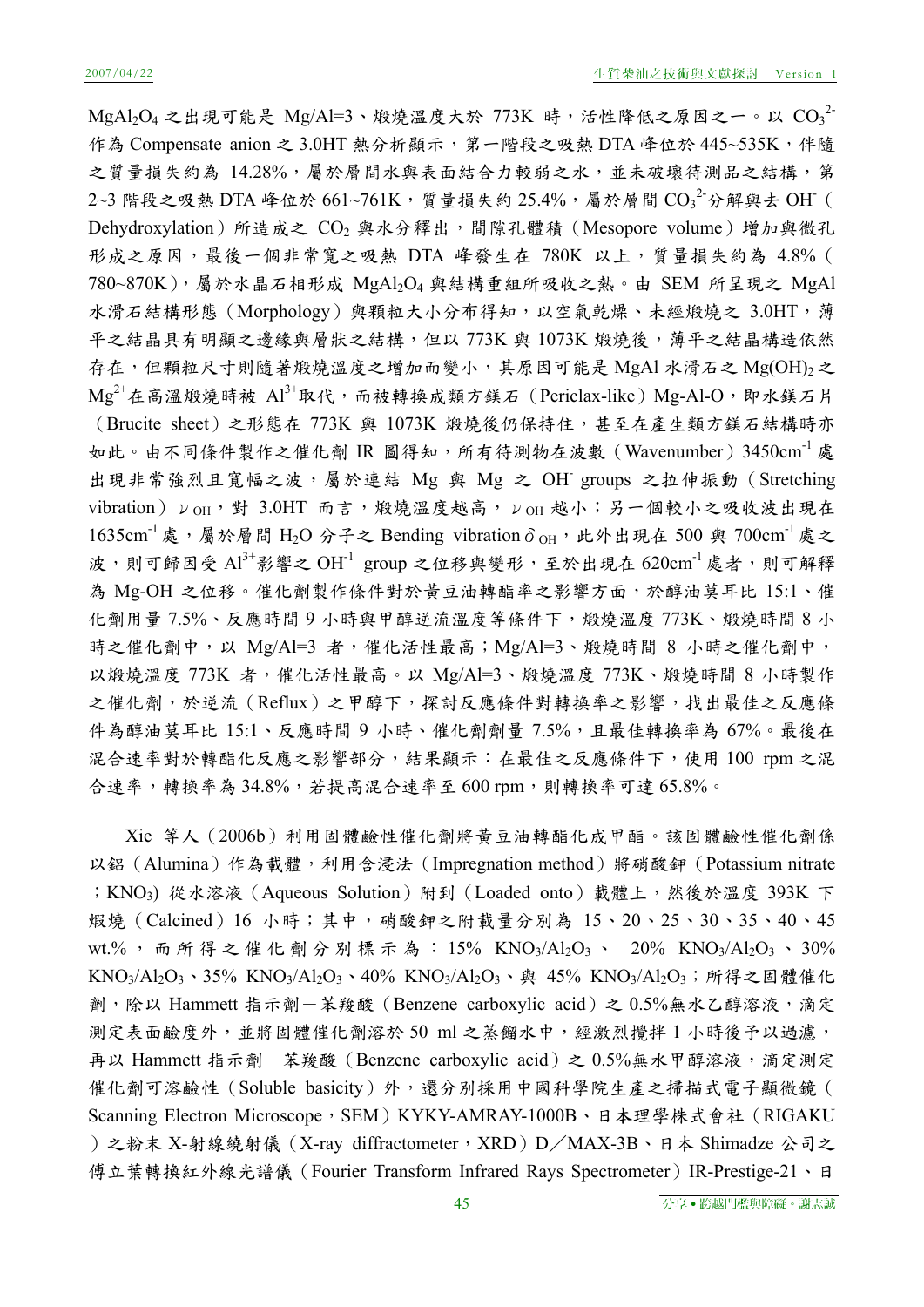本 Shimadze 公司之 DT-40、進行形貌分析、X-射線繞射分析、紅外線光譜分析、熱重量分 析 (Thermogravimetric analysis,TG) 與差熱分析 (Differential thermal analysis,DTA)。其 中,紅外線光譜 (Infrared spectroscopy; IR) 之測定係採用 KBr pellet 技術,紅外線光譜儀 之解析度為  $4 \text{cm}^{-1}$ ,掃描範圍為  $400 \text{--} 4600 \text{cm}^{-1}$ , 而  $\text{X-}$ 射線繞射分析之操作條件則包括:掃描 角度為 3~70˚、掃描速度為 5˚/min、靶極元素為 Cu 、射線為 Kα、電壓為 50 kV、電流為 30 mA。在轉酯化反應方面,先將黃豆油精煉降低酸值與含水量,測得脂肪酸組成為 Palmitic acid 12.3%、Stearic acid 5.8%、Oleic acid 26.5%、Linoleic acid 49.4% 與 Linolenic acid 5.9% ,酸值低於 0.1 mg KOH/g,平均分子量為 874 g/mol。然後取 16.0 g 之黃豆油置於 250 ml 裝 有水冷式冷凝器之單頸瓶內,加入不同劑量之甲醇與催化劑,於激烈攪拌下持續反應至預定 之反應時間,俟反應完成後將反應物過濾,並利用 Rotary evaporation 分離過剩之甲醇,由 於轉酯化反應中,反應物每增加一個分子之甲醇,就表示有一個游離醇被釋放出來,因此反 應物內氫氧根值(Hydroxyl value)之增加,即可表示甲酯(Methyl ester)之增加量;本研 究利用 H 核磁共振 (IH Nuclear magnetic resonance; H NMR) 方法分析黄豆油轉酯化成甲 酯之轉換率,分析前先利用 Rotary evaporation 將過剩之甲醇完全分離移除,再利用飽和含 水之 NaCl 溶液清洗三次以去除甘油,然後以傾析方式 (Decantation)分離出有機相 ( Organic phase),再以硫酸鎂(Magnesium sulfate,MgSO4)乾燥,進行 NMR 分析,NMR 分析所使用之儀器為德國 Brucker 公司之 Brucker DPX-400,使用之溶劑為 CDCl3,內標( Internal standard)為 TMS,而轉換率 (Conversion) 之判定則以 3.68 ppm (Methoxy groups of the methyl ester) 與 2.30 ppm ( $\alpha$ -carbon CH<sub>2</sub> groups of all fatty acid derivatives) 之信號比 為準。不同 KNO3 劑量下之鹼性分析顯示,催化劑之鹼性隨 KNO3 劑量之增加而增加,並在 KNO<sub>3</sub> 劑量 35%時達到最大值,若再增加 KNO<sub>3</sub> 劑量,則鹼性反而下降;至於 KNO<sub>3</sub> 劑量 35%時,不同煅燒溫度與鹼性關係之分析顯示,煅燒溫度為 737K 者,所得催化劑之鹼性最 高,低於 673K 或高於 773K 者,鹼性都較低,此外,觀察得知主要之鹼部位之 H- 在 7.2~9.8 與 9.8~15.0,最少之鹼部位之 H- 在 15.0~18.4;在可溶鹼性(Soluble basicity)方面 , 煅燒溫度為 737K 下, KNO<sub>3</sub> 劑量 35% 者, 可溶鹼性最高, 在 KNO<sub>3</sub> 劑量 35%下, 煅燒溫 度越高者,可溶鹼性越高,顯示新生成之鹼部位可能源自於 KNO3 之分解;由於轉酯化反應 中,甲醇為反應物之一,而水與甲醇極性相同,故催化劑在水中之可溶鹼性越高,正可以代 表該催化劑在反應系統中越不穩定,越適合當作催化劑來使用,但 KNO3 劑量 35%且煅燒溫 度為 973K 者,雖可溶鹼性最高,卻因其他穩定之問題而不是最佳之選擇。不同 KNO3 劑量 與煅燒溫度之催化劑之 XRD 圖顯示, 15% KNO3/Al2O3、煅燒溫度為 773K 者,與載體 Al<sub>2</sub>O<sub>3</sub> (2θ=20°、32°、37°、46°、67°), 沒有 KNO<sub>3</sub> 之特徵峰 (2θ=19°、23°、29°、32°  $\cdot$  34°)或其他新生相,顯示 KNO3 分布情形良好;當 KNO3 劑量超過 15%,KNO3 之特徵峰 開始出現,且峰之強度隨著 KNO3 劑量之增加而增加;當 KNO3 劑量達 35%,且煅燒溫度為  $773K$  時,在  $2\theta = 31^\circ \cdot 39^\circ \cdot 51^\circ \cdot 55^\circ \cdot 62^\circ$ 出現屬於  $K_2O$  相之峰,而這也可能是造成較高 之鹼性與催化活性之原因;當煅燒溫度提高至 974K 時 (KNO3 劑量達 35%),出現含有 K 與 Al 元素之化合物之峰,而這也是 KNO3與 K2O 特徵峰減少、甚至消失,進而產生鹼性與 活性降低之原因。由不同條件製作之催化劑 IR 圖得知,所有待測物在波數(Wavenumber)  $1384 \text{cm}^{-1}$ 處出現吸收波,這是源自於 KNO3之 N-O 之振動,此波之強度隨著 KNO3劑量之增 加而增加,但就 KNO3 劑量 35%之催化劑而言,此波之強度反而隨煅燒溫度之增高而變弱,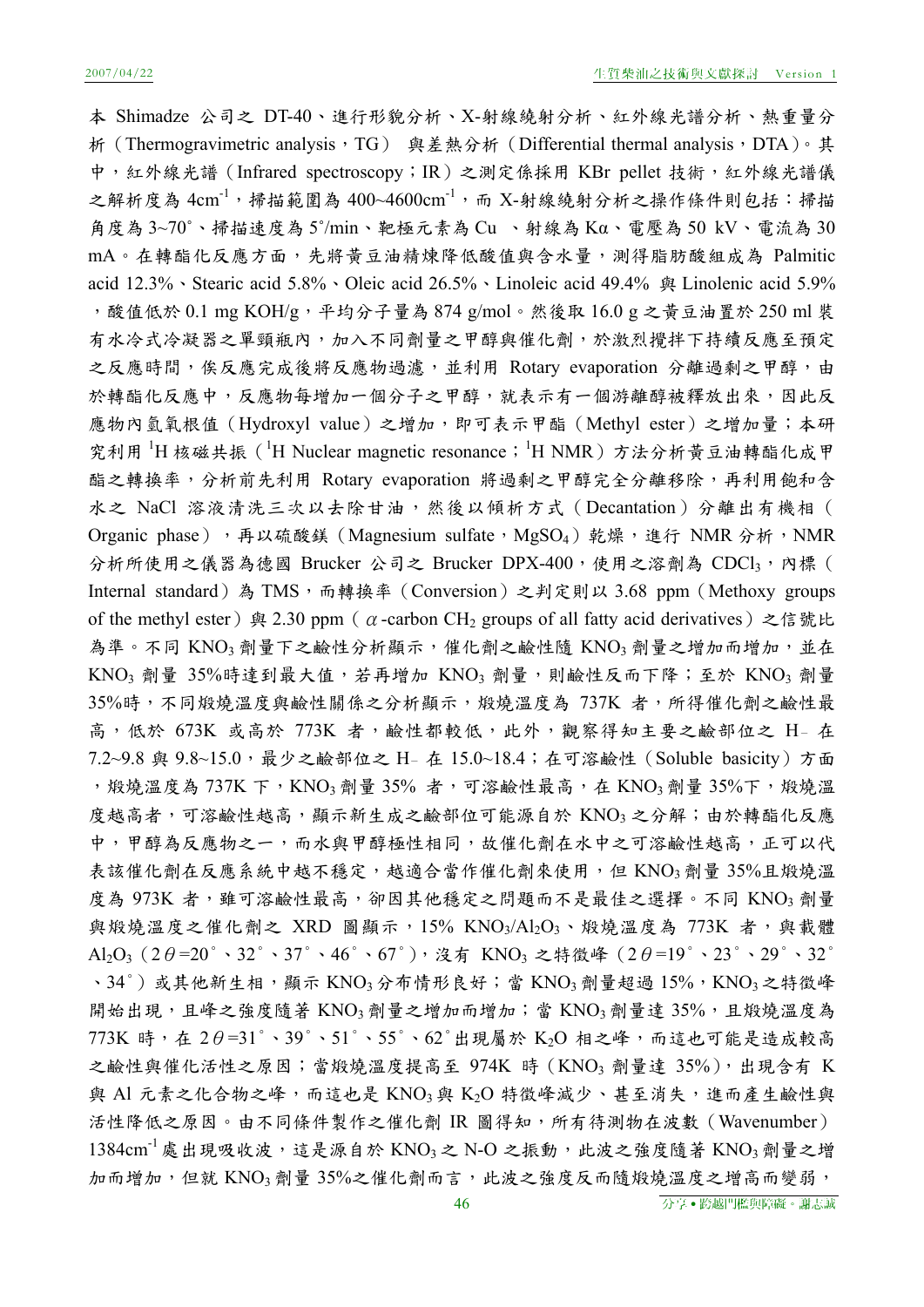顯示在較高之煅燒溫度下,發生 KNO3 分解與 K2O 形成之現象;另在 1636cm 成可觀測到 物理吸附在催化劑表面之水分,屬於 O-H 之 Bending mode,此波隨煅燒溫度之增高而變弱 ,甚至消失;另在 3500cm-1 處出現寬幅更大之波,屬於 Al-O-K 之拉伸振動(Stretching vibration) Bending mode, 此波隨煅燒溫度之增高而變弱,甚至消失。催化劑製作條件對於 黃豆油轉酯率之影響方面,於醇油莫耳比 15:1、催化劑用量 6.5%、反應時間 7 小時與甲醇 逆流溫度等條件下,煅燒溫度 773K、煅燒時間 5 小時之催化劑中,以 KNO3 劑量 35%者, 催化活性最高;KNO3 劑量 35%、煅燒時間 5 小時之催化劑中, 以煅燒溫度 773K 者,催化 活性最高。以 KNO3 劑量 35%、煅燒溫度 773K、煅燒時間 5 小時製作之催化劑,於逆流 ( Reflux)之甲醇下,探討反應條件對轉換率之影響,找出最佳之反應條件為醇油莫耳比 15:1 、反應時間 7 小時、催化劑劑量 6.5%,且最佳轉換率為 87%。最後在混合速率對於轉酯化 反應之影響部分,結果顯示:在最佳之反應條件下,使用 100 rpm 之混合速率,轉換率為 46.5%,若提高混合速率至 600 rpm,則轉換率可達 87.4%。

朱等人(2006)利用固態催化劑氧化鈣(CaO)對麻風果油進行轉酯化反應,探討催化 劑之煅燒溫度、反應溫度、反應時間、催化劑用量與醇油莫耳比等對轉酯化反應之影響,找 出最佳之反應條件。使用之麻風果油酸價為 0.42、皂化價為 188.75、平均分子量為 893.6, 由於酸價與皂化價均不高,顯示游離脂肪酸含量低、三酸甘油酯含量高,是一種適合利用轉 酯化方法製作生質柴油之原料。在固態催化劑製作方面,係將 12g 之碳酸銨溶於 100 mL 之 去離子水,加入 12g 之氧化鈣,並攪拌 30 分鐘,經抽濾與固體收集後,於 110℃下烘乾, 然後研磨至大小為 60 目,放入坩鍋中以 15℃/min 之升溫速率加熱至一定溫度,煅燒 1.5 小 時,再冷卻至 250℃,取出備用;製作之催化劑並以德國 Brucker AXS 公司之 D8 繞射儀( Diffractometer)、日本 Hitachi 公司之 S-4500 掃描電子顯微鏡(Scanning electron microscope ;SEM)、美國麥克儀器公司之 Micromeritics ASAP 2010C 吸附儀與微量滴定管進行催化劑 之 X-射線繞射分析、形貌分析、比表面積測定與鹼強度及鹼強度中心分布之測定;其中, X-射線繞射分析之操作條件包括:靶極元素為 Cu 、射線為 Kα、電壓為 40 kV、電流為 30 mA。在轉酯化反應方面,先取 40 mL 之麻風果油與一定量之催化劑加入裝有磁力攪拌子、 恆壓漏斗、溫度計與冷凝管之三口燒瓶中,攪拌 20 分鐘並加溫至特定之反應溫度後加入甲 醇,至轉酯化反應結束後,離心分離除去固態催化劑,並將反應液置於分液漏斗中靜置4小 時。就催化劑之特徵分析而言, XRD 譜圖顯示, 煅燒溫度低於 900℃時, 尚可看到代表  $CaCO<sub>3</sub>$ 之繞射峰,當煅燒溫度提高, $CaCO<sub>3</sub>$ 之含量逐漸減少,最後完全消失,此外,在煅燒 溫度較低時,繞射峰強度低且峰較寬,當煅燒溫度較高時,繞射峰強度大且峰變窄,表示煅 燒溫度越高, CaO 之結構越完整; SEM 圖顯示, 煅燒溫度對催化劑形貌之影響較小;比表 面積測定顯示,煅燒溫度對催化劑比表面積影響不大;鹼強度及鹼強度中心分布之測定結果 顯示, CaO 之鹼強度≧26.5,可被歸類為固態超強鹼。至於轉酯化反應部分,影響轉酯化反 應之因素依序為催化劑用量>反應時間>反應溫度>醇油莫耳比,最佳之煅燒溫度為 900℃ ,最佳之反應條件為:催化劑用量 1.5 wt.%、反應時間 2.5 小時、反應溫度 70℃、醇油莫耳 比 9:1,可獲得之最高轉換率為 93%。【簡體中文】

姜等人(2006)利用 CaO/SiO2、CaO/Al2O3、CaO/MgO 等固態催化劑對菜籽油進行轉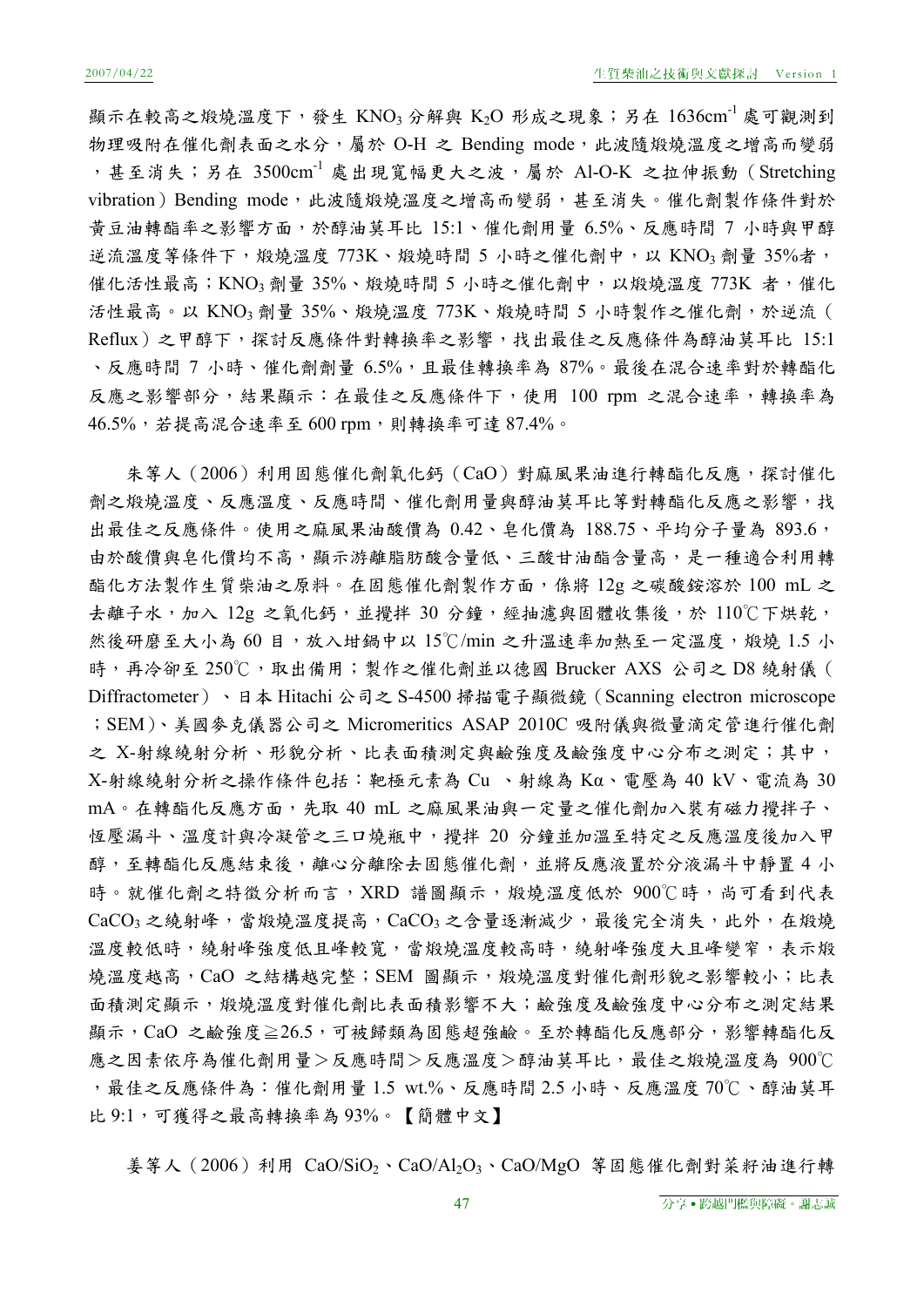酯化反應,探討鈣負載量、浸漬次數與煅燒溫度等對催化劑活性之影響,以及醇油莫耳比、 催化劑用量、反應時間與反應溫度對轉酯化反應之影響,並分析催化劑之抗水與抗酸性能。 在固態催化劑製作方面,係以 SiO2、Al2O3、MgO 作為載體,採用等體積浸漬法製作 CaO/SiO<sub>2</sub>、CaO/Al<sub>2</sub>O<sub>3</sub>、CaO/MgO 等固態催化劑,並利用日本理學株式會社 (RIGAKU) 之 D/MAX - 5A 型 X 射線繞射分析儀、探討催化劑表徵。在轉酯化反應方面,係將甲醇與 菜籽油置入 500 mL 之三口燒瓶中,經升溫至反應溫度後,加入煅燒好之固態催化劑,啟動 攪拌至反應結束,抽濾除掉固態催化劑,將其餘之液態反應物轉入分液濾斗靜置分層,然後 按甘油試驗方法 (GB/T 13216.6)測定甘油含量,計算甘油收率。研究結果顯示:由催化劑 之 XRD 圖得知, CaO/MgO 之主要成分為 Ca(OH)<sub>2</sub>與 MgO, 並沒有 CaO, 顯然催化劑表面 之 CaO 已因吸水變成 Ca(OH)<sub>2</sub>, CaO/Al<sub>2</sub>O<sub>3</sub> 之主要成分為 Ca(OH)<sub>2</sub> 與 Al<sub>2</sub>O<sub>3</sub>, CaO/SO<sub>2</sub> 之主 要成分為 SiO<sub>2</sub>, 顯然深層之 MgO 與 Al<sub>2</sub>O<sub>3</sub> 因不與空氣接觸保持原有特徵, 而載體對 CaO 之 強弱順序為 MgO>Al2O3>SiO2;由鈣負載量、與浸漬次數煅燒溫度、對催化劑活性之影響分 析得知, Ca(Ac)<sub>2</sub>負載量 22.6%、浸漬 1 次、煅燒溫度 700℃者, 甘油收率最高; 由醇油莫耳 比、催化劑用量、反應時間與反應溫度對於轉酯化反應之分析得知,最佳之醇油莫耳比為 18:1,最佳之催化劑用量為菜籽油重之 1%,最佳之反應溫度控制在甲醇沸點下;由催化劑 之抗水與抗酸性能分析得知, CaO/Al2O3 與 CaO/MgO 具有較佳之抗水與抗酸性能, 但酸值 超過1、含水量超過2%時,酸與水對催化劑之影響即逐漸明顯。【簡體中文】

高等人(2006)利用固體催化劑氧化鋅(ZnO)對菜籽油進行轉酯化反應,評估催化劑 之抗水與抗酸性能,並探討催化劑用量、反應溫度與醇油莫耳比對轉酯化反應之影響。在固 體催化劑製作方面,係將硝酸鋅、硝酸鎳、硝酸鈣、硝酸鎂與銷酸鑭分別置於高溫煅燒爐中 ,於 500℃下煅燒出氧化鋅(ZnO)、氧化鎳(NiO)、氧化鈣(CaO)、氧化鎂(MgO)與氧 化鑭(La2O3)等氧化物。在轉酯化反應方面,先以 NaOH 中和菜籽油內之游離脂肪酸,以 離心方式移除生成之皂沉澱,再用熱水洗滌過量之 NaOH,然後利用膨潤土脫除過量之水分 ,並於二次離心後再減壓蒸餾出殘餘之水分,使菜籽油之酸值降低至1 mg KOH/g 以下,水 分含量降低至 0.06%以下;接著將精製後之菜籽油與甲醇依一定之醇油莫耳比例置入加壓反 應釜,並加入催化劑,於 200℃下,以 1200rpm 之攪拌速率反應 120 分鐘,反應結束後抽濾 除去催化劑,再於常壓下蒸餾除去過量之甲醇,然後將濾液倒入分液漏斗中靜置分離出生質 柴油與甘油,甘油部分以甘油試驗方法(GB/T 13216.6)測定甘油含量,計算甘油收率,生 質柴油以中國 Fuli Instruments 公司之 GC 9790 型氣相層析儀(Gas chromatography;GC)分 析產品之組成含量。研究結果顯示,五種氧化物經活性評估後得知,鹼土金屬氧化物 CaO、 MgO, 稀土金屬氧化物 ZnO、NiO、La2O3 中, CaO 與 MgO 容易失活, 亦受空氣中水分與  $CO<sub>2</sub>$ 之影響,故使用前應先進行高溫活化以脫除水分與  $CO<sub>2</sub>$ ,ZnO 與 La<sub>2</sub>O<sub>3</sub> 在甲醇沸點溫度 (64℃)下沒有反應活性,但高溫下卻出現良好活性,NiO 則幾乎沒有反應活性;於醇油莫 耳比 42:1、反應時間 120 分鐘下,分析溫度對於轉酯化反應之影響得知,ZnO 可以作為催化 劑之反應溫度在 170~220℃;在催化劑之抗水與抗酸性能評估方面,水分對於轉酯化反應之 影響不大,即便添加水分量達 20%,依然可以獲得 90%之轉酯率,但是轉酯化反應之誘導 期明顯延長,即初期反應速率較慢,而游離脂肪酸之影響亦同;至於轉酯化條件方面,最佳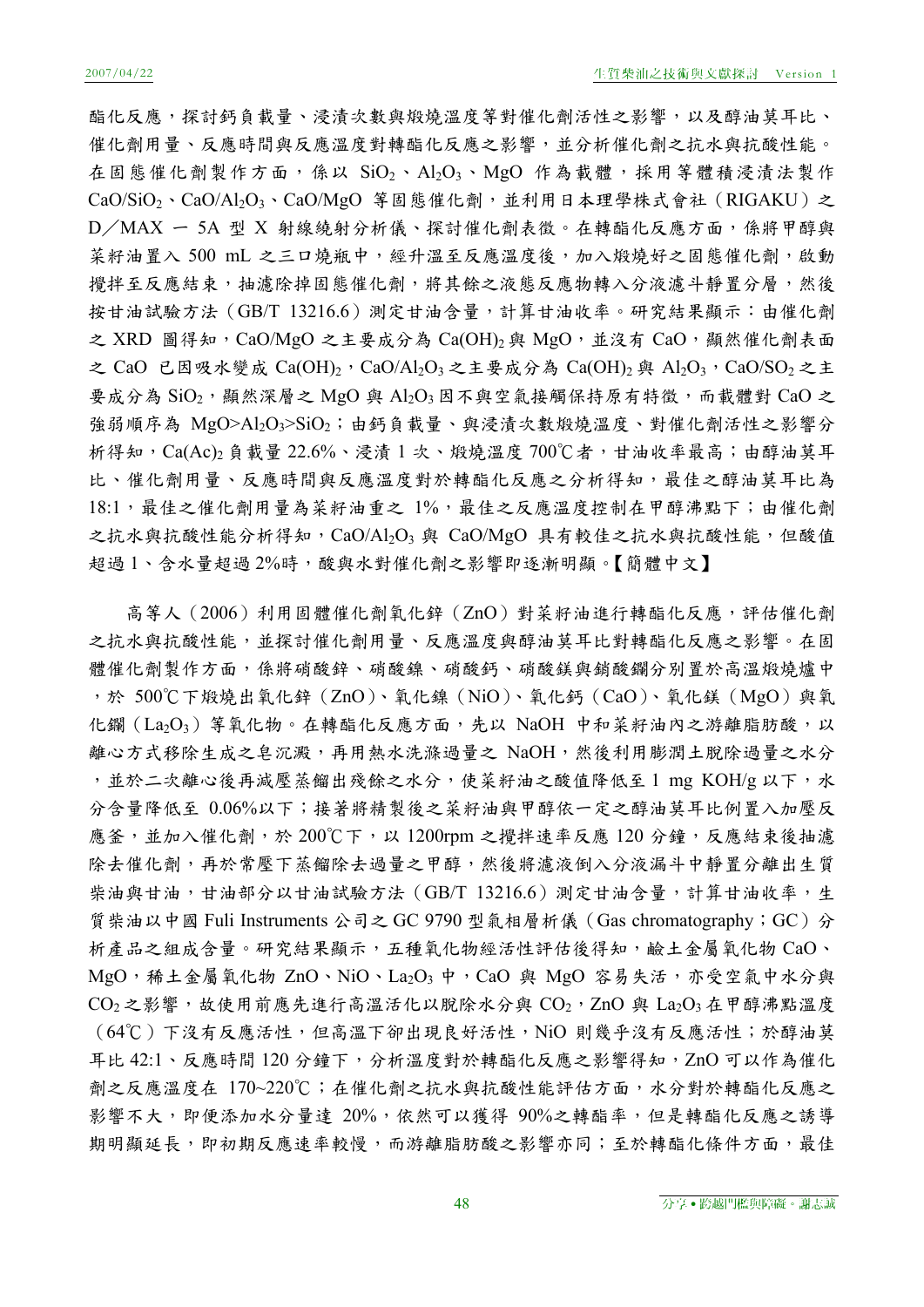之催化劑用量為菜籽油質量之 1%、醇油莫耳比為 42:1、反應溫度為 170~220℃,比超臨界 甲醇轉酯反應之溫度低 40~50℃,且反應壓力可以從 8Mpa 降至 2~3Mpa 以下。【簡體中文】

陳與金(2006)利用固態鹼催化劑 MgO、CaO 與 MgO/Al2O3 對棉籽油進行轉酯化反應 ,並評估催化劑之活性,探討反應溫度、醇油莫耳比對轉酯化反應之影響。在固態催化劑之 製作方面, MgO 係將 100 mL 之 1 mol/L 之 Mg(NO<sub>3</sub>)<sub>2</sub> 溶液緩慢滴入攪拌之 200 mL 之 1 mol/L 之氨水溶液得到 Mg(OH)2 沉澱,經過濾、洗滌與烘乾後,於 600℃下煅燒 3 小時; CaO 係將 100 mL 之 1 mol/L 之 Ca(NO<sub>3</sub>)<sub>2</sub> 溶液與 100 mL 之 1 mol/L 之 Na<sub>2</sub>CO<sub>3</sub> 溶液生成之沉 澱 CaCO<sub>3</sub>,於 900℃下煅燒 2 小時; MgO/Al<sub>2</sub>O<sub>3</sub> 係在 80 mL 之 H<sub>2</sub>O 中加入 0.16 mol 之 NaOH 典 0.04 mol 之 Na<sub>2</sub>CO<sub>3</sub>, 並以 0.06 mol 之 Mg(NO<sub>3</sub>)<sub>2</sub>·6H<sub>2</sub>O 與 0.02 mol 之 Al(NO<sub>3</sub>)<sub>3</sub>·9H<sub>2</sub>O 加 入 80 mL 之 H<sub>2</sub>O 中,再將兩者混合溶液同時緩慢滴入到四口瓶中,並維持 pH 值在 9~10 之 間,滴定後所得之白色漿液於 65℃下晶化 18 小時,經過濾、洗滌、乾燥後得到水滑石,然 後於 550℃下煅燒 4 小時,製得之催化劑利用日本理學株式會社 (RIGAKU) 之 D/MAX 一 5A 型 X 射線繞射分析儀、美國 Quantachrome 公司之 NOVA 4000 氣體吸附分析儀與溫 程控脫附技術(Temperature programmed desorption;TPD)進行 X-射線繞射分析、表面積量 測分析與鹼性分析;其中,X-射線繞射分析之操作條件包括:掃描速度為 0.2°/min、靶極元 素為 Cu 、射線為 Kα、電壓為 50 kV、電流為 30 mA;而溫程控脫附分析係採用 CO2作為 測試分子,先將待測物於一定溫度下以 He 脫氣 1 小時,然後冷卻至 50℃,通入 CO2 吸附 1 小時,再以 He 沖洗 30 分鐘,接著以 10℃/min 之升溫速度增溫至 900℃,完成 CO2 之脫附 程序。在轉酯化反應部分,將一定莫耳比之甲醇與棉籽油加入 250 mL 之高壓反應釜,升溫 至反應溫度後,加入催化劑,並開始攪拌至反應結束,然後經過濾與靜置分層,分成含有脂 肪酸甲酯與未反應完全之甘油酯之油相及含有甘油與甲醇之醇相,採用液相層析(Liquid chromatography; LC) 分析反應物之三酸甘油脂(Triglyceride; TG)、二酸甘油脂( Diglyceride;DG)、單酸甘油脂(Monoglyceride;MG)與脂肪酸甲酯(Fatty Acid Methyl Esters;FAME)之含量,而使用過之催化劑則經分離、洗滌與烘乾後再度使用,以檢驗催化 劑之穩定性。研究結果顯示:從催化劑之 XRD 圖得知 MgO/Al2O3 具有與 MgO 相似之結構 , 顯然 Al 已經均勻分散在 MgO 晶體中, 取代晶格中部分 Mg 之位置; 由催化劑之  $CO_2$ -TPD 曲線得知, CaO 比 MgO 與 MgO/Al2O3 具有更強之鹼活性,而 MgO/Al2O3 之鹼性又比  $M$ gO 更強;由催化劑之比表面積得知, Al2O3 之加入改善 MgO 之分散性, 使得 MgO/Al2O3 之比面積比 MgO 具有最大之比表面積,大大提高 MgO/Al2O3之鹼部位數量與 CO2之吸附量 ;由催化劑之活性比較得知, CaO 之三酸甘油脂轉換率與脂肪酸甲酯產率最高, 其次為 MgO/Al<sub>2</sub>O<sub>3</sub>;由反應溫度對於三酸甘油脂轉換率與脂肪酸甲酯產率之影響得知,使用 CaO 作 為催化者,反應溫度之影響較小,但使用 MgO/Al2O3 者,當反應溫度下降,三酸甘油脂轉 換率與脂肪酸甲酯產率則明顯降低;由醇油莫耳比對於脂肪酸甲酯產率之影響得知,最佳之 醇油莫耳比為 12:1;由催化劑之穩定性分析得知, MgO/Al2O3於歷經 5 次循環使用後, 脂肪 酸甲酯之產率變化不大,但使用 CaO 者,脂肪酸甲酯之產率則降低至 80%,故從工業角度 來看,MgO/Al2O3還是較為合適之催化劑。【簡體中文】

Xie 等人(2007)利用 NaX zeolites 作為載體,製作 KOH/NaX 催化劑,對黃豆油進行